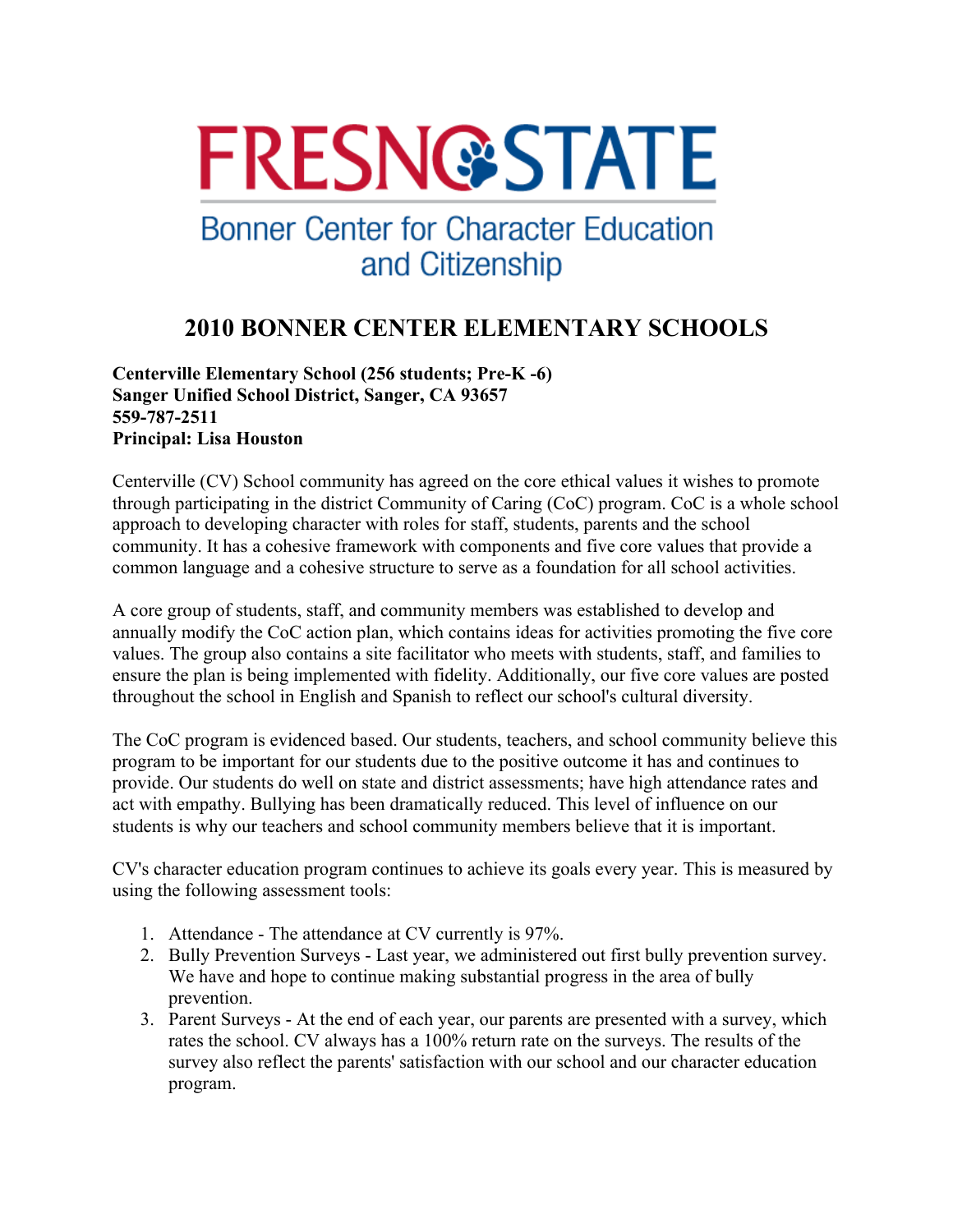- 4. STAR Results CV has always strived for academic excellence. Our STAR scores continue to increase.
- 5. Staff Surveys Yearly, our staff is presented with an anonymous survey. The survey reflects the staff's opinion on the school environment. This survey supports strong acknowledgement of the core values of CV.

CV's staff is intentional and proactive in addressing character education at all grade levels as we concentrate on one value for a two-month period. Each classroom has grade-level appropriate literature and videos that exemplify each of the five character traits. Each classroom teacher goes above and beyond the district-required activities to design and teach lessons that are appropriate for the needs of their individual classroom. Our Peer Mediators and Got Fun Squad plan activities for our weekly school meeting around the flagpole that unite our school as a CoC. The activities range from songs, to skits, and even famous quotes that inspire us to be better community members.

CV offers tutoring, crafts, sports, fieldtrips, opportunities to help beautify the campus, PTA functions, Toys for Tots, food drives, Coats for Kids, Toyland Parade, musical and drama productions, Harvest Festival, Carnival, Muffins with Mom, Doughnuts with Dad, Grandparent's Day, relief drives, ethnic dinners, and movie nights. CV has partnered with a local business to plant trees in the community, as well. Classrooms are responsible for choosing, planning and maintaining much of our landscaped and garden area.

CV makes it a priority for students to contribute in meaningful ways to the school, to others and to the community. Classes have adopted needy families in our community, which reinforces our CoC values. CV is very proud of our success story with at-risk students, including a small percentage of homeless that are living in tents and cars within our boundaries. We have collected money for our local children's hospital, fire, hurricane and tsunami victims. Other opportunities to give have come through holiday food drives, Toys for Tots, Coats for Kids, Kid's Day newspaper sales, and periodic cleanup and tree plantings at our local China Creek Park. Fundraising events become community affairs and are strongly supported by staff, parents and community members.

The quote ...and our district motto, "Every Child, Every Day! Whatever It Takes!" are proudly displayed in each of our classrooms and serve as our guiding vision. CV and the district set high standards for our staff, students and community that go beyond academic success and require everyone involved to set examples that the community can observe and respect. CoC values are posted alongside the State Content Standards.

Our monthly character assemblies recognize students who exemplify our CoC characteristics. These functions reinforce school policies and behavioral expectations. Assemblies, which develop self-esteem, are brought to CV; self-esteem development is part of our regular curriculum in the classroom through integration and teacher modeling. An example would be the concept of integrity. Acting with integrity is an essential component of successful interpersonal relationships on our site. Our staff must do this with students, parents and one another. Emphasis is provided through classroom rules and expectations, books, and quotes which are located in our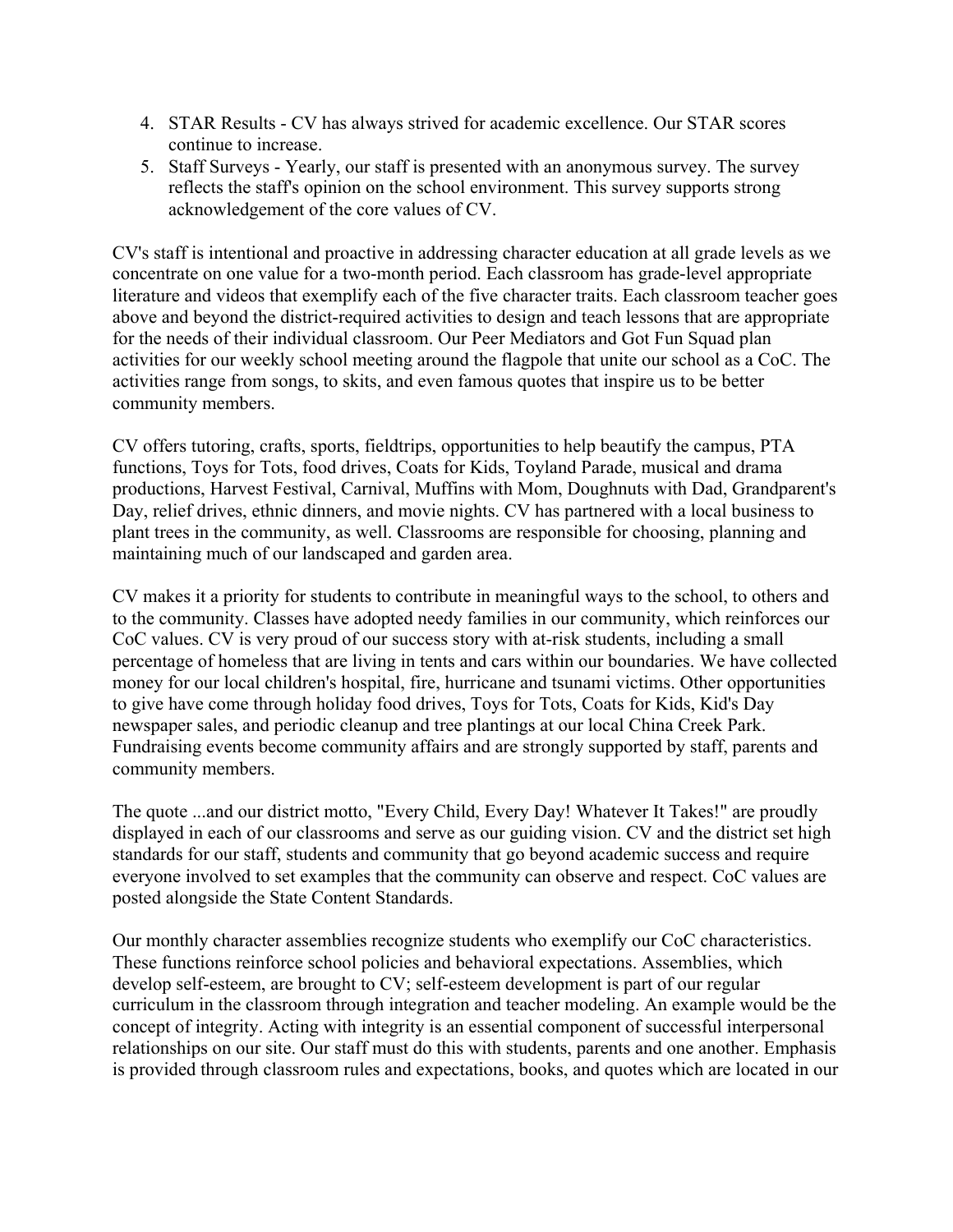classrooms and throughout the school. Morning messages provided by our Peer Mediators further support this emphasis.

During the past school year, the CV staff has been trained and implemented the Quit It Program (grades K-2) and the Olweus Bulling Prevention Program (grades 3-6th). The programs focus on providing all students with tools to prevent bullying, whether they are directly or indirectly involved. The curriculum includes role-playing activities and classroom meetings, which develop skills needed in recognizing bullying and the roles and responsibilities all students have in dealing with various situations. The anti-bullying curriculum is the foundation to the CV Behavioral Intervention program and has proven to be very effective in decreasing classroom and playground discipline.

Top

**Mickey Cox Elementary School (571 students; K-6) Clovis Unified School District, Clovis, CA 559-327-6400 Principal: Cheryl Floth** 

At the beginning of each school year, the administrative team and staff of Mickey Cox agree to prioritize Character Education and promote all of the character traits as an essential component to success inside and outside of the classroom. Students expect the staff to be role models of the six pillars of character. It is the goal of our school to emulate these characteristics within the activities involving the mind (academics), body (co-curricular activities), and spirit (character development and interpersonal relationships). We believe it is our responsibility to promote and encourage ethical values as the basis of good character and development of our children in becoming productive and engaged citizens.

Within the first days of school, we conduct a Character Counts! assembly at which our administrative team speaks to the student body. We review our school's rules and expectations, review all of the pillars of character, and model age appropriate examples of how to be great examples of character. This assembly is held also at the start of the second semester and is valuable in reviewing the type of behavior and character traits that we promote. Embedded in the Mickey Cox Elementary School curriculum is a focus on the significance of reasoned moral and ethical choices.

We believe in producing students with a broad perspective and appreciation of backgrounds and experiences unlike their own. Our multi-cultural CAFÉ (Children and Friends in Education) Club continues to promote diversity at our school and serves as a reminder to our students that our interdependence on each other binds us in respect and appreciation. The annual CAFÉ Club Potluck and Fashion Show is a wonderful example of students sharing the cultural flair of food and dress.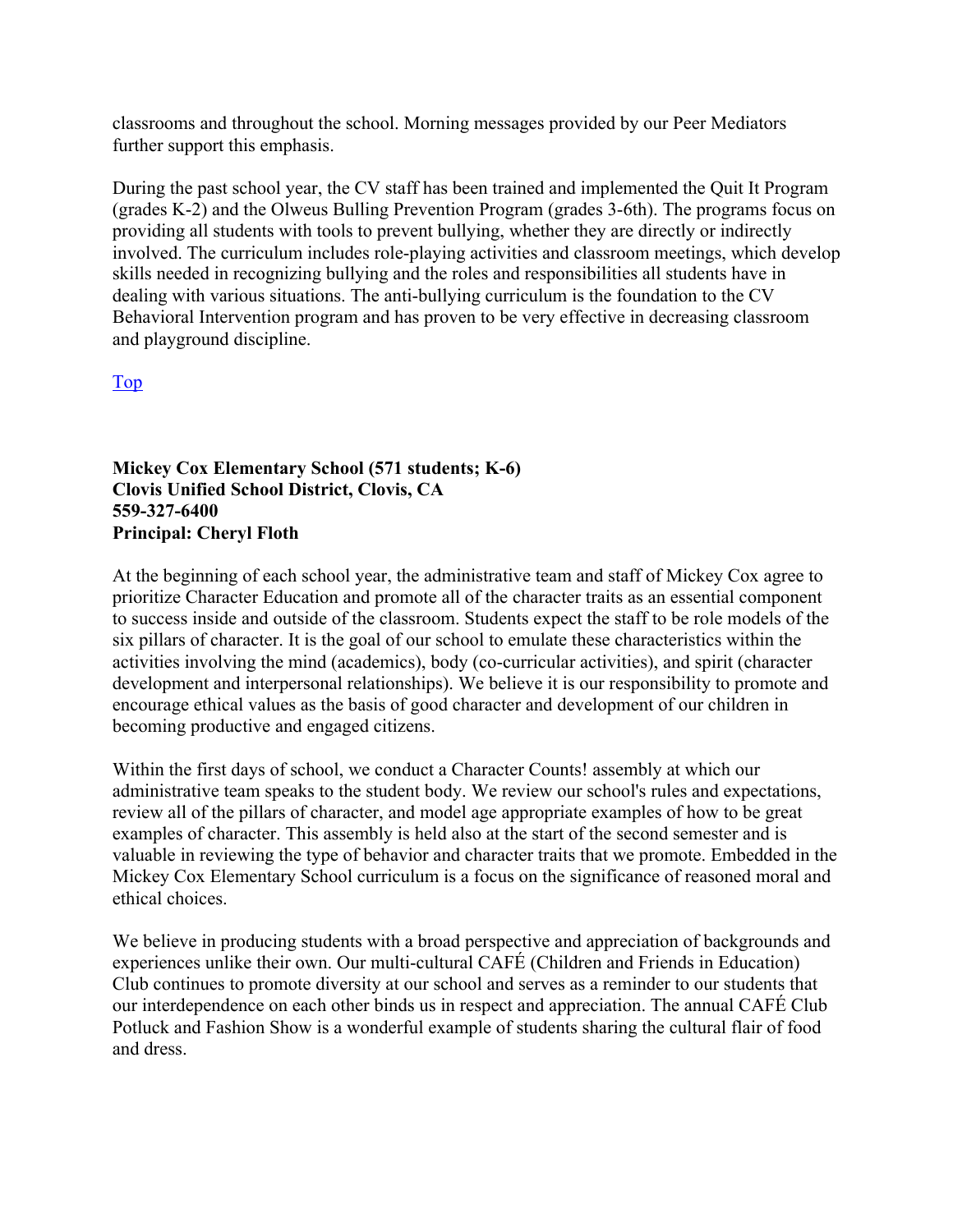Our student government and CAFÉ Club elect students to their governing bodies twice a year and we find that our student body is well represented from students of all nationalities and ethnicities. The activities established for students serving as Student Body or CAFE Club officer are designed to teach leadership skills and provide a vehicle to develop positive character traits.

In conjunction with our student body officers, community service efforts included collection of canned foods and money to provide meals for our most needy families, collection and distribution of coats for our kids, and volunteering to sell local Kids' Day Newspapers. Student body officers made presentations to all classrooms seeking the support of the classroom teacher and students to donate various items as mentioned above. Earlier in the year, the student body officers also held a pumpkin-carving contest in which each classroom was encouraged to enter one carved or dressed pumpkin exhibiting a character trait related to Red Ribbon Week. Each pumpkin was proudly displayed in the cafeteria for all students to see and reflect on the Character Counts! traits.

This year's motto at Mickey Cox is "Carpe Diem". One of our school goals this year is for our students to apply the motto of "seizing the day" as it relates to the difficult encounters they are presented. We believe and wish to teach our students that character development is not always easy, but the reward of a lifetime of living as an ethical person displaying principles of character are priceless.

Top

#### **Del Rey Elementary School (279 students; K-6) Sanger Unified School District, Del Rey, CA 559-888-2056 Principal: Susan Fitzgerald**

We have adopted two programs to support explicit teaching of core values and appropriate decision making for students: The Olweus Bullying Prevention Program, and The Second Step Character Education Program. These programs support The Community of Caring Program (CoC) that has been established since 1996 at Del Rey Elementary School. The Community of Caring Program is built upon the five core traits that indicate exemplary character: Respect, Responsibility, Trust, Caring, and Family. Through explicit instruction in the adopted programs, the five character traits, and real life volunteer projects, we have created a cohesive system where all staff teach, model and promote the core character values, and students learn, practice and internalize those values.

Each Monday morning is devoted to explicit teaching through the Olweus Bullying Prevention Program and the Second Step Character Education Program. Weekly classroom meetings bring students and teacher together to create a community wherein each student's opinion, feelings, and thoughts are honored and real life situations are discussed, modeled, and practiced. Our school calendar highlights a monthly trait. Teachers emphasize the trait throughout the month, through lessons and examples. Monthly awards assemblies, honor students who exemplify the monthly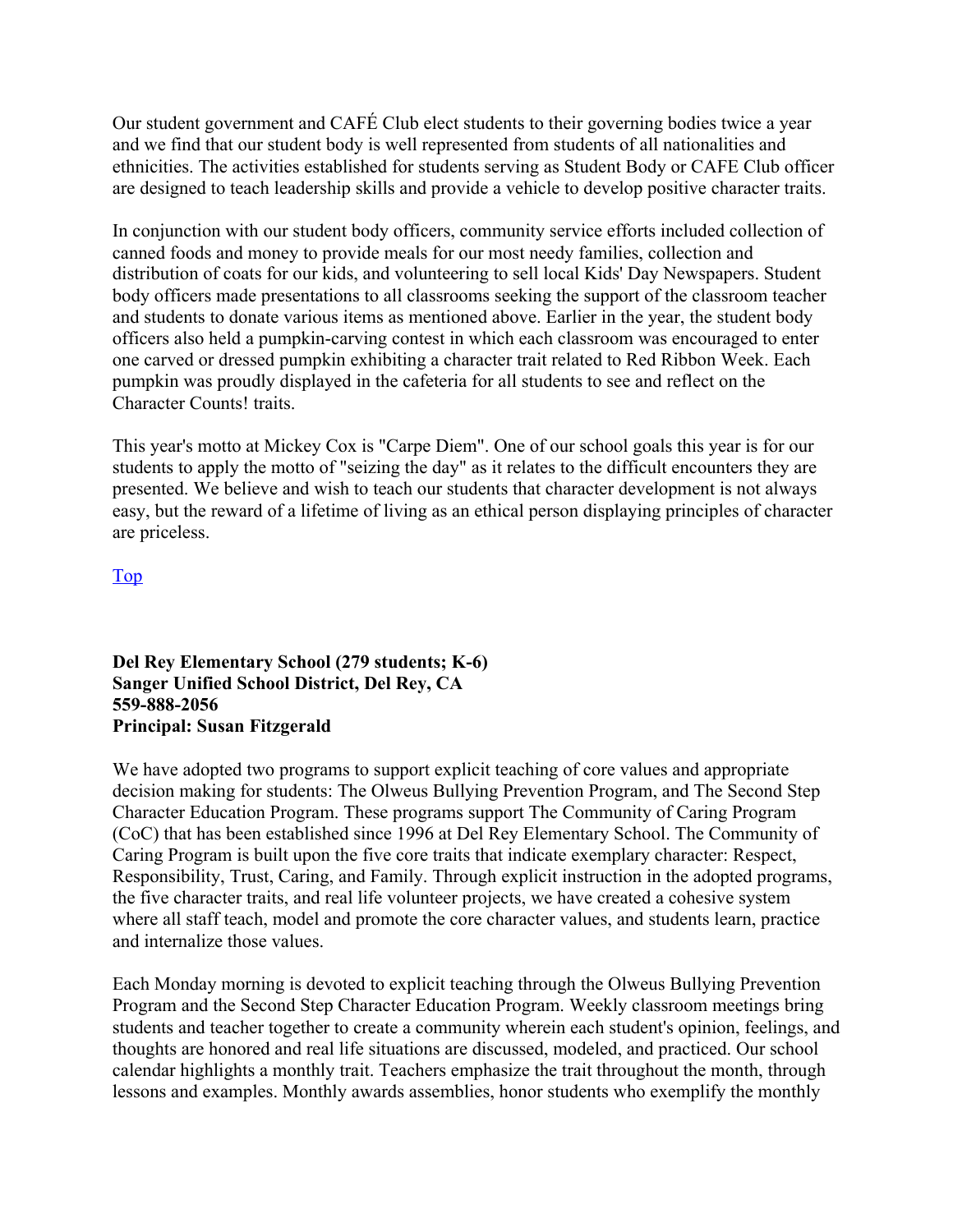trait. These students then receive a certificate, a gift and their photo is displayed in the cafeteria where all students can see them as they enter for lunch.

Peer Mediators monitor and assist with student disputes on the playground empowering students to problem solve with peers. We have also implemented Knight Safety Officers this year. Each classroom participates on a rotating basis. The students patrol the campus during recess and look for any areas that might be a safety concern or cause disruption in exhibiting our traits. They then record their observations and turn them in to the principal. The thought process behind this is the internalization of making good choices in all aspects of school life.

Mr. DeAnda, our custodian, takes great pride in the school and constantly ensures the campus is maintained. Work orders are quickly fixed by the district to support our desire for a clean, wellkept campus. Students contribute to campus beautification through weekly litter removal, and campus beautification projects, such as planting flowers and making welcome banners.

Parent volunteers work as safety monitors and role models on campus to ensure the well being of students. Teachers at Del Rey believe in the potential of each child to be a contributing member of society, and to that end, model and teach the ethical and moral values inherent to success in society. Classroom Meetings bring a sense of community school wide. Our Learning and Educational Activities program (LEAP) provides a safe haven for students to attend after school. LEAP leaders coordinate educational enrichment activities building confidence and self-esteem.

Our teacher leader for The Kids Care Club, Mrs. Flores, keeps students actively involved in Acts of Kindness and in school and community projects. Graffiti removal downtown, leaf raking for neighbors, parades, food and clothing collections, are just some of the activities students participate in. The Kids Care Club has transformed the cafeteria into a display for Community of Caring. Our psychologist, Mr. Figueroa and counselor, Mrs. Rios also play a key role in student understanding of the core ethical values. Knowing that academic improvement and self-esteem go hand in hand, Mrs. Rios meets with student groups during Saturday school to promote peer assistance and improve student interactions as well as academics.

Our Blue Ribbon ceremony is an outstanding opportunity to build our character program as an outreach to students and the community. Each year, teachers are trained, and receive the "I Make A Difference" blue ribbons. During the classroom ceremony, teachers give each child a blue ribbon and tell the student how they have made a difference in their life. Each child is then given several blue ribbons, their task to go outside the school into the community and distribute the ribbons to people who have made a difference in their lives. Students then report back at the classroom meetings and describe their experiences. It is an incredible opportunity for recognition and giving.

Peer mediation has created a large group of leaders on campus who are role models for the other students. Student Council decision-making develops leadership and our school Knight Safety Patrol builds pride and confidence at all grade levels as students are empowered to make decisions about right and wrong.

Top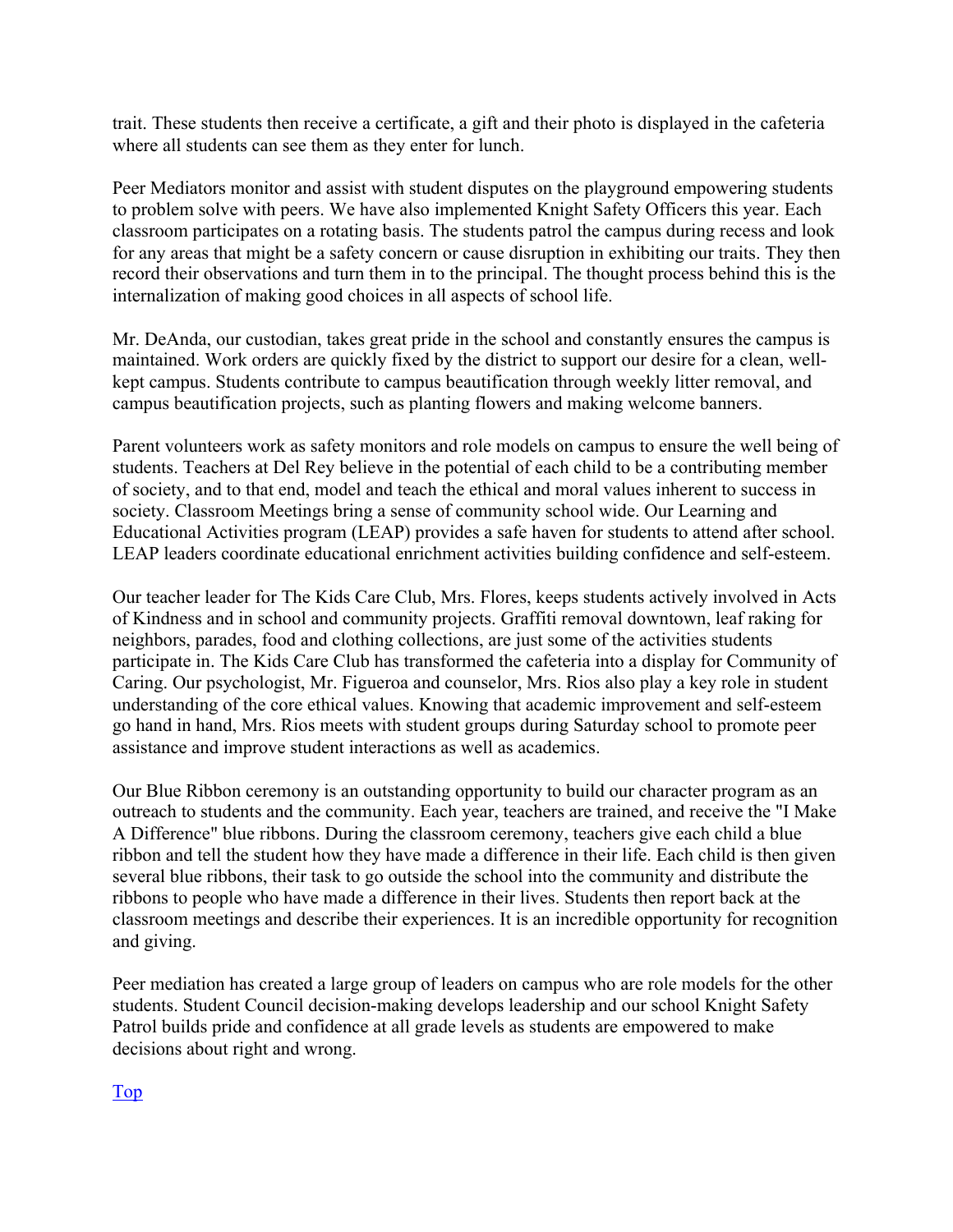#### **Fairmont School (480 students; K-8) Sanger Unified School District, Sanger, CA 559-292-0220 Principal: Tim Lopez**

The school community adopted the district-wide Community of Caring character education program in 2003. Community of Caring is a character-building program founded by Eunice Kennedy Shriver. The Community of Caring core values of Respect, Responsibility, Family, Caring, and Trust are embedded in daily instruction, displayed in every classroom, and reinforced in the community. The Sanger City Council has adopted and reinforces the Community of Caring program through activities and the Community of Caring logo is present throughout the city.

The Fairmont School Community of Caring program develops and reinforces, in students and school staff, character traits through adult modeling, and curriculum integration. In 2003, Fairmont established a Community of Caring coordinating committee to develop school goals, objectives and timelines related to the character education program. Stakeholders of the committee included faculty, staff and community members. The committee established the following goals:

- Increasing knowledge of the importance of the five core values of Respect, Trust, Caring, Family, and Responsibility
- Integrating the five core values throughout the school community
- Developing, increasing, and sustaining school activities and programs that build character, self-esteem and encourage positive behaviors which reflect the five core values
- Publicizing and increasing involvement of students, faculty, staff, administration, parents, and the community in the program

In 2007, Fairmont School established a Behavior Team to extend the character education program and develop a pyramid of behavioral interventions to support positive student behavior both inside and outside the classroom. The Behavior Team analyzed student discipline data and developed school-wide values that exemplify positive student character and behavior of a Fairmont Spartan. The school-wide values, known as the Spartan Code, are the following: Show Respect, Be Responsible, Do Your Personal Best, Always Learn, and Find a Victory. Each grade level developed criteria of student character and behavior that explained or demonstrated each Spartan Code value that was age appropriate.

Fairmont School employs several programs that promote positive student choices and reinforces character development. All teachers are trained and implement the Second Step curriculum, which is a federal and state approved program to meet the compliance requirement of Safe and Drug Free Schools (SFDS) to teach school wellness and healthy choices. In addition, The Fairmont school staff has been trained in and implement the Olwueus Bullying prevention program. Through the program, Fairmont school has adopted an anti-bullying stance through clear definitions of bullying, parent meetings, student kick-off assembly and most importantly,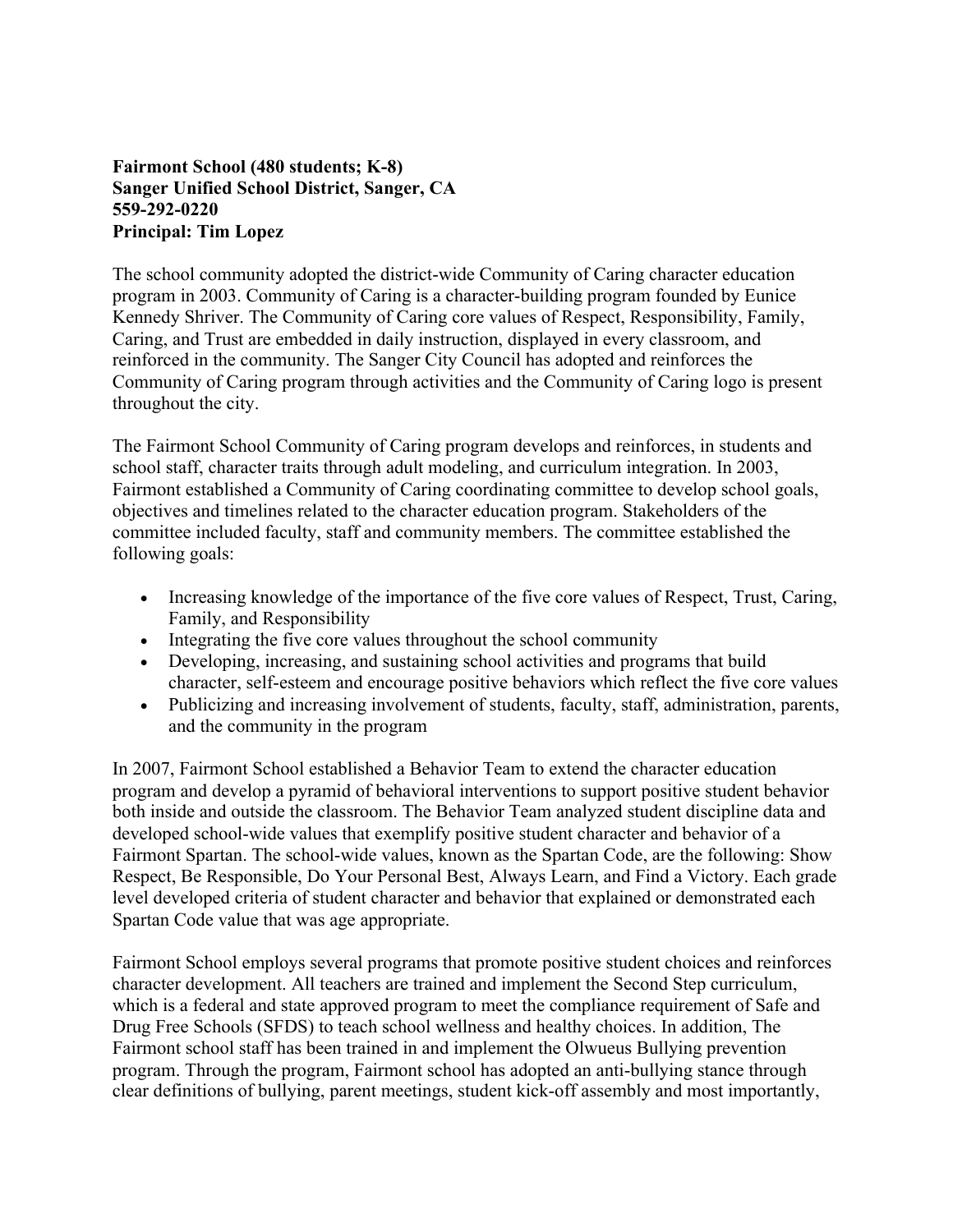bi-monthly class meetings that promote student discussion and positive student choices. The Friendship Club and Special Friends programs address positive student social and behavior choices. Fairmont School implements a successful Peer Mediation program with 4th – 8th grade students. Staff and students received Peer Mediation training under the direction of Dr. Pam Lane-Garon at California State University, Fresno. Students provide appropriate identification and intervention of student conflict through the direction of staff to promote healthy student choices.

The school curriculum promotes healthy choices and physical activity. In addition, school health and wellness is reviewed yearly using the Center for Disease Control's School Health Index (CDCSHI). The CDCSHI is used to determine the climate of student and school safety, nutrition and wellness services, and physical activity on campus. The Harvest of the Month program incorporates nutrition in the classroom with fruit and vegetable sampling for all students. Each month a different fruit or vegetable is provided and literature is accompanied with the samples. FCOE is also an essential partner in many health and wellness activities at Fairmont School, but the most important is the nutrition curriculum, Five-a-Day Power Play. Students receive workbooks containing lessons on the food guide pyramid, nutrition guidelines, nutritional labels, and healthy eating habits. The Five-a-Day program provides fruit and vegetable visual cards with a variety of information, including season and area of production, texture, taste of food, and recipe ideas. Additionally, all Fairmont students participate in physical activity 180 minutes every 10 school days with fully credentialed PE staff.

Fairmont School promotes student participation in academic activities, collaborative projects, volunteering and service learning projects. School activities such as Young Author's Fair, Spelling Bee, Lip Sync, allow students to mix with students from other local schools to highlight their talents. Students at Fairmont participate in the Science Fair at the school, district regional and state levels. PTA-sponsored Reflections encourages students to look to their community as a means to express themselves through facets of fine arts such as photography and poetry. Our Peer Mediators and Pass It On students, CJSF, and Leadership Class students participate and plan many of our school activities and events in the community. Students from Fairmont participate in outside school activities through the 4-H, Girl Scout, and Boy Scout groups that promote hands-on experiences and community service.

Top

**Figarden Elementary School (734 students; K-6) Fresno Unified School District, Fresno, CA 559-451-4480 Principal: Larry Peterson** 

Figarden involves students, families, community members and site staff in the development process of promoting core ethical values by utilizing several media. We rely on information obtained by the California Healthy Kids survey, as well as parent and staff surveys as a tool to collect relevant data. Figarden hosts several committees that meet monthly and include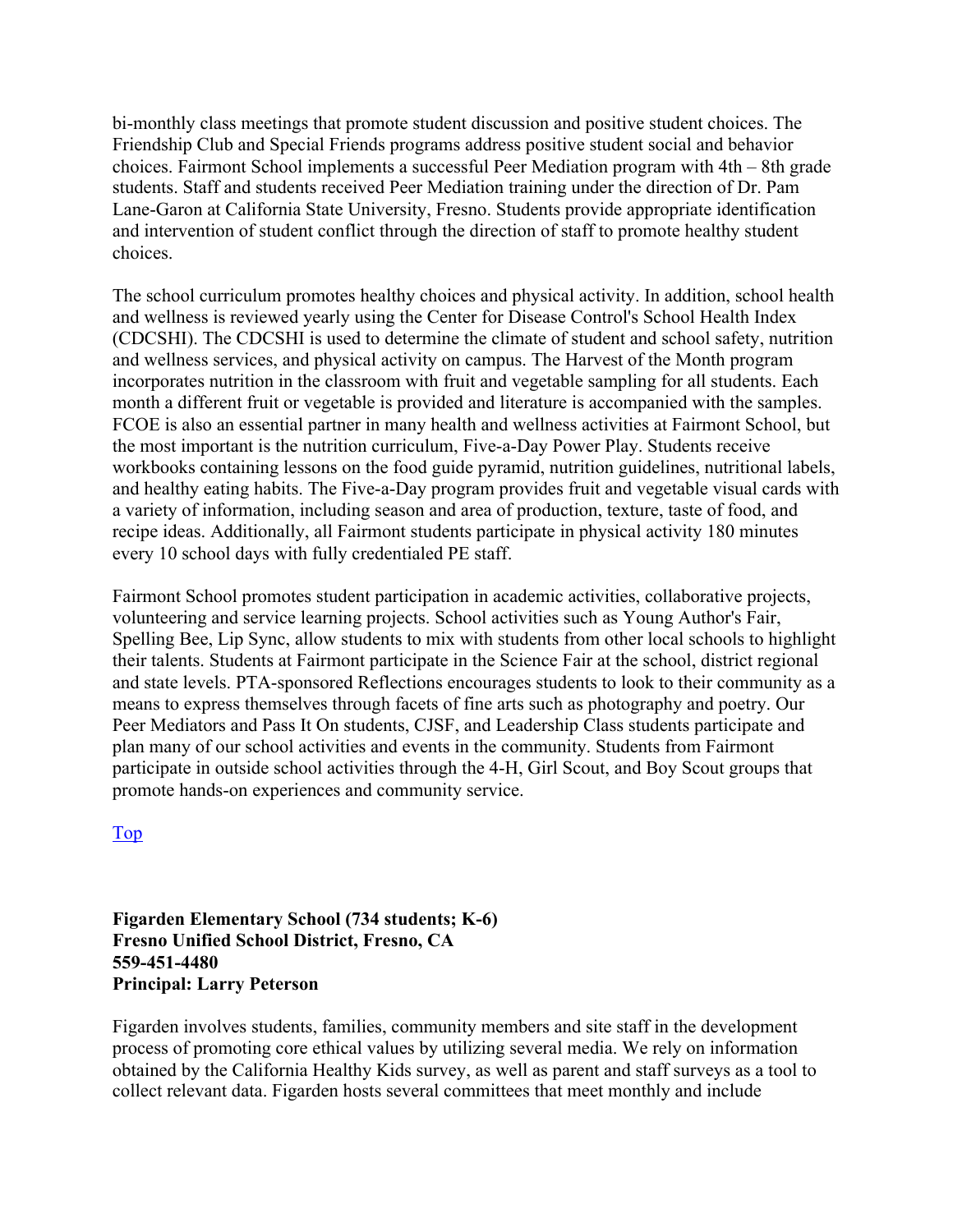community members, teaching staff, and administration. In these meetings, areas of concern and "brainstorming" sessions are held to address issues where needs or improvements to current programs can be mapped out.

The Figarden team deemed the study of character to be an integral part of our curriculum and paramount to teaching the whole child. Our staff has worked diligently over the past couple of years to lay an intervention framework to guide us as we implement our improvement actions. Our expectations for behavior are clearly defined and included in our handbook. Students exhibiting significant behavior difficulties are placed on an individualized behavior plan, which may include appointments with our Circle of Friends Group and or vice principal. Figarden Elementary School students know that "We treat everyone with courtesy and respect every day." One of our site goals is to instill in our students the belief that, Success is built by learning from challenges; we learn and grow from our mistakes. We have chosen to build upon a discipline philosophy that is not punitive, but instead an opportunity for our students to learn and grow both at school and home. Part of our discipline counseling involves talking about what the student could choose to do differently next time, based upon the pillars of character. When students walk away with tools, they are better equipped to make more responsible choices.

In brainstorming ideas with the teachers, we have asked them to reflect upon how they promote Character Counts! and give specific examples from the curriculum as to how character is tied into their daily lessons. Many of our teachers have a yearlong focus on celebrating diversity, which includes class projects and activities. For example, in February many of our classrooms will have a diversity focus on black history. Standards based classroom enrichment activities with a focus on African American History and lessons based on Respect, Caring and Fairness will be taught in classroom as we connect the principles from Character Counts! to leaders in African American History. As a site, we celebrate diversity by honoring the differences on our campus through various activities and events that allow our learning community to gain knowledge and understanding about each other. A prime example of our students honoring one another and embracing our differences is our Lego Club. Lego Club, run by one of our Special Day Class teachers allows students from outside Special Ed to come in to bond with and interact with students within the special education classroom

Figarden Elementary School now houses a Campus Culture Committee comprised of parent volunteers, teachers and administrative staff members. The Campus Culture Committee meets to generate ideas as well as to modify our working programs. It is the goal of the committee to provide a well-rounded quality program that works for and meets the needs of our students, staff and parents.

We reward our students and increase participation through our weekly recognition program. Figarden recognizes students each week who have demonstrated the individual pillars: Trustworthiness, Respect, Responsibility, Fairness, Caring, and Citizenship, as well as additional areas, which include but are not limited to student leadership, teamwork, and good sportsmanship.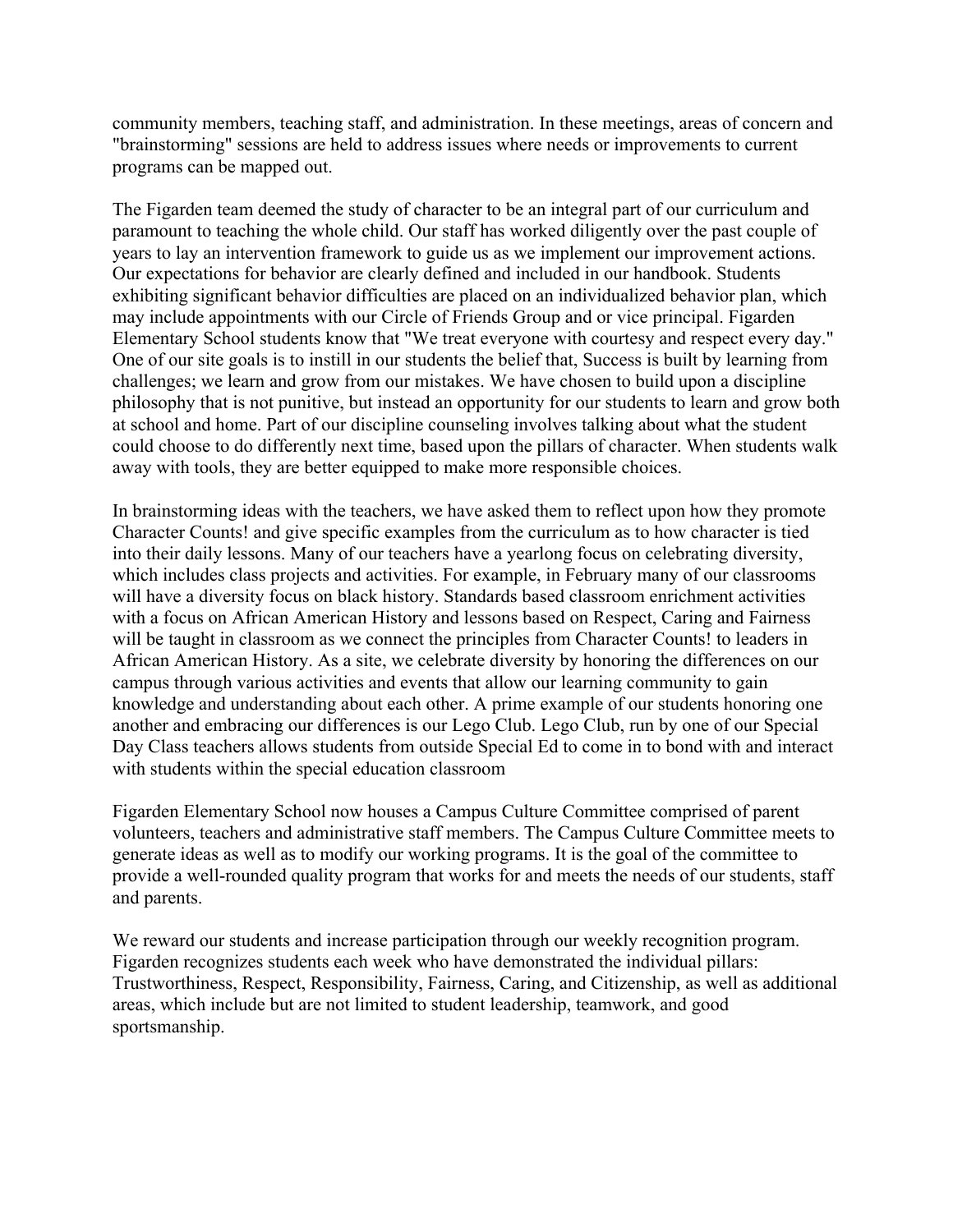The Character Counts Tickets, which were new to Figarden in 2009, are proving to be a strong motivator on campus. All staff members have tickets displaying the character trait of the month to give to students demonstrating good character.

Student of the Month is a long time tradition. Each month six students, one from each grade level are acknowledged and honored by their teachers. Students are nominated by their teachers for the character trait of the month. Parents are then invited to join their student for an assembly in celebration of their success.

The Character Counts! Award will be presented at the end of the year to one sixth grade boy and girl who demonstrated exemplary character over the year. These students will be chosen based upon all six pillars: Trustworthiness, Respect, Responsibility, Fairness, Caring, and Citizenship. Students will be honored at the end of the year during the sixth grade promotion ceremony.

One of the programs we are most excited about is our growing Leadership Program. Leadership ties in Trustworthiness, Responsibility, Fairness and Respect and Caring as key components in taking on the role of peer leader. It is the goal of our Leadership Program to provide our students opportunities for students to participate in community service and be recognized and rewarded for doing so. Our leadership students believe that service learning is an important part of any student's growth and preparation to become conscientious, responsible adults who care about their communities and want to be active participants in making our community a better place. Our program involves seventy-seven students as leaders, who also serve as role models in the school of how to embody Trustworthiness, Responsibility, Fairness and Respect. The program has been very successful, contributing a great deal to improving the school culture. The Leadership students also take on a leadership role as Ambassadors for New Students. This aspect of our program teaches Responsibility, Caring and Citizenship to our students. The Ambassadors model these character traits to the incoming students and help guide them in how to also represent these traits here at Figarden.

#### Top

**Homan Elementary School (630 students; K-6) Fresno Unified School District, Fresno, CA 559-457-2940 Principal: Suzanne Jones** 

Character Education has been supported by families at Homan for the last several years and Homan is proud to have received the Virtues and Character Recognition Award during the 2008- 2009 school year. The program focuses on the six pillars of characters including the core values of Caring, Trustworthiness, Citizenships, Responsibility, Fairness and Respect. The staff beliefs that core values and beliefs are important to teach through a solid Character Education program. We continue to use GESA (Generating Expectations for Student Achievement) strategies to support equity for all students, and have begun to work on being Skillful Teachers through the professional development opportunities including core values and beliefs in education through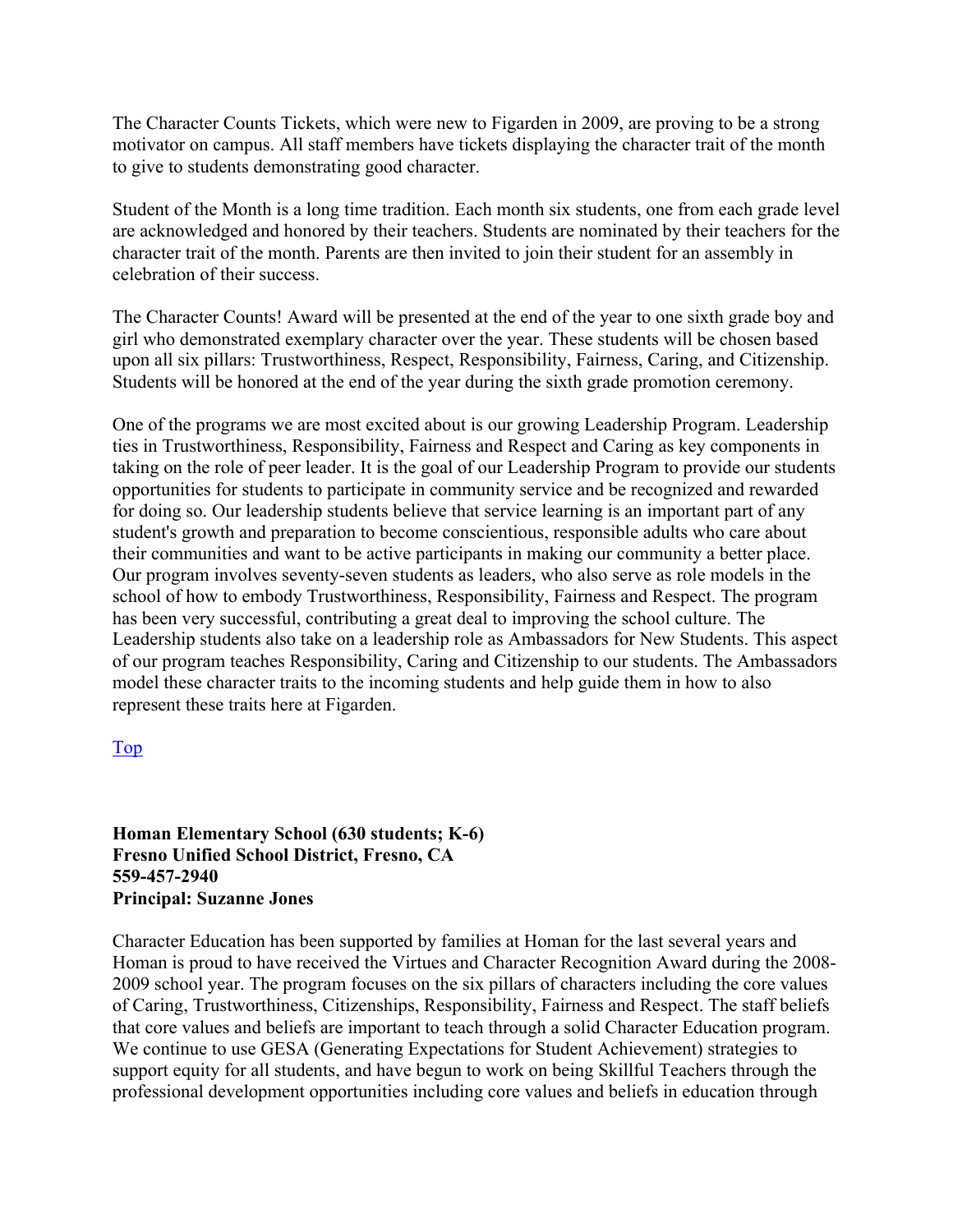the map of pedagogical knowledge. Homan was selected two years ago to participate in STOIC (Structured, Teach, Observe, Interact, Correct) training to improve behaviors of staff and students.

Through the support of professional development through "Skillful Teacher" we are currently reflecting on core beliefs and values through a map of pedagogical knowledge to support student learning.

Through character education, STOIC training, and our peer mediation program we have decreased the amount of assaults on the playground by fifty percent during the 2008-2009 school year. We are striving to have less assaults this year.

This year Homan is also emphasizing the pillar of "Caring". Students and parents organized a clothes exchange drive for our community because many of our lower socio-economics students needed new clothes. Students are learning to be responsible for themselves and to care for others.

At Homan elementary School character education is promoted on campus throughout the entire day. Our morning announcements include our values and support specific examples of behaviors that are aligned with our character education of excellence program. Students are reminded that caring students help keep the school clean. Responsible students turn in their homework. We all respect others by keeping our hands and feet to ourselves. In addition to our character reminder we salute the flag to show respect for our county. We have a peer mediation program, where students work with other students to solve problems and differences. These students carry clipboards, wear special red shirts and keep a log of all conflict resolutions. We have drawings for good character and promote good citizenship through special recognition.

Students take pride in a clean campus and enjoy assisting the custodian in raking leaves, watering plants and picking up trash around the campus. Classrooms and students take an active role in these responsibilities ensuring that our campus is kept clean. We emphasize that is everyone's responsible to show respect. The East Fresno Kiwanis Club has taken an active role for the last twelve years to support good citizenship and they reward students with bicycles for great attendance. The North Fresno Rotary Club has donated a free dictionary for the last four years to every third grade in the school to support good character.

Every year our school has collected food for needy families within our own community, and then we donate to the Poverello House. Service on our campus includes landscape beautification and recycling when possible. All these examples help to model the importance of service and learning, and thus building a commitment between the community and the school. We make community connections and family relationships are strengthened by events, and activities such as; Muffins with Moms, Family/Science Night, our Multi-cultural Carnival and fun events. We encourage community volunteers and many parents whom English is not their primary language to help around our school.

In the past two years we have modified our program in the following ways: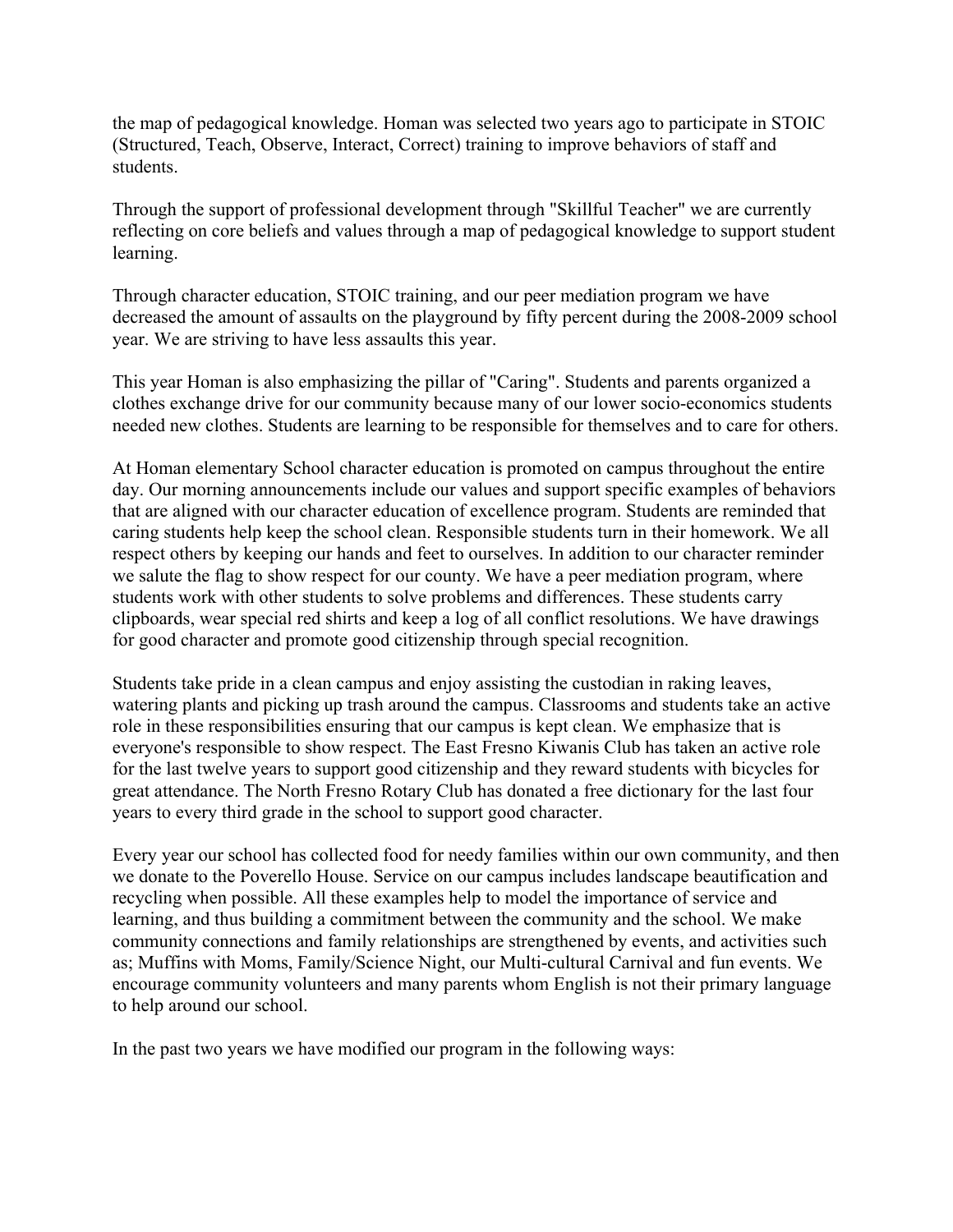- Two lead teachers have expanded their repertoire of curriculum to support peer mediation and conflict resolution through Fresno State trainings.
- Staff has been provided trainings on the "Skillful Teacher" that includes incorporating core values and beliefs to support the map of pedagogical knowledge.
- After school program and peer mediators have put on plays to support character education.
- Training was provided for our Noontime Assistants to support our peer mediation program, conflict resolution and character education.
- The staff participated in the STOIC Structured, Teach, Observe, Interact, and Correct training provided by Dr. Randy Sprick to support Character Development and transitions in the classroom.
- Students and parents had two clothes drives to prove a service learning opportunity to provide assistance to families in need.

#### Top

**Jackson Elementary School (411 students; K=5) Sanger Unified School District, Sanger, CA 559-875-5549 Principal: Adela Jones** 

Jackson School bases its core ethical values on those from a National program, Community of Caring. These core values serve as the backbone of the program and for character development. There are five main core ethical values: respect, responsibility, trust, family, and caring. Each of the five values is highlighted monthly as a focus for students and community members. The order in which the core values are highlighted throughout the year have been discussed and decided on by the staff and student representatives and is revisited yearly.

Responsibility starts off the school year as the highlighted core value. Our students and staff believe that each of us has a moral duty to each other to do "our part" in the world. Each of us has duties that impact others. Teaching responsibility helps to reinforce that each member of our team is depended on by others and must uphold his/her duties in order for all to be successful. This includes homework, behavior in class, and upholding school rules even when no one is looking. Respect is next as a featured core value. Kids learn the Golden Rule from the beginning of Kindergarten and it never ends. All of what is taught in character development has roots in respect.

In order for students to be successful in demonstrating character traits in the five core values, teachers and staff have weekly discussions with students about targeted behaviors and actions that positively demonstrate the core values. Bulletin boards are created in classrooms displaying outcomes of class discussions. The Principal interviews students in the cafeteria at lunch frequently about what the core value of the month looks like on campus and discuss opportunities to display said values. Kids are given a chance to respond on how they see the core value and what it means to them. Tips to parents for promoting core values at home are included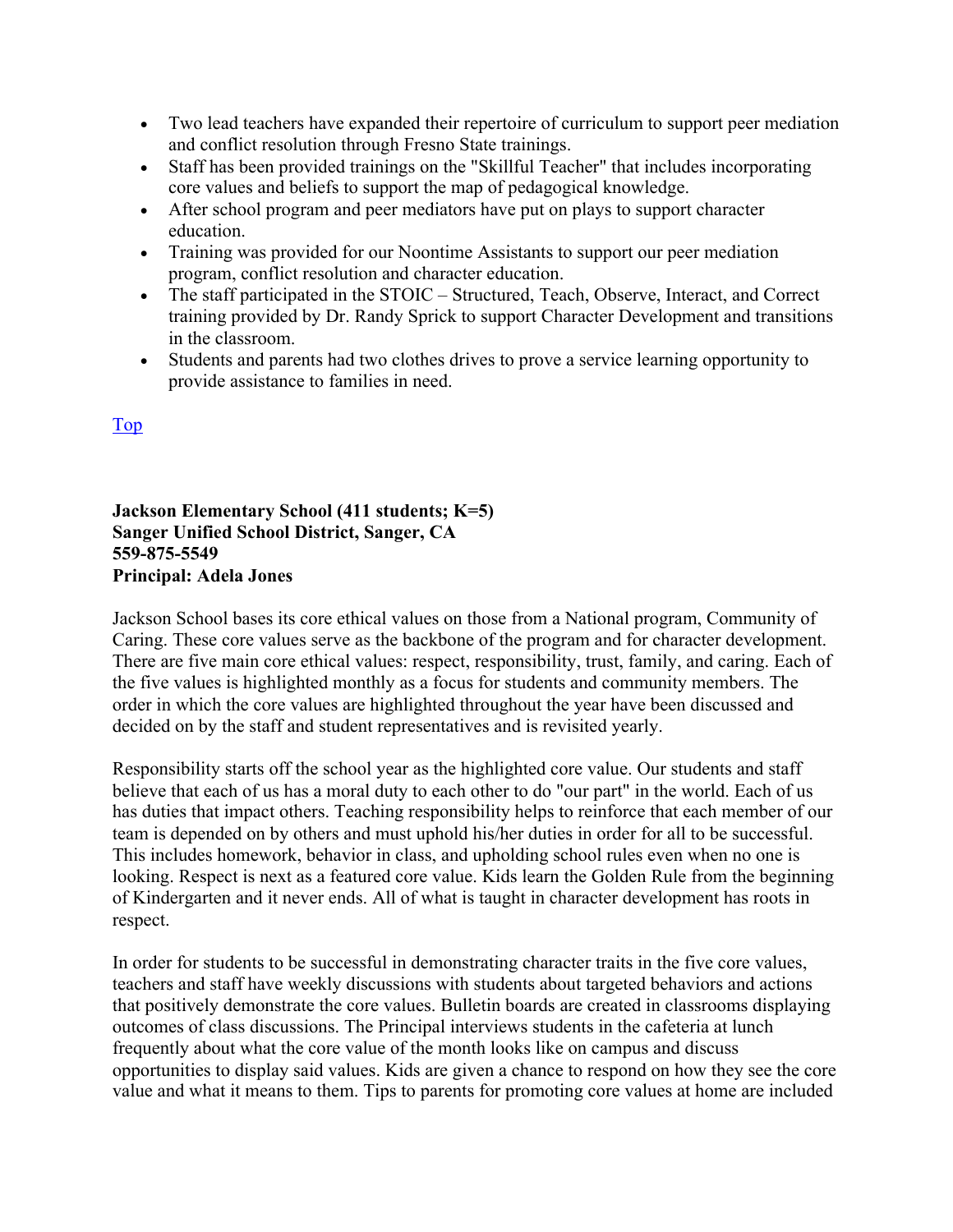in monthly newsletters sent home from the school. Small skits (5-10 minutes) are organized throughout the year by students and staff highlighting the core values and positive behavior and are shown school wide.

Keeping our campus free from negative influences, such as drugs, crime, and violence is also a critical part of character education and development. Sanger Unified works in coordination with Sanger Police Department to employ two full-time School Resource Officers, who deal only with Sanger students. In years past, these officers would teach the D.A.R.E. curriculum to every student in the District. The curriculum is now taught by classroom teachers with support from the officers. Sanger Unified Board of Education supports a zero tolerance policy for behaviors that jeopardize student safety. The campus is free from any graffiti and vandalism.

Jackson promotes positive social development and group cohesion through school policies and classroom instruction. Second step curriculum is used in every classroom and promotes positive social interaction and choices. Teachers incorporate the five core values into this curriculum, increasing overall infusion of these values into everyday actions. For students requiring additional intervention, small group and one-on-one programs are offered. Friendship Club is a small group atmosphere that uses state-approved curriculum to promote positive choices and behavior in social situations through role-playing and group discussions. Special Friends is a one-on-one program that targets student self-esteem and concept by providing structured time with an adult playing games and activities. These two programs serve students in grades K-3 and see over 70 students per year. Counseling services are provided for students in grades 4 and 5 as necessary with parent consent.

Jackson organizes opportunities for students to give back to their community. During the Fall, students rake leaves in the community at houses that are selected based on need. Groups of carolers are organized to tour the neighborhoods of Jackson spreading holiday cheer and good will. In the Spring, students have an opportunity to plant flowers on campus and in the community. Primary grade students go to an Alzheimer's Home to share poetry and writing with patients.

One of the biggest changes has been the implementation of a school-wide system to promote positive character education. Every adult on campus was extensively trained in teaching students how to identify bullying behavior, what to do if you witness bullying, and how to prevent this behavior in oneself and others. The nationally recognized curriculum, Olweus Bullying Prevention Program, is implemented in every classroom. Teachers hold bi-weekly meetings to discuss the rules and actions to prevent and address bullying. Students who do the right thing when it comes to bullying are recognized. A committee comprised of teachers, support staff, and a parent, meet monthly to ensure that our positive behavior program is being implemented successfully. School-wide rules were developed and are posted in every classroom and throughout the school to foster a safe environment. As part of measuring our progress, incidents are recorded in our data system, SWIS, and the data is reviewed by the committee to determine the best way to reduce incidences. Parents and community members were part of a school-wide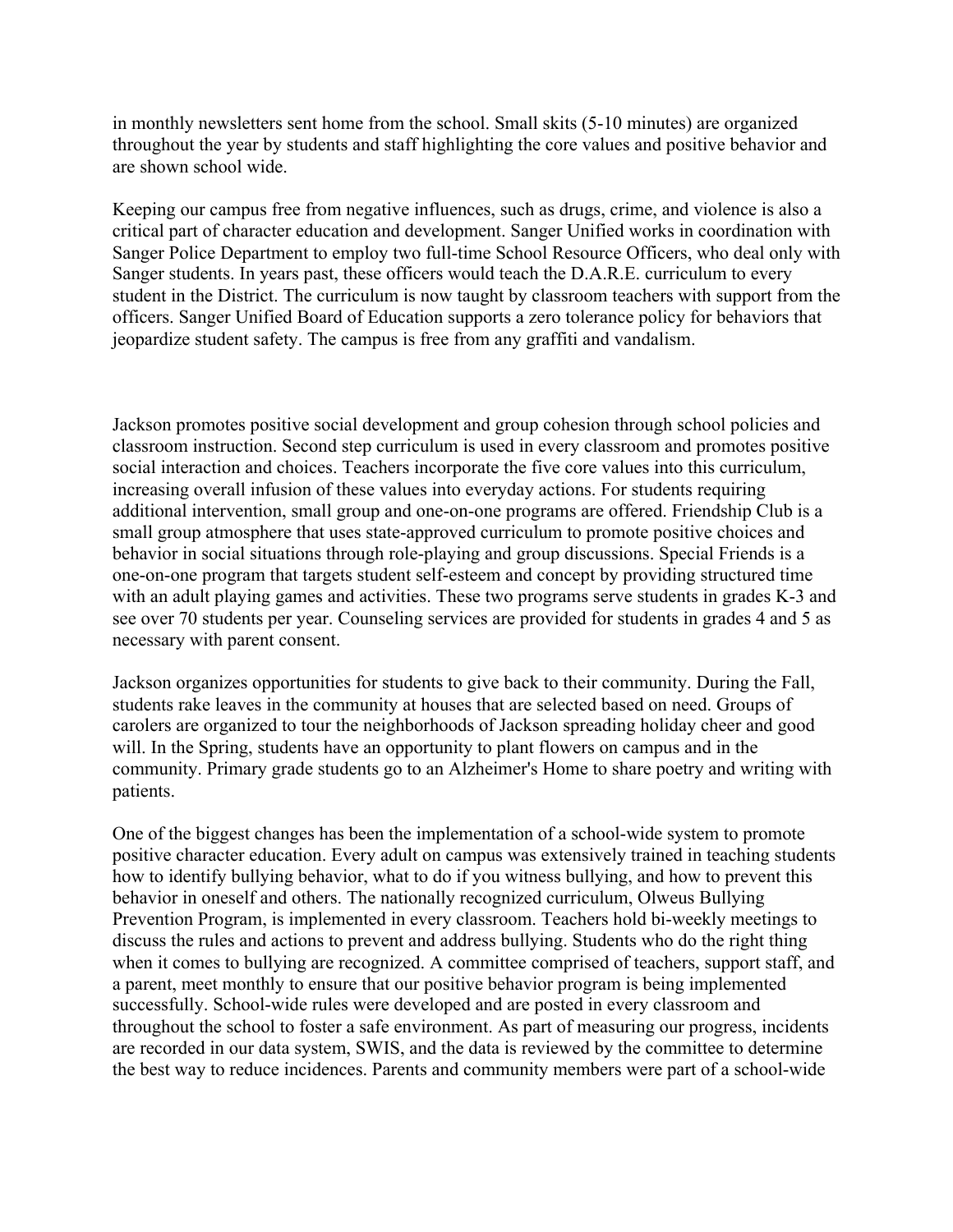community kick-off rally/family night. We work as a team to ensure that staff and students are in a safe and secure learning environment.

Top

#### **Jefferson Elementary School (367 students; K-5) Sanger Unified School District, Sanger, CA 559-875-4591 Principal: Cathy Padilla**

Jefferson Elementary has been a "Community of Caring" school since the 1996 school year. This program, sponsored by the Joseph P. Kennedy, Jr. Foundation, was implemented as part of a grant award that targeted Jefferson and our district's middle school. Our site facilitator, Annette Husak, kindergarten teacher, has coordinated a group of staff members to function as our coordinating committee to meet and develop activities and an action plan for the school year. Membership of the coordinating committee includes teachers, parents, students and the principal. The coordinating committee meets once a month to plan monthly activities and discuss awards for students and ways to implement the core values in our school programs.

At Jefferson Elementary, initial implementation of the Community of Caring was facilitated by the staff's willingness to implement and model these core values. From the beginning, staff members have worked to continue on going, in-spite of lack of funding support, school awards for students who model core values, family night events and other activities to promote values not only with our students, but with their families and community. The five values are displayed in both English and Spanish in each classroom and office at Jefferson and our value banners are displayed in the cafeteria to remind everyone of our focus on character education.

With the development of an action plan each year, the coordinating committee has been able to integrate character education through the school year. "Caught Caring" pencils and "Caught with Character" tickets are given to students who demonstrate positive character traits. Once a month we have a Monday morning flag pole announcement with the entire school. We recite the flag salute, and students are reminded of the value we are focusing on and informed of any upcoming Community of Caring or fun works activities. Trimester award assemblies are a time where reading, math, and Community of Caring awards are given recognizing outstanding character and academic achievements of our students. We have a peer mediation program, where students work with other students to solve problems and differences. We also have a special club that was initiated by a group of students that wanted to make a contribution to keeping the campus clean. They rake leaves, pick up trash, and sweep the sidewalks. The club grew from four students to twenty-five.

The staff at Jefferson uses several activities to promote positive social development, group cohesion, caring and respect for others. We have a "Golden Broom" program where classrooms take turns being responsible ensuring that our campus is kept clean. Classrooms and students take an active role in this responsibility, and take their responsibility quite seriously. For the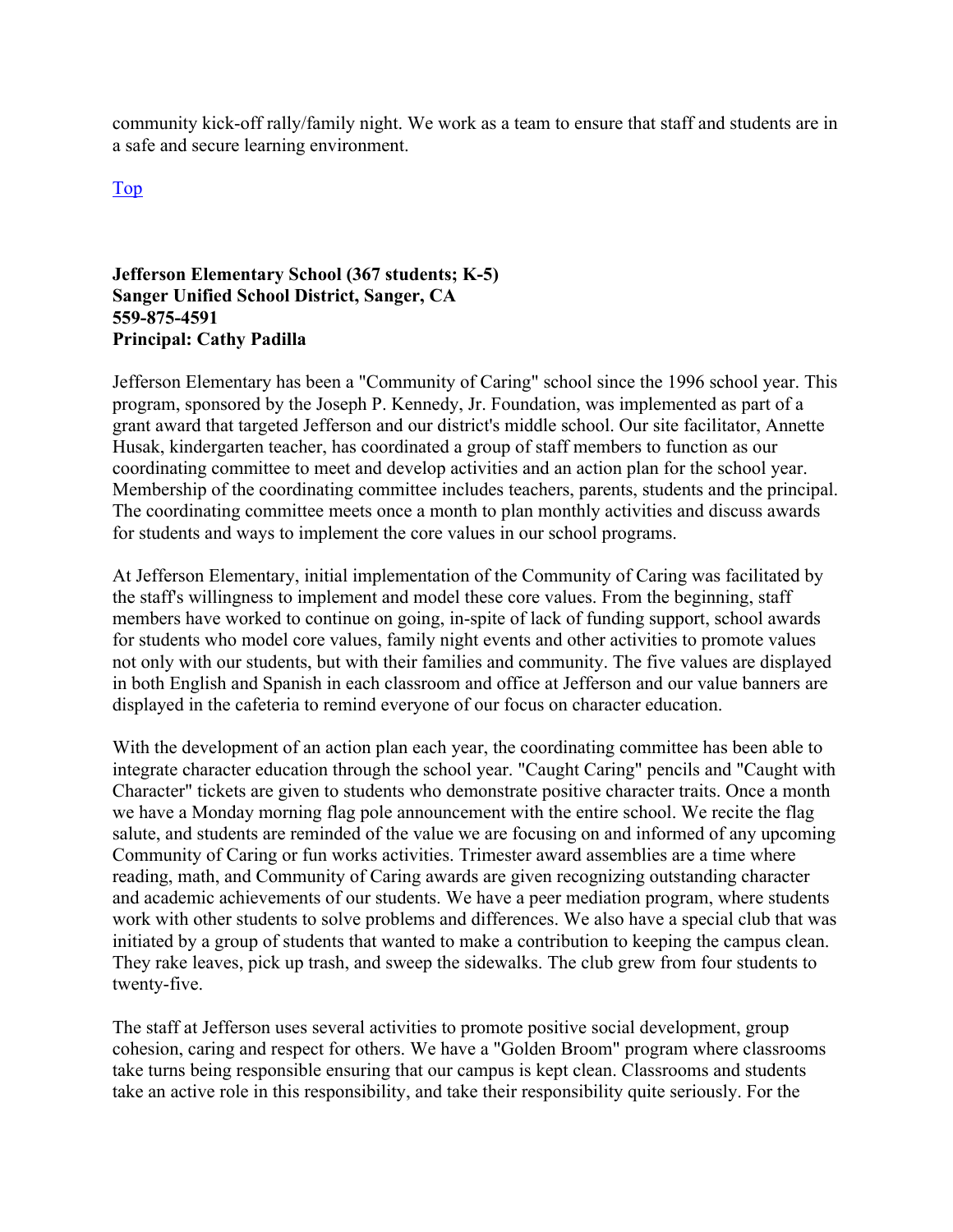sixth year our local Rotary Club is partnered with our school to educate our students about various career and educational opportunities for our students future. This program has been critical in broadening our students' awareness of career possibilities and opportunities.

For the past several years we have had our fourth and fifth grade students participate in a series of Etiquette Classes provided by Cynthia Merrill's School of Performing Arts. Cynthia Merrill teaches our students how to appropriately introduce themselves, how to behave in a job interview, the importance of manners, and how to interact appropriately with others in a dance situation. After a series of four etiquette classes parents and students then participate in a Cotillion where they dress up and demonstrate all that they have learned. Parents and community members are invited to attend the Cotillion, and many have been impressed by what students accomplish.

Every year our student body raises money and collects cans for the needy during the Christmas Holiday. During the first year of implementation of our program, our students painted holiday decorations on the windows of a local grocery store. Our younger students passed out flowers to the store's customers. Every year our community benefits from the Jefferson Family Christmas Caroling, one of our many family night events. Jefferson families and students meet at the school, have dinner, play bingo and sing Christmas Carols. Parents and students ride on a horse drawn carriage through and around the neighborhoods singing and drinking hot chocolate. Around 225 students and parents participate in this great event. All of these examples help to model the importance of service learning and build commitment between the community and the school.

This year Jefferson students are getting first hand experience in community involvement. They have been active in expressing the need to repair a bridge that is across the street from the school. The bridge has been fenced off due to damages over the years. Those who live very close to the school have to walk several blocks around the fenced off bridge to get to the school. Through the efforts of many, the bridge is in the process of being repaired. Jefferson student council members have been given the privilege of naming the new bridge. The student council read through the bylaws for naming the bridge and came up with 3 possibilities and asked the student body to vote to declare the winner. Through this process, students did research and learned many interesting facts about their community. Jefferson student body officers will be attending a city council meeting to give their recommendation for the new bridge. The recommendation is "Jefferson Path". The first part of the name, "Jefferson," refers to the school in the area. The second part, "Path," refers to a pathway that leads to education. The naming of the bridge, "Jefferson Path", would honor both our school and community.

#### Top

**Lincoln Elementary School (389 students; K-5) Sanger Unified School District, Sanger, CA 559-875-5541 Principal: Ketti Davis**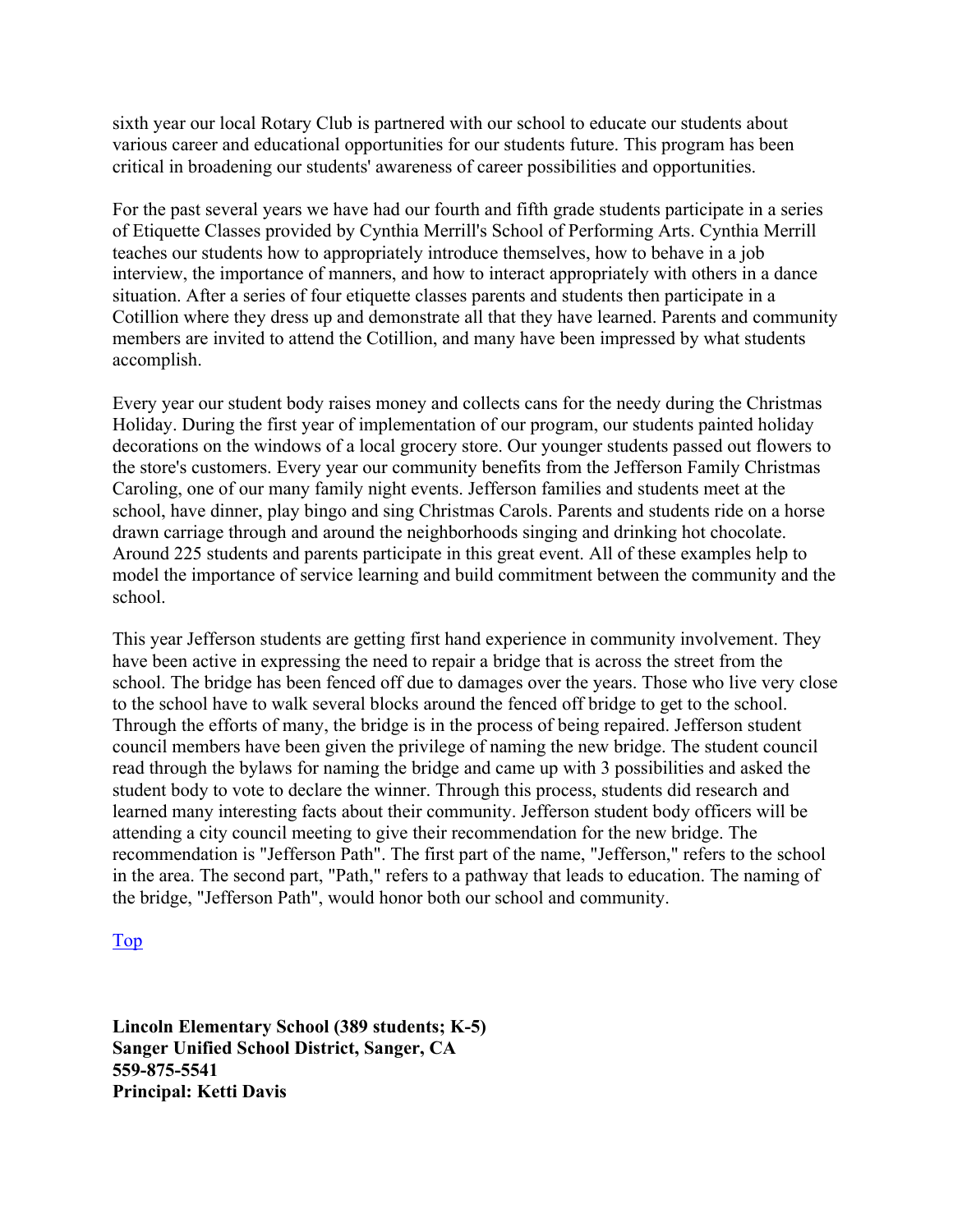In order to ensure that we are making substantial progress towards our Character Education goals, we have created a positive Behavior Intervention Team. This team is comprised of representatives from primary and intermediate grades, support services, and a parent. This group meets monthly to determine our progress in the area of character education and to ensure that our positive behavior programs are being implemented and supported adequately. A new component to our school wide system and one that ensures an intentional and comprehensive approach to our core values is the introduction of the Olweus Bully prevention Program. We have identified the key rules to reducing incidents of bullying and teachers conduct bi-weekly class meetings with their students to support positive behavior and to teach the ways to identify a bully, what to do if being bullied, as well as what to do if you are a bystander that observes another student being bullied. Adults and community members have been included in this program through training and a Family Night Kick-Off Rally. Behavior offenses are tracked in a data system, SWIS, and this system allows our PBIS team to review behavior trends in specific locations and times of the day. We believe these new additions to our school wide comprehensive character program help o ensure a safe and secure learning environment.

"Be kind. Be responsible. Be the best that you can be. The choice is yours." Each day at Lincoln Elementary, students start their day with these words of wisdom. Student council members join the principal to conduct the daily announcements. After the student council leaders welcome the students to the day and highlight upcoming events, the principal shares with the students her words of wisdom.

Students begin the school year learning about the behaviors associated with being a caring, respectful and trustworthy student. Students sign up to be members of the Community of Caring Club and get involved right away with planning events for the school year. Some events involve only the Lincoln community, whereas others are cit, county or nation wide. Family, the 5th value, is also taught by way of the activities and events that are pt on to promote family time at school. Parent and community volunteers provide input and support for the Community of Caring event calendar at Lincoln.

On the last Friday of each month, the Lincoln students, staff and many parents meet out front of the school for a celebration. These "flag pole" celebrations allow students to be recognized for being "caught with character" by their teachers, support staff or the principal. All Lincoln staff are provided with character tickets and it is not uncommon that someone other than their classroom teacher recognizes a student. Everyone at Lincoln is looking for good character! Classrooms and individual students are also recognized for their attendance and reminded that being at school each day is an important responsibility that each Lincoln Ram must take seriously. We expect great academic progress of our students and recognize that in order to achieve this, each child must e ready to learn and able to recognize school as a safe environment full of caring people.

Crime and violence prevention is addressed for both Lincoln students and parents. Anti-bullying pledges are introduced by the principal during lunchtime, supported by the classroom teacher and signed by each student in every grade level. Officer Palomo, a respected member of the Sanger Police Department, leads a safety meeting for parents each year. Our cafeteria is packed and parents know they can get a great deal of information on keeping their child away from gangs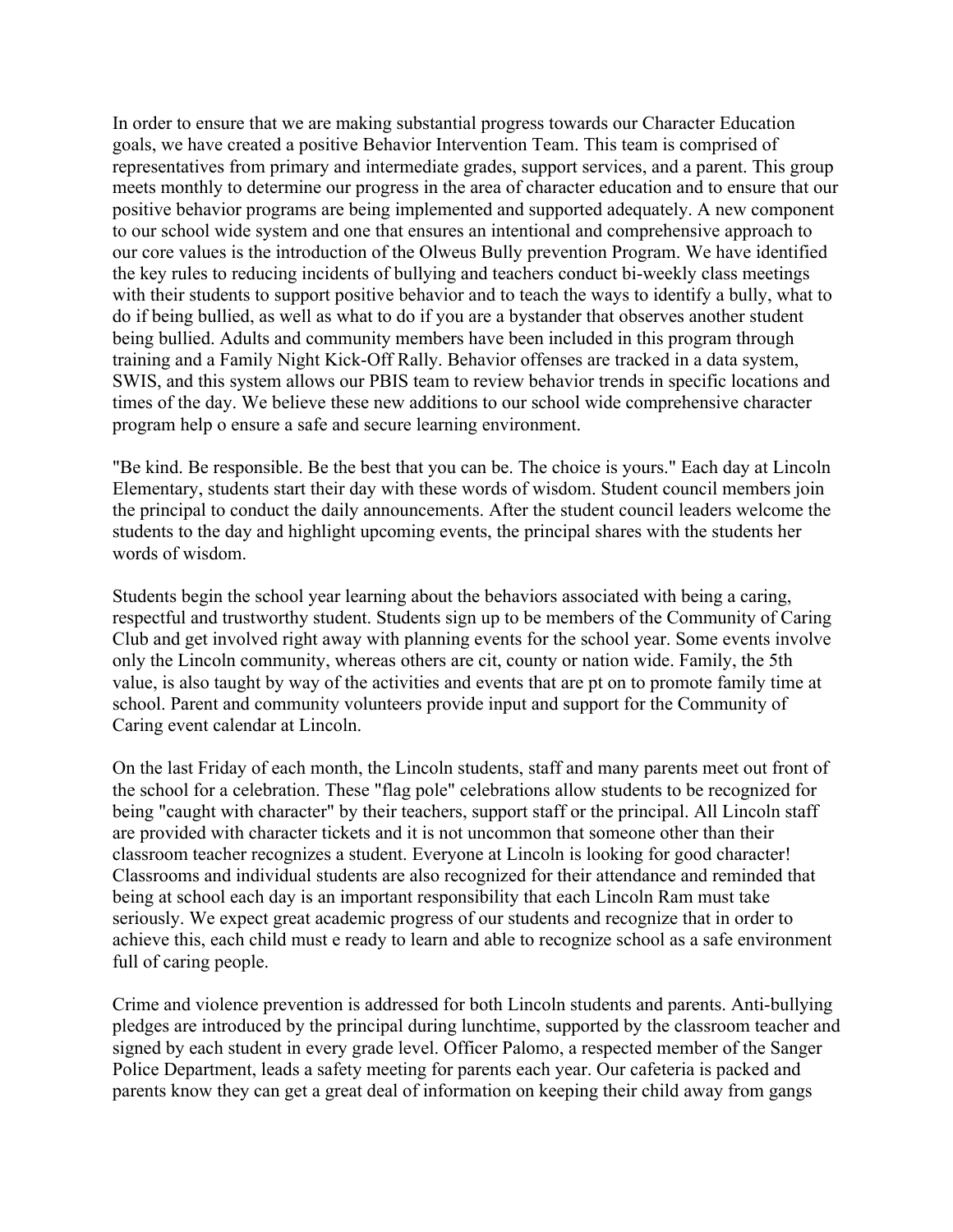and violence. Additionally, when students make bad choices, the teacher and administrator use the event to promote healthy student behaviors. Students are expected to write details pertaining to an event that occurs and to identify which of the 5 core values the student needs to think about. A discussion is held with both the administrator and parent about how the student can improve his/her choices. Morning announcements, weekly notes home and phone calls to parents are used to celebrate great decisions as well as to allow a child time to explain to his/her parent how the choices he made are affecting his time at school to learn. Kids understand that being kind, responsible and trustworthy is a choice they make each day.

The core ethical values of the "Community of Caring" program at Lincoln elementary are visible in the fairness, equity, respect and care shown by staff to students, students to other students, and students to staff. This respect doesn't end when the bell rings at 2:25. The same values and expectations are held with the leaders of Lincoln's after-school program. Lessons on caring, family, respect, trust and responsibility are included in the enrichment time and students continue to be held to the same standards of conduct as during the school day.

Top

#### **Lone Star Elementary School (564 students; K-6) Sanger Unified School District, Sanger, CA 559-268-8064 Principal: Dick Larimer**

We became a "Community of Caring School" during the 2003 school year. Community of Caring is a character-building program founded by Eunice Kennedy Shriver. This program is centered on the five core values of Caring, Family, Respect, Responsibility, and Trust; all of which our staff and students exhibit on a daily basis. As a staff, we understand the importance of modeling these core values not only for ourselves, but also for students, families, and community members as well.

Our school continually sponsors events that value the importance of families being involved in our school's efforts to develop students of good character. Our big kick-off event to set the stage for the school year is an ice cream social that is free to all families in our school "community". The staff, teachers, and PTA all work together to provide an inclusive environment for all at the kick-off assembly. The purpose of the event is to develop our sense of community and to promote the idea that we all have a part in our children's development as citizens. We continue this idea of community throughout the year with activities such as family nights, community service projects, campus beautification, rallies, and assemblies.

We set high standards for our staff, students and community that goes beyond academic success, and standards which requires everyone be involved to set examples that can be observed and respected. We are a community of caring! With the loving guidance of dedicated staff, our children make cross-curricular connections and develop persistence and personal responsibility,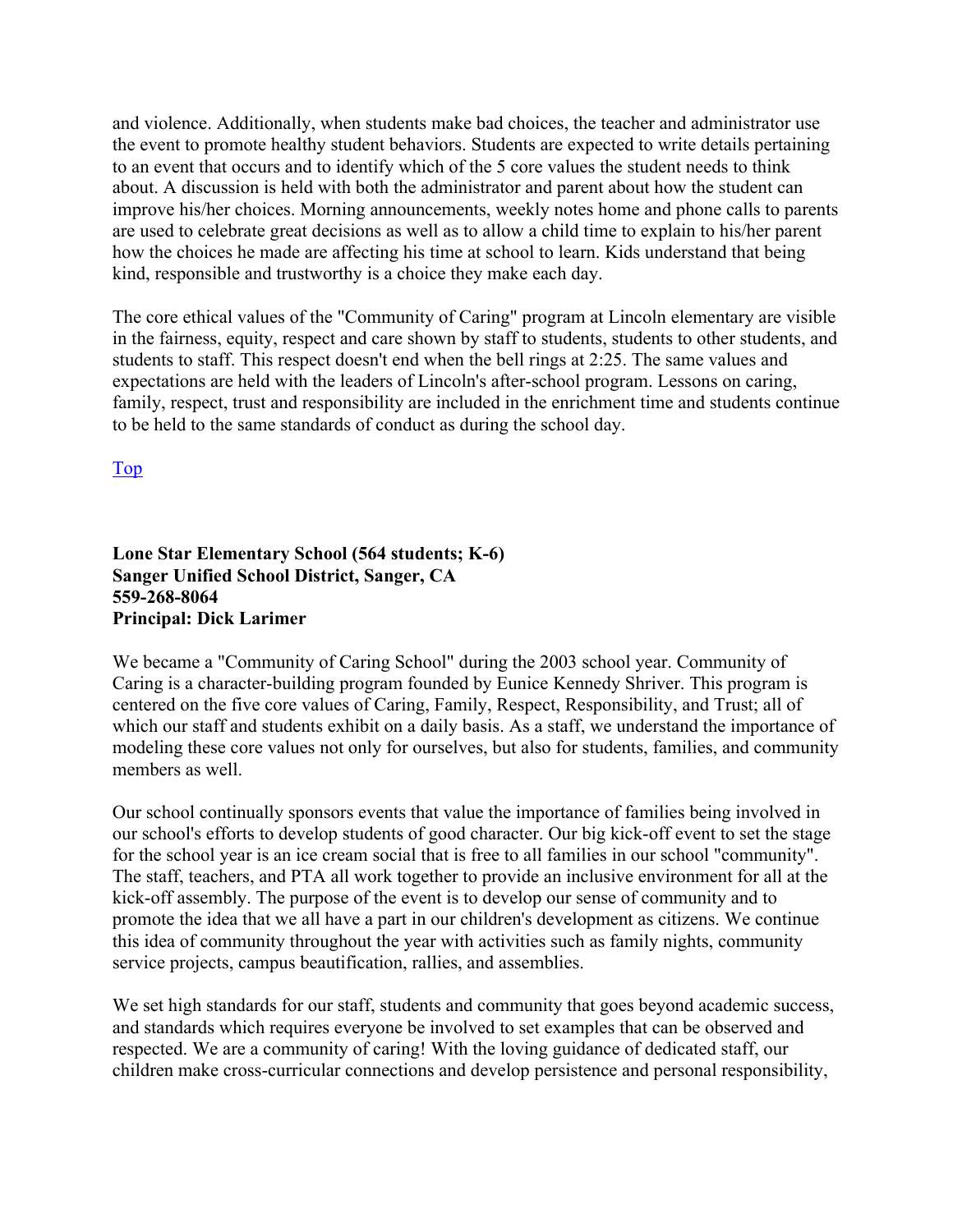which are the foundation of academic excellence. This is evidenced in the classrooms and throughout the school where the Community of Caring values are proudly displayed.

Each classroom has grade-level appropriate literature and videos that exemplify each of the five character traits. Each classroom teacher goes above and beyond the district-required activities to design and teach lessons that are appropriate for the needs of their individual classroom. Student Council activities are announced to all students during the morning announcements made by members of our student council. They also remind students of the core value of the month. Lone Star has been involved in several community service projects this year which include "Blankets for Soldiers" stationed in Afghanistan, "Coins for Canines" in which our students raised money to help pay for major oral surgery for a Sherriff canine and Holiday food baskets for Lone Star families in need.

Recently, a fire caused major damage to the second floor of a rural home occupied by several Lone Star family members. They were without electricity, phone service and had little means of support. The Lone Star principal notified the local Red Cross of their situation. Our PTA also helped support the family by providing them with, food, clothing and blankets. These actions by the school staff and PTA truly exemplify the core values we live by and model for students every day at Lone Star School.

Student safety and health is always a priority. In collaboration with our local law enforcement and parents, our school promotes a drug-free, safe, and clean environment. Lone Star models healthy choices by providing quality school sports programs for both boys and girls. Additionally members of our community frequently enjoy our playgrounds, courts for basketball and open fields for soccer, football and baseball in the evenings and on the weekends. Our campus is in the country and we have no vandalism or graffiti. We show support for the people that need our facilities and they show respect for the school site. It is part of our community team concept.

Other programs that also instill solid character elements are Second Step, Friendship Club and Special Friends. Students in these programs are given opportunities to work through situations prompting positive behavior and responsible decision-making. Students are provided safe environments to self evaluate and peer problem solve. The Lone Star 4-H is very active and allows students hands-on experience while making them more aware of their community surroundings. Activities such as Peach Blossom and Young Author's Fair allow students to mix with students from other local schools to highlight their talents.

All of the Lone Star staff has been trained and implement the Quit It Program (grades K-2) and the Olweus Bulling Prevention Program (grades 3-6th). The program focus is to provide all students with tools to prevent bullying at Lone Star, whether they are directly or indirectly involved. The curriculum includes role-playing activities and classroom meetings which develop skills students need to recognize bullying and the roles and responsibilities all students have in dealing with various situations. The anti-bullying curriculum is the foundation to the Lone Star Behavior Intervention program and has proven to be very effective in decreasing classroom and playground discipline.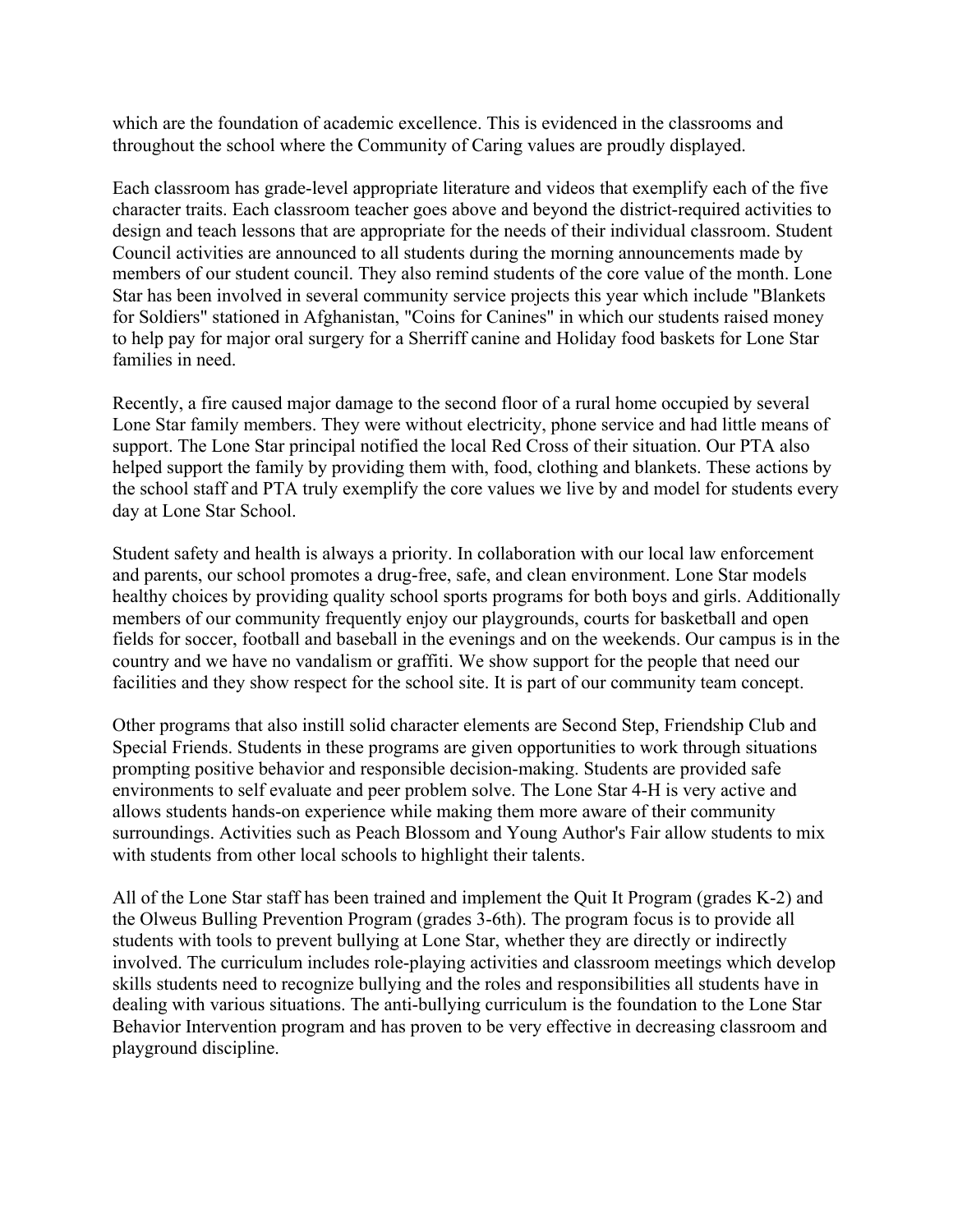Selected students in 4th-6th are trained in the Peer Mediation Program to learn skill to help the resolve minor conflicts between students during recess. Peer Mediators can be found at recess time, wearing their bright colored vests and clipboards modeling our Community of Caring values as they assist students in resolving minor conflicts.

Top

#### **Madison Elementary School (460 students; K-5) Sanger Unified School District, Sanger, CA 559-875-4539 Principal: Karl Kesterke**

Activities designed to promote character development on the Madison site begin early in the school year. The first involves having our Back to School Night prior to the start of the school year. This ensures both an informed start to the year for our students, and immediately establishes the basis for behavioral and academic expectations as soon as the student steps foot on our campus. Once the year gets underway, our core values are communicated regularly via our weekly newsletter and through a series of PTA, School Site Council, and English Language Advisory Committee meetings, involving parents and staff invested in our success. Communication among our shareholders also plays a vital role in reinforcing our core values. Madison has developed a school site web page, which facilitates parent interaction. Each of our teachers also maintains a web page for family communication on an ongoing basis. Each semester, Madison hosts a "Principal's Forum" to promote open lines of communication and a spontaneous exchange of ideas. In addition, staff members have begun to give of their time to support our Mustang Connections. The goal of our Mustang Connections is to provide all students with additional opportunities to be become connected to the Madison experience. One activity that has proven to be very popular with selected students is the Principal's Academic Partnership, which provides an ongoing direct line of communication with the principal via journals. Students are nominated by their teacher, based on the belief that they could benefit from specific intervention and focused mentoring. They respond to a written prompt regarding their academic experience at Madison, and are then engaged in a written "conversation" directly with the principal, further enhancing their self-esteem and value. Other activities include athletics and Fun Club.

Student responsibility is also reinforced through our attendance incentive program. Each month, the names of six students (three primary, three intermediate) are drawn from a pool of all students with perfect attendance for the reporting period. The winners of this drawing receive a Wal Mart gift card. At the end of the year, all students with perfect attendance attend a reward luncheon at John's Incredible Pizza, to which they arrive in a chauffeured limousine. The positive reinforcement of attendance responsibility continues with our attendance banner program, wherein the class with the best overall attendance has their teacher's name posted on a large banner in the cafeteria.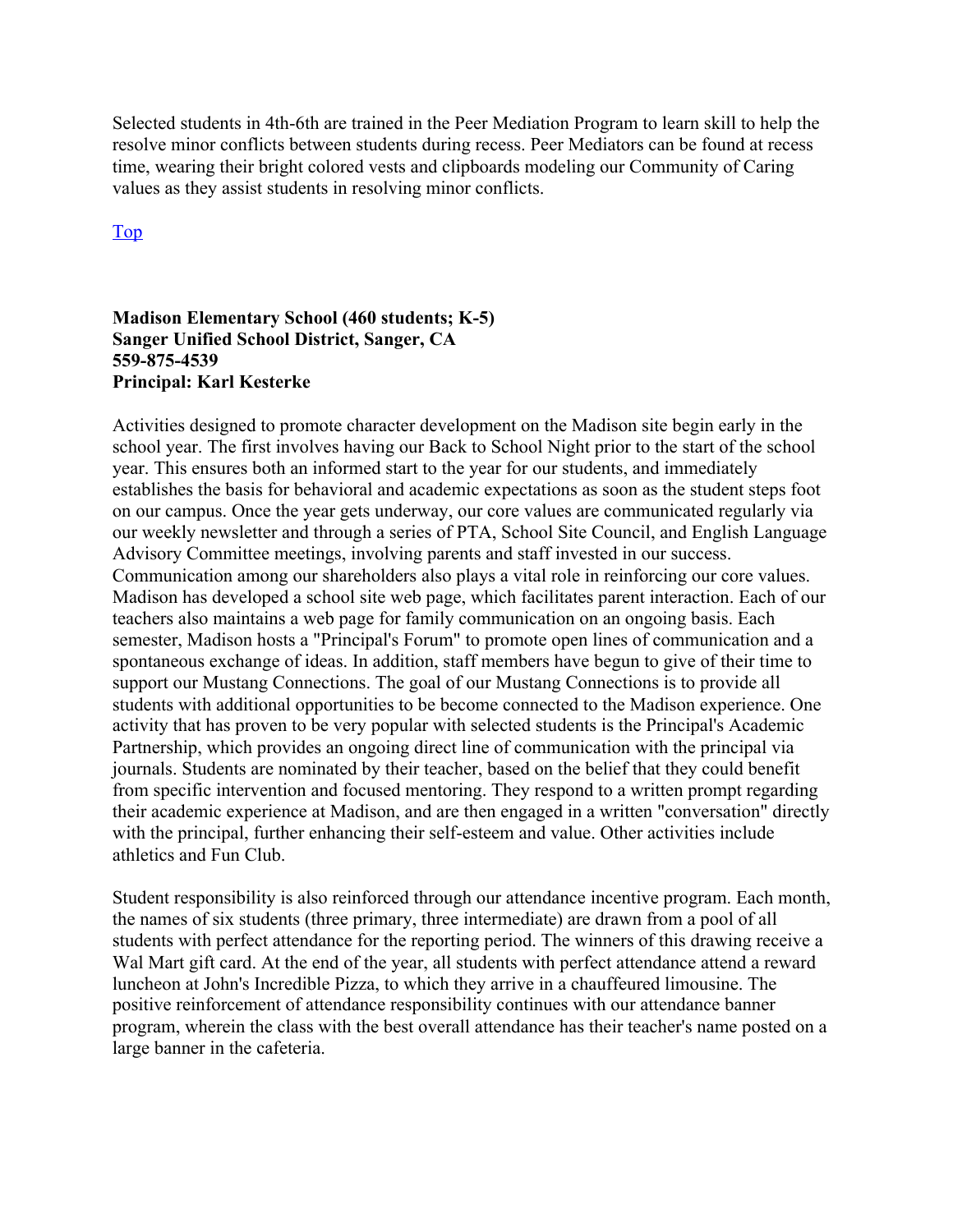Madison Elementary promotes core values, positive social interaction, and healthy decisionmaking through a variety of programs and practices. We begin each day with the morning bulletin announcements, which consist of pertinent information, student birthdays, and a reading from Project Wisdom, to reinforce the message that character counts. We have also participated in the Fresno County Health and Nutrition wellness program for the last 3 years. Each month, local farmers provide the "Harvest of the Month" to our students, further reinforcing good decision making as it relates to health and nutrition. A high percentage of students and parents participate in the annual Sanger Unified "Walk to School" event to promote a healthy lifestyle.

In addition to student health, providing a safe, clean environment that promotes student success is paramount to the Madison community. Our campus is monitored daily for cleanliness and potential hazards, and all adults, while assigned to supervision, wear fluorescent vests so that they are easily recognized.

Madison Elementary prides itself on being an integral part of our local community. The life lessons gained by our students while taking an active role in the civic arena will follow them throughout their educational careers and into adulthood. In an effort to expand our student's horizons beyond their own backyards, our school participates in a variety of community fundraisers including our Thanksgiving and holiday food drive for needy families and the "Pennies for Patients" campaign for children with leukemia. Our staff models civic minded behaviors regularly, recognizing that it is the combined efforts our community and staff that help to foster the positive social development of our children.

Peer mediators at recess now support our school-wide behavior plan by mediating student disputes during recess. Students have the opportunity to express themselves and work collaboratively to resolve their conflicts. Our peer mediators participated in rigorous training sessions and, in the spring, will have the opportunity to attend a peer mediator follow-up training at Fresno State. The college campus experience was exciting for the kids and the training further enhanced their desire to bring about positive change at Madison. Different peer mediator teams are scheduled throughout the week to support positive student interaction.

#### Top

**Monte Vista Elementary School (520 students; K-6) Porterville Unified School District, Porterville, CA 559-782-7350 Principal: Carol Woodley** 

A sense of family welcomes you to the Home of the Grizzlies. Our school marquee proudly displays our monthly pillar provided by the CHARACTER COUNTS! program. Our school is full of friendly chatter among children, friends, and staff. When you first enter the Monte Vista campus, you will immediately notice that our school promotes good character. The school marquee, numerous banners and the outside columns of our school buildings both promote the Six Pillars of Character upon which our character education goals are based: Trustworthiness,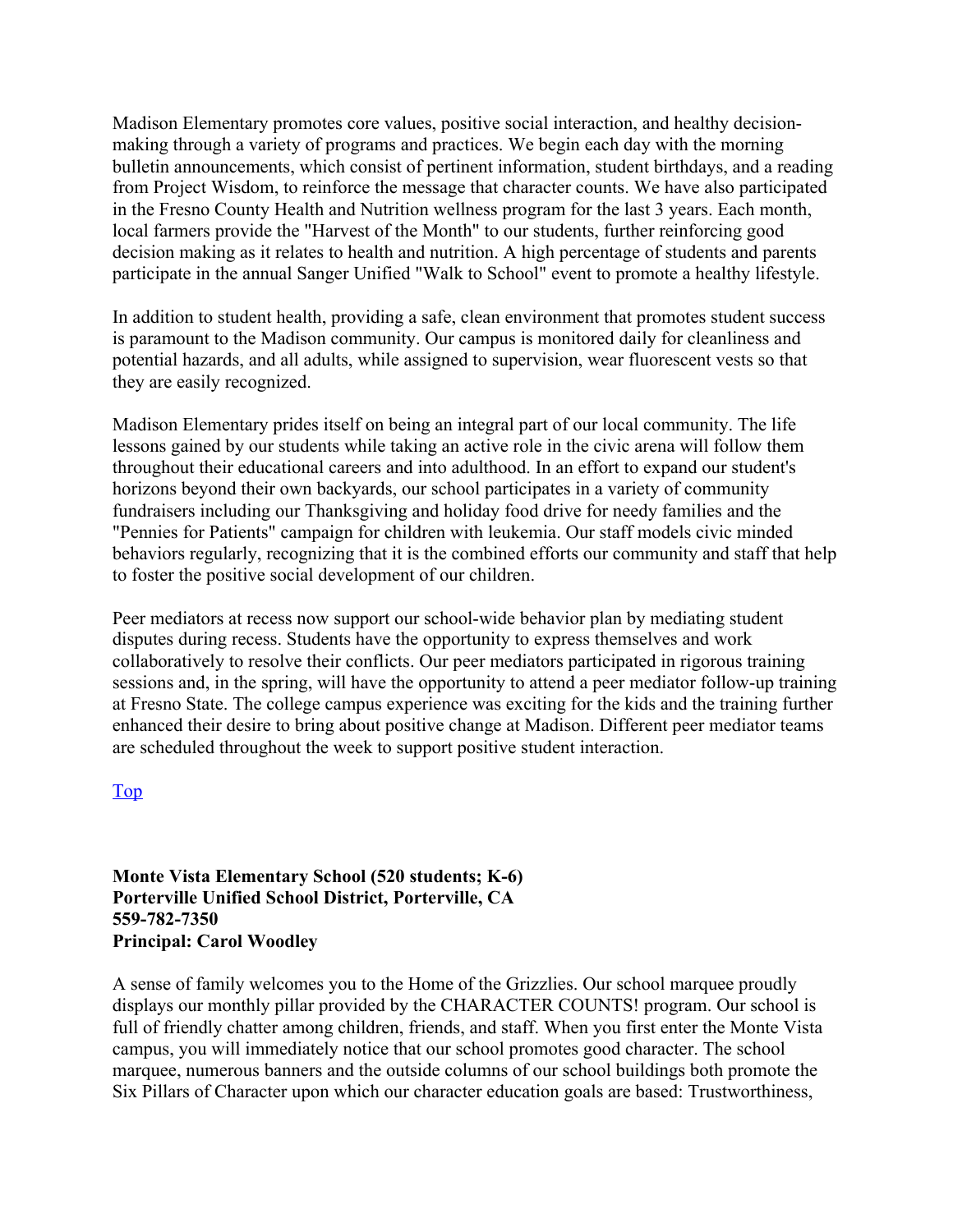Respect, Responsibility, Fairness, Caring and Citizenship. In order to ensure we are continually moving forward on our quest to provide the best character training for our students, we developed the following goals:

- Student Awareness/Education
- Parent Awareness/Education
- Whole Staff Training/Development
- Curriculum Integration
- Physical School Environment

Student Awareness/Education: At Monte Vista, we feel that promoting and teaching the Six Pillars of Character sets the mood and expectations for student behavior for the entire school year, so we have chosen to begin the school year with a "CHARACTER COUNTS! Kick Off Week". At the assembly, students learn what good behavior looks like at Monte Vista School, and are recognized for being nominated as a CHARACTER COUNTS! Kid of Character by their teachers.

Each day when school starts, children are greeted for morning announcements via our television broadcasting system. Our student body president, vice president, class representatives, and principal, join together with a Grizzly-of-the-Month student who proudly leads the school in the morning Pledge of Allegiance. This team of cheerful voices announces the monthly pillar and encourages their fellow Grizzly students to act as a "People of Good Character." Quotes written by Monte Vista students are read each morning and focus on the monthly pillar. An additional weekly inspirational quote is presented to the students and a final reminder tells the students, "Remember, you come to school to learn! Have a great Grizzly day!"

At Monte Vista every Tuesday is CHARACTER COUNTS! Day. Staff and students are encouraged to wear their CHARACTER COUNTS! t-shirts to promote that good character is something they should strive for each and every day. All students have been provided a t-shirt via the Tulare County Office of Education's CHARACTER COUNTS! Office. Each classroom teacher filled out a CHARACTER COUNTS! nomination form and provided a description of what each child has done to become a student of good character.

Parent Awareness/Education: Monte Vista hosts quarterly parent meetings/workshops. It is the goal of these meetings/workshops to help parents become more effective in working with their children and in teaching core ethical values at home. Character education is combined with general parenting and health-related topics to provide parents with a "package" of information. The parent workshops work in conjunction with the Latino Literacy Club, Monte Vista Recycling Program, Student Council and Kinder Care Health Plan which is supported by the Family Healthcare Network. Twice each year, we recognize our parent volunteers at the parent workshops. They are presented with a certificate, pencil and a gold pillar pen as well as a CHARACTER COUNTS! t-shirt. We feel it is important to recognize the good character of parents who serve at our school as role models for our students.

Whole Staff Training/Development: Training an entire staff in character education is an ongoing process. This year Monte Vista has been able to provide off-site character education training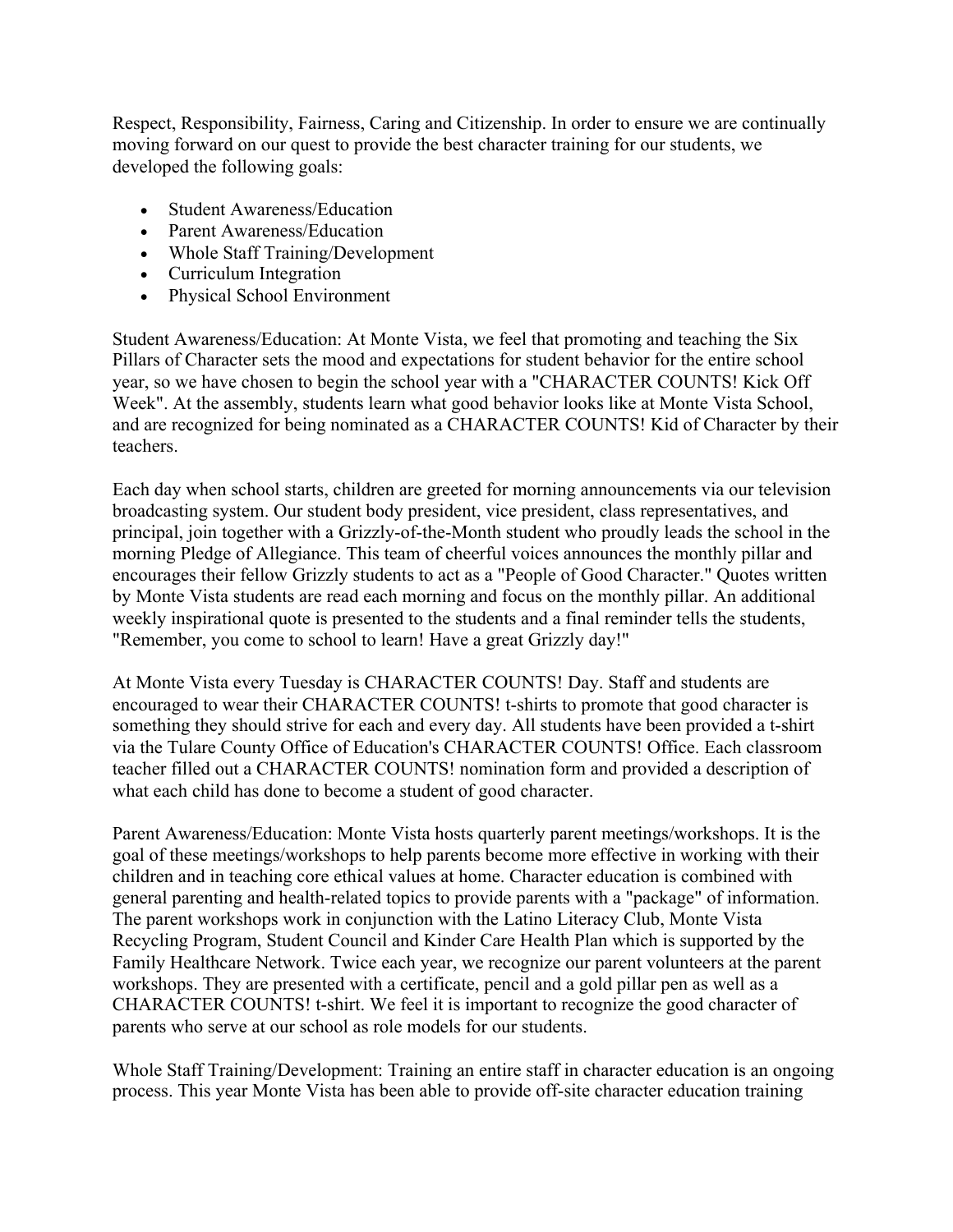opportunities to classified, administrative, and certificated personnel (including coaches). These trainings were provided through the Josephson Institute of Ethics. We have also conducted on site training in curriculum integration.

Curriculum Integration: Our teachers strive to be positive and uplifting. The student's job at Monte Vista is to come to school every day to learn. The teacher's job is to make sure that the students have a positive, comforting atmosphere in which to learn and socialize. Teachers post materials around the classroom to promote self-worth, good character, and positive attitudes. Our Character Counts! Pillars are posted in classrooms and are discussed whenever the occasion arises. Teachers strive to enhance each child's attitude towards their fellow student and themselves.

The Monte Vista teachers also take part in the field-testing of CHARACTER COUNTS! lessons created from the Tulare County CHARCTER COUTNS! Office. You might find a teacher analyzing the behavior and attitudes of a character in a literature selection, or discussing the choices of an historical figure during social studies instruction. It is our goal that teachers incorporate these opportunities to discuss the core ethical values in their everyday lessons.

Physical School Environment: The goal at Monte Vista is to have physical setting which promotes good character and instills pride in school grounds. Monte Vista has a recently painted roll-up door which was completed as a collaborative effort with the local high school. Our outdoor columns were painted by students and PTO members in the six pillar colors. The six pillar words were added by a local artist to these columns to reinforce and promote CHARACTER COUNTS!

At Monte Vista, we believe that learning must occur in a positive, disciplined, and secure learning environment. Students are guided by specific rules (be safe, be respectful, be responsible) and classroom expectations (we come to learn) that promote respect, cooperation, courtesy, and acceptance of others.

Each classroom on this campus has time dedicated to Book Buddies with another cross-age class each week. Students learn to work together and help each other read. Book Buddies provides a positive model for younger children and demonstrates that education, especially reading, is important.

Peer mediation is a program that the student council offers all students on campus if the student feels that they have a problem with another student on campus. Students encourage each other to have good character and to peacefully solve their problem through conflict resolution. Peer mediation is supported by all students, parents, and staff.

Monte Vista participates in a recycling program to encourage students to care for and protect their environment. Student council is in charge of collecting all plastics and cans and reporting this information to the "Trash for Cash" program. Money raised by this program goes directly to students. Students decide how this fund is spent such as student activities and school-wide assemblies.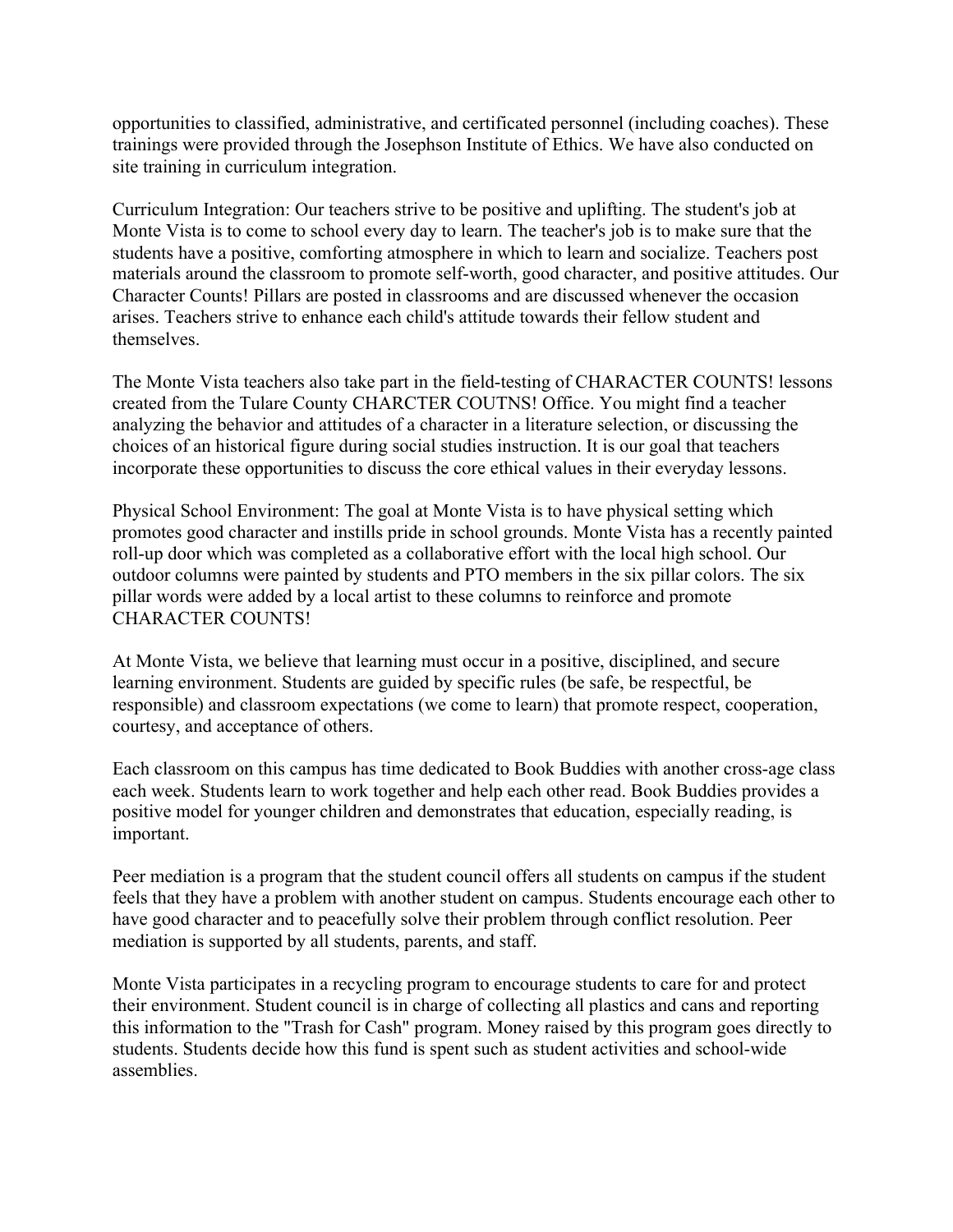#### **Oak Grove Elementary School (510 students; K-4) Burton School District, Porterville, CA 559-781-8020 Principal: Treasure Weisenberger**

Today, the Oak Grove community is rooted in its commitment to instilling core values within our students so good citizenship and responsible behavior is emulated in all situations. We believe as a public education entity, it is our ethical and moral responsibility to provide not only the best possible curricular education that is aligned with state and Federal guidelines, but to participate in the ongoing development of the whole child: body, mind, and spirit. In promoting and fostering good character among students and staff, we affirm our belief in maintaining the dignity of self and others. It is through this belief system we seek to fulfill our obligation to help develop citizens who are honest, caring and productive members of our society as a whole. Oak Grove adopted a new slogan this school year. Oak Grove Elementary School: Learners Today, Leaders Tomorrow - A Galaxy of Possibilities. We believe with teaching, modeling, and guiding students to a better tomorrow, they truly have a galaxy of possibilities before them.

Each month, our school focuses on a particular pillar of character and holds an awards assembly in which two students from each class, pre-school through fourth grade, receive a certificate and a medal provided by our school principal, vice principal, and PTA members.

In addition, Oak Grove has implemented the Olweus Bullying Prevention program. This program is designed to prevent and reduce bullying incidents. Students learn about the definition of bullying, how to respond to bullying situations and to share information with adults.

...we believe that character education is an on-going process in which diligence and consistency is vital. Developing character is something one can achieve and continue to grow and improve throughout one's lifetime. It is a never-ending refinement of excellence. In part, we monitor our success by the observable increase in student acceptance and respect of others and the observable decrease in bullying incidents and office behavior referrals.

In order to support classroom curriculum that addresses the Character Counts attributes, books in both the fiction and non-fiction genres are provided in the library and readily accessible for classroom use. Videos that address values and good decision-making skills are also available for checkout in the school library. Teachers are supplied with materials that include ideas for journal writing, quick writes, activities that connect to the core curriculum, as well as books for readalouds and independent reading that addresses the pillar for each month. Character Counts trait posters are displayed in the cafeteria and group photos of students selected to represent each trait are displayed for all to see.

Students are constantly reminded by both classroom teachers and site administrators to demonstrate good character and to make good choices. We encourage students to follow the six

Top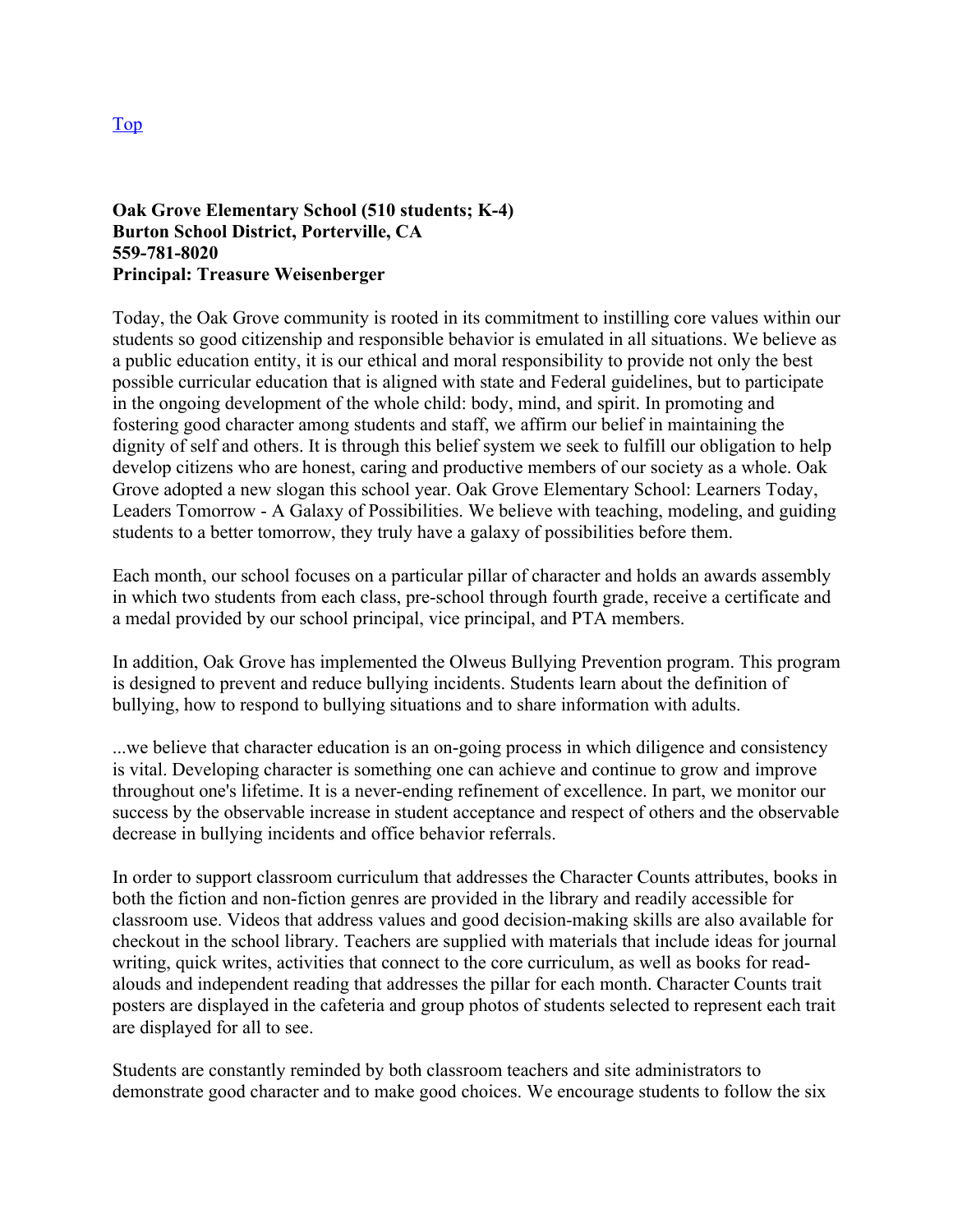pillars of character during daily lessons and school wide assemblies. Students have the opportunity to earn various rewards, such as recognition at a spirit assembly or Character Counts assembly, lunch with the principal for Principal's Pizza, perfect attendance pencils, etc.

In partnership with our PTA, our students participate in service through food drives, weekly recycling, fundraisers for field trips for all Oak Grove students, supplies for our local women's crisis center, and a yearly walk-a-thon for school equipment that benefits all students on campus. Students also bring in "Box tops for Education" in order to create funds for assemblies and character curriculum. Our annual "Pennies for Patients" drive will be kicking off next month where students bring pennies to school and our total sum collected is donated to the Leukemia and Lymphoma Society. Through these responsibilities, students are provided opportunities to be role models and leaders where they can learn a sense of civic pride and a deep sense of community at Oak Grove School.

In the last two years, Oak Grove has continued to strive toward character education excellence. We have continued to grow and develop our understanding and implementation of the Character Counts and Olweus Bullying Prevention program curriculum. In addition, we continue to create opportunities to tie students, parents, and the local community to our school.

The implementation of "Two O'Clock Treats for Parents" which is held in our school library the first Friday of each month, is another opportunity for parents to share their vision for not only character education at Oak Grove, but to participate and share their thoughts and ideas about our students, school, and community in a friendly, welcoming environment.

Top

#### **John J. Pershing Elementary School (816 students; K-6) Madera Unified School District, Madera, CA 559-664-9741 Principal: Sandon Schwartz**

The mission of John J. Pershing Elementary School is to provide an exemplary education in a secure, positive and challenging environment fostered by a cooperative effort between school, community and home. Our students will become responsible life-long learners and productive members of society through a commitment to being the best they can be in mind, body and spirit.

Less than three years ago, when Pershing first opened, the Leadership Team created these statements, and our entire staff has chosen to hold tightly to them. Because of these strongly held beliefs, we have chosen to spend a tremendous amount of time and energy in creating our very own Character Education program at Pershing Elementary School. We truly believe this to be the backbone to all that we do here at our school.

Within our character education program our desire is for students of Pershing to learn the true meaning of character. We have chosen to teach a different character trait each month, which also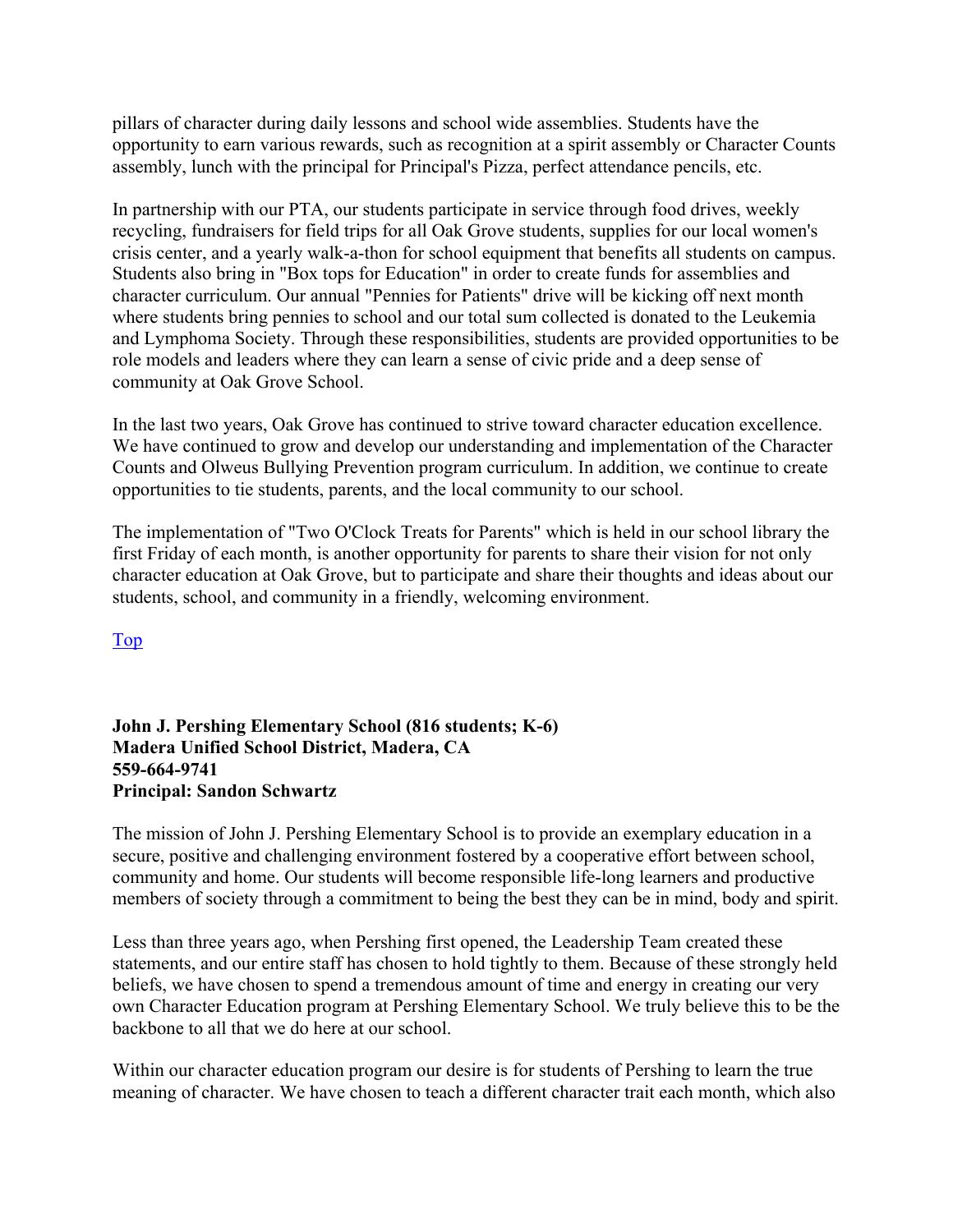includes a coordinating color that is easily identifiable for all of the related materials involved with that month's trait. Even our monthly take-home calendar is coordinated to match our monthly materials, and prominently displays the trait of the month. Based on the chosen character trait, we also carefully decide on a children's picture book to be read aloud in each classroom (preschool – 6th grade). We do our best to find a piece of literature that both entertains and persuades our students regarding the importance of personifying that particular trait.

Due to our deep-seated desire to create students of character at Pershing Elementary School, we choose to reward our students who exemplify these character traits in fun and exciting ways. Teachers are allowed to choose one, two or three students each month, based on classroom size (i.e., 1-2 students for grades K-3; 2-3 students for grades 4-6). The chosen students receive a Character Certificate, which is awarded in front of their friends and family at each of our Quarterly Awards Assemblies.

We also include preschool classes in our program, but they choose to have their own student recognition and activities within their classroom, since they are technically a separate entity just sharing our campus. We read the monthly stories to them and go over the character concepts, but mostly allow the teachers to handle the program as they see fit for the needs of their little ones during the a.m. and p.m. classes. We are starting to see the benefits of running a consistent character education program, especially at the preschool and primary levels. As these students filter up through our grade levels, we expect to see more and more consistent behavior, as our students will begin to truly "live" the messages we are portraying as a consistent part of their daily lives.

We are able to measure the success of our program in various ways. We have noticed a change in the behavior of our overall student body, as well as a decline in the number of referrals sent to the office. Our sports teams have enjoyed compliments from opposing teams and coaches regarding our student-athletes' behavior, positive attitude, and sportsmanship of our athletes. Best of all, we have received accolades from our middle school, of which we are a feeder school. They consistently inform us that our feeder students (6th grade going to 7th grade) are very well behaved, well-mannered students.

Top

**James K. Polk Elementary School (692 students; K-6) Central Unified School District, Fresno, CA 559-274-9780 Principal: Karen Garlick** 

In naming the school after the 11th President, Kames Knox Polk, we hoped to tap into the American spirit and use our rich history to teach the core ethical values of our pioneering ancestors; ethical values that have made our country great! Our school is themed on the westward movement and California history, and we take every opportunity to directly teach the character traits embedded in the American West; from the Spanish and Mexican culture and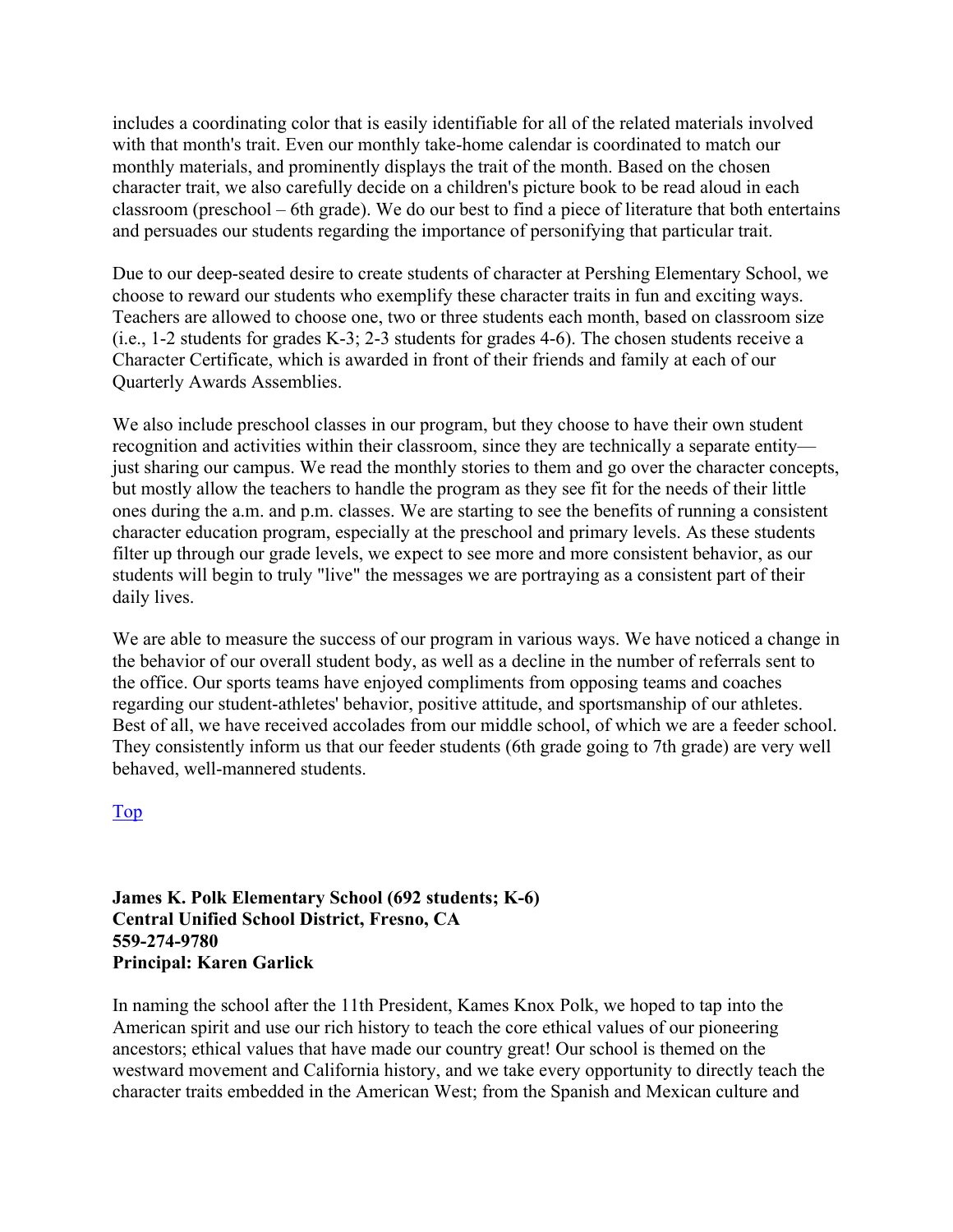values inherent in California and the Southwest, to the heroism present on the frontier, and the risk-taking of President Polk.

In order to lay a strong foundation upon which to build our school, we began a process in the summer of 2004 which included all stakeholders. These stakeholders met and developed a mission statement that embodied the vision of this new school honed from the passion of people setting out together to develop a school that would meet the needs of every one of its students. We researched the concept of a professional learning community developed by Rick DuFour and let his work guide us in developing our mission statement. We were also influenced by the intense desire to create a school that would serve the needs of the students, not only academically, but develop in our students, leadership skills, a strong character, and civic responsibility.

In order to live our mission statement, Polk Elementary set about to establish a forward-thinking relationship with our Special Education Department. We implemented full inclusion at our school and currently include SDC students in grades 1-6 in our regular education classes with support from the SDC staff. The benefits from full inclusion for our students, both regular education and SDC are truly amazing. A greater awareness has developed for the entire Polk community as we demonstrate daily that we all learn from each other, and that we all have positive contributions to make.

Polk's core ethical values are clearly set forth from the very beginning of the school year and articulated to students, parents, staff, and the school community at Back to School Night during the assembly for parents, at the Polk Parent Academies using the Parenting partners curriculum based on the 40 Developmental Assets, and at our Kinder registration and orientation for parents. School wide discipline assemblies are held during the first week of school for every class in order to review our positive discipline system.

Our students are taught to fail-forward when they make a mistake. Therefore, our philosophy of discipline is not punitive, but instead an opportunity for our students to learn. This discipline policy is published in our Parent-Student Handbook and in our Staff handbook as well. At the end of each school year, our staff meets to review these policies and make changes as needed.

Progress toward our character education goals are measured by several surveys. Each year we survey our parent community, our teachers, and our students. Results of these surveys indicate a school where students feel safe to be here. There is a good relationship between students and staff. Ninety-two percent of our parents responded that Polk is the best school for students and parents in the district.

In addition to providing much needed help to the school community such as folding programs and decorating for events, the students spearheaded the annual Holiday Joy canned food drive and coat collection, wrote letters and sent gifts to our servicemen in Iraq for Christmas, and participate in the annual Kids Day fund-raiser for Children's Hospital of Central California. ...two of our teachers...proposed to our district to hold a district-wide Hug-O-Gram for \$1.00 with proceeds to benefit the Haitian relief effort.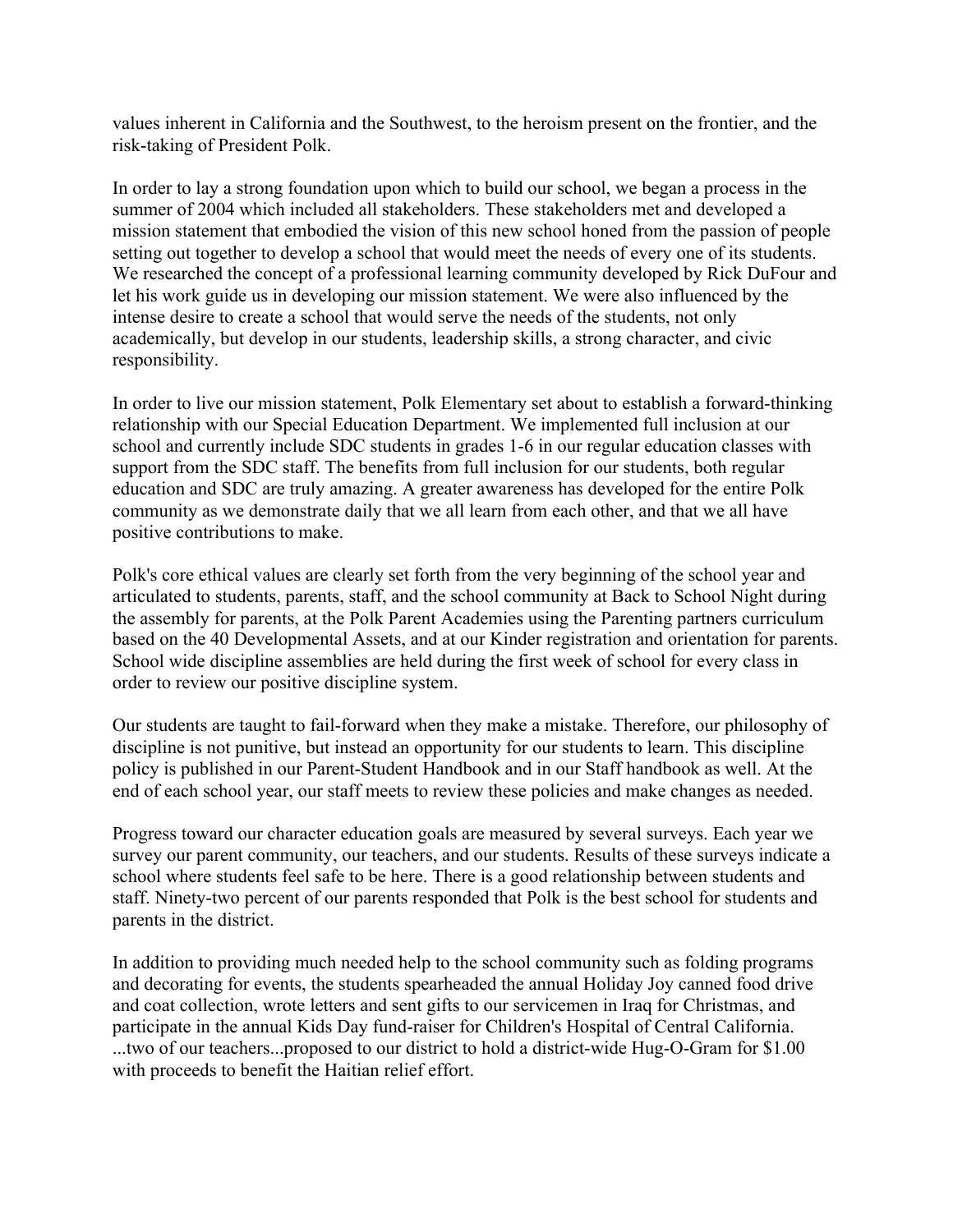Polk has been very interested in the CSUF Peer Mediation Program under the leadership of Dr. Pamela Lane-Garon. This year the program is again being implemented at Polk in grades 4-6. Students from Fresno State come to our campus weekly to facilitate and role-model for our peer mediators.

Top

#### **Quail Lake Environmental Charter School (548 students; K-8) Sanger Unified School District, Clovis, CA 559-292-1273 Principal: Brad Huebert**

QL takes pride in giving out the "Block QL" award to any and all students that are well-rounded and demonstrate a philosophy of being their best in "Mind, Body, and Spirit" at all times. Our school is extremely high performing, but teachers and students know that academics are not the only ingredient to make them productive citizens later in life. They must become life-long learners, mentally and physically. Respect between students and staff is reflected in school policies and behavioral expectations at QL. Student behavior expectations are first articulated when students enroll. The principal meets with every student and their family prior to enrolling. The Student/Parent Compact is reviewed which includes expected academic behavior and relationships with fellow students, staff, and community members. All students and parents must sign the Compact Agreement as part of the entrance requirements. The Compact Agreement clearly lays out expected behaviors for the student, the parents, and the school. It is a "contract" that is signed off by all viable stakeholders responsible for every child's education, including the student themselves. Students are encouraged to take an active role in their own learning. Every student at QL "re-signs" the compact at the beginning of each school year to remind and reinforce the expectations of everyone involved.

QL implements a 1st-8th Personal Responsibility Program. Students are expected to behave properly at all times, complete all schoolwork as assigned, and earn a "reward activity," such as roller-skating or bowling. Students allowed to participate in the reward activity are those that exhibit appropriate character, behavior, and effort throughout the trimester as measured by classroom accountability reports. QL believes students should be rewarded not for doing what is expected of them, but for doing it well. Expectations and rigor are high at QL and students push themselves to succeed. While QL encourage high academic standards, it also clearly promotes specific moral and behavioral guidelines for its students. This is evidenced through the Character Education and Personal Responsibility (PR) Programs.

Each student is valued and appreciated. One of the many programs that make QL distinguished is the "Falcon Buddy" Program. This program focuses attention to those that need it and facilitates each student's path to success. As an example, at one of our staff meetings, all teachers were asked to make a list of any and all students in the grade level that could use some guidance, much like the "Big Brother/Sister" concept. Each team created a list with an explanation of what issues each child might benefit from if addressed. The list included students from single-parent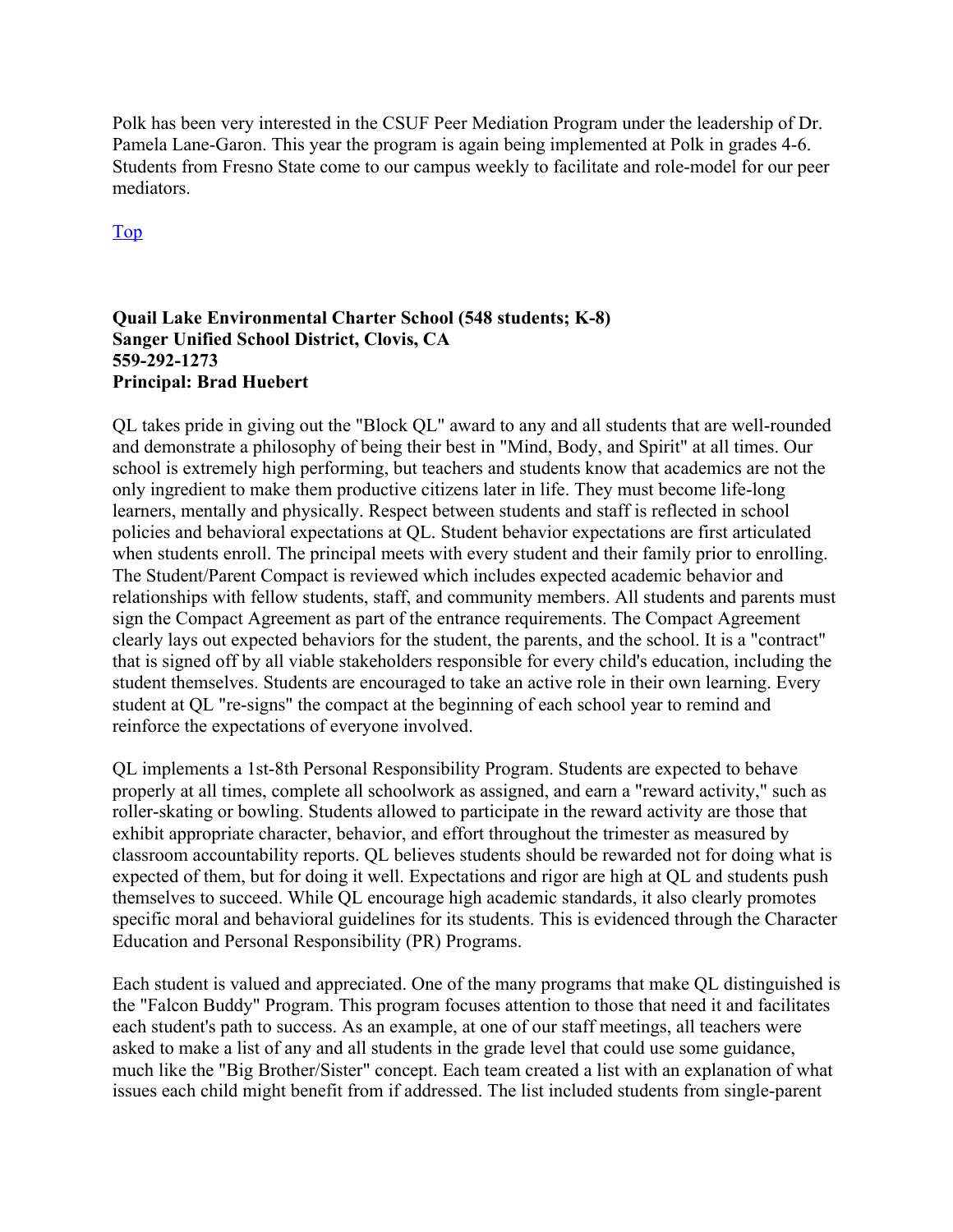homes, foster students, those with parents in Iraq, those exposed to traumatic situations, as well as those with a lack of motivation or defiant attitudes, and so on. On the referral sheet, the directions read as follows: "As teachers, we have many students that have difficulties at home, at school, or in social settings. We would love to reach them all and assist them with good choices. Students that would benefit greatly from an adult's input and attention are: " Each child was considered and valued for their individual needs. After the lists were composed, every staff member in the school was assigned three students to become their "Falcon Buddy" for the remainder of the year. This included the principal, the secretaries, the custodian, every teacher on staff, the lunch ladies... everyone! Each adult was given a "contract" that had their three assigned students listed on it and the following statement of agreement preceded their signature: "I agree to be a positive influence in the following students' lives. I promise not to critique or pass judgment when situations arise. I also promise to "make contact" with each of these students once a week and will make sure it is done in a positive manner." The directions on how to be a Falcon Buddy were simple: be a positive role model, let your student buddy know they are valued as a member of this school, and that the choices they make are important. The Falcon Buddy Program is just another way QL ensures students stay connected to the school, create a culture of acceptance, and make sure nobody gets left behind.

One unique model of QL is its "no cut" policy for sports. Rather than field just one team, teachers coach the "practice team" as adjunct duties to make sure that ALL students who wish to participate are given the chance to do so. This policy also extends to our student with a desire for civic education. All 4th-8th-grade students who want to participate in service to our school and community are invited to be part of the Service Learning Club. Rather than exclude an individual with the desire to serve, we include everyone who wants to participate. Our Service Learning Club made over 100 "pine cone turkeys" and delivered them to the Sanger Convalescent Home for Thanksgiving. They plan one service-learning project every month. These include knitting stocking hats for the homeless, care packages to Iraq, and so on. We are proud that our service club is a strong group of individuals working on the skills that will make them responsible and productive citizens in the community.

In 2002, a group of parents organized a chess club on campus, and have ever since fielded a competitive team. Due to parent volunteers, the club now teaches phrases in Spanish, Russian, German, Armenian, and continues to grow. A parent with an artistic touch may be seen spending hours painting and decorating murals in our MPR for drama productions and winter programs. These are just a few examples of how parents offer their time, talents and treasures for the benefit of QL.

#### Top

**Ronald Reagan Elementary School (327 students; K-5) Sanger Unified School District, Sanger, CA 559-875-5098 Principal: John Hannigan**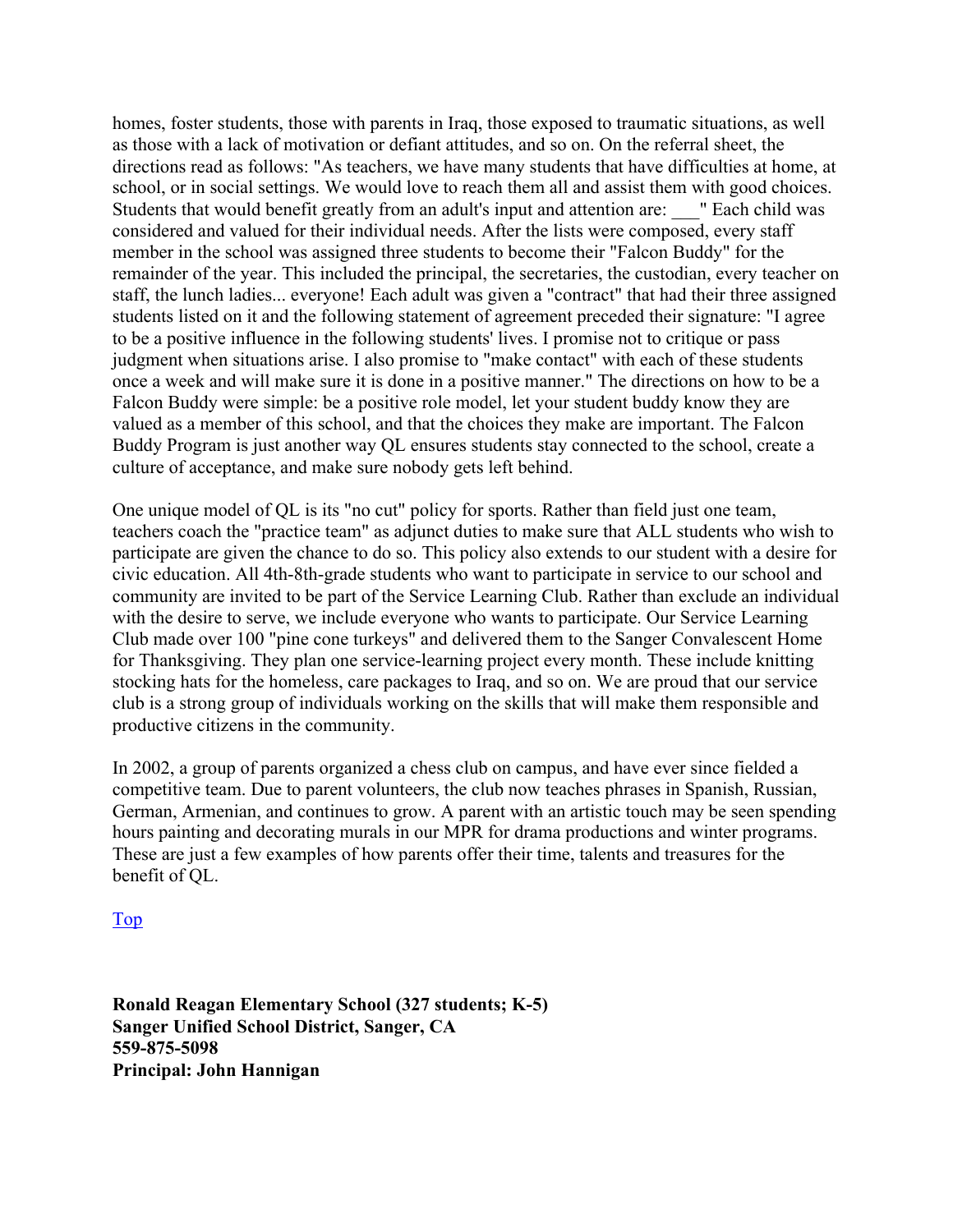Reagan Elementary opened its doors for the first time as a brand new Sanger elementary school during the 2007/2008 school year, and simultaneously opened as a strong "Community of Caring" school. The Community of Caring program, sponsored by the Joseph P. Kennedy, Jr. Foundation, was originally implemented as part of a grant award that targeted all elementary schools and our district's middle school. The program focuses on the five core values of Caring, Family, Respect, Trust and Responsibility, and integrates these values throughout the core curriculum and alongside school-wide support programs.

There are several components to the Reagan Community of Caring program that separate it from other similar programs and make it a valid character education program. The components are as follows: values across the curriculum, support for staff, student forums, family and community involvement, and service learning, all of which are driven by the coordinating committee's action plan and site facilitator.

Each classroom displays a Community of Caring Chart, which displays the students who have demonstrated each of the five values for each trimester. Monthly award assemblies and Trimester award assemblies are a time where reading, math, and Community of Caring awards are given recognizing outstanding character and academic achievements of our students. Students have the opportunity to earn a movie reward during lunch, an ice cream party, and a gold medallion for demonstrating the five values throughout each trimester. Each trimester, the "Crystal Award" is awarded to the student who demonstrates exceptional character, excels academically, and encompasses all five Community of Caring core values.

This year, we have implemented the Olweus Anti-Bullying Program. It was launched early in the school year with an evening kick-off rally including staff, parents, and students. Anti-bullying rules have been clearly articulated and are posted throughout the Reagan campus. We also followed up with a school-wide kick-off rally during the school day where peer mediators roleplayed scenarios to teach students how to include others and prevent bullying. Our peer mediation program is a team of students who work with other students to solve

Teachers have often given feedback as to the ease with which they are able to integrate a particular value into a story or class literature. For example, one popular story is The Empty Pot by Demi. After reading this book each teacher discusses its meaning and the importance of how the character trait of honesty exhibited in the book relates to our Community of Caring Values.

The staff at Reagan uses several activities to promote positive social development, group cohesion, caring and respect for others. We have a Clean Campus Responsibility Program where classrooms take turns being responsible ensuring that our campus is kept clean and beautiful. Classrooms and students take an active role in this responsibility, and take their responsibility quite seriously. Good News Club, which meets every Monday, gives students an opportunity to work together and strengthen positive behaviors and making good choices.

Our school-wide discipline policies reinforce that each student must treat one another with dignity and respect. Our vision which includes "Taking responsibility for the academic and personal achievement of all students" is the backbone of our school wide community of caring efforts.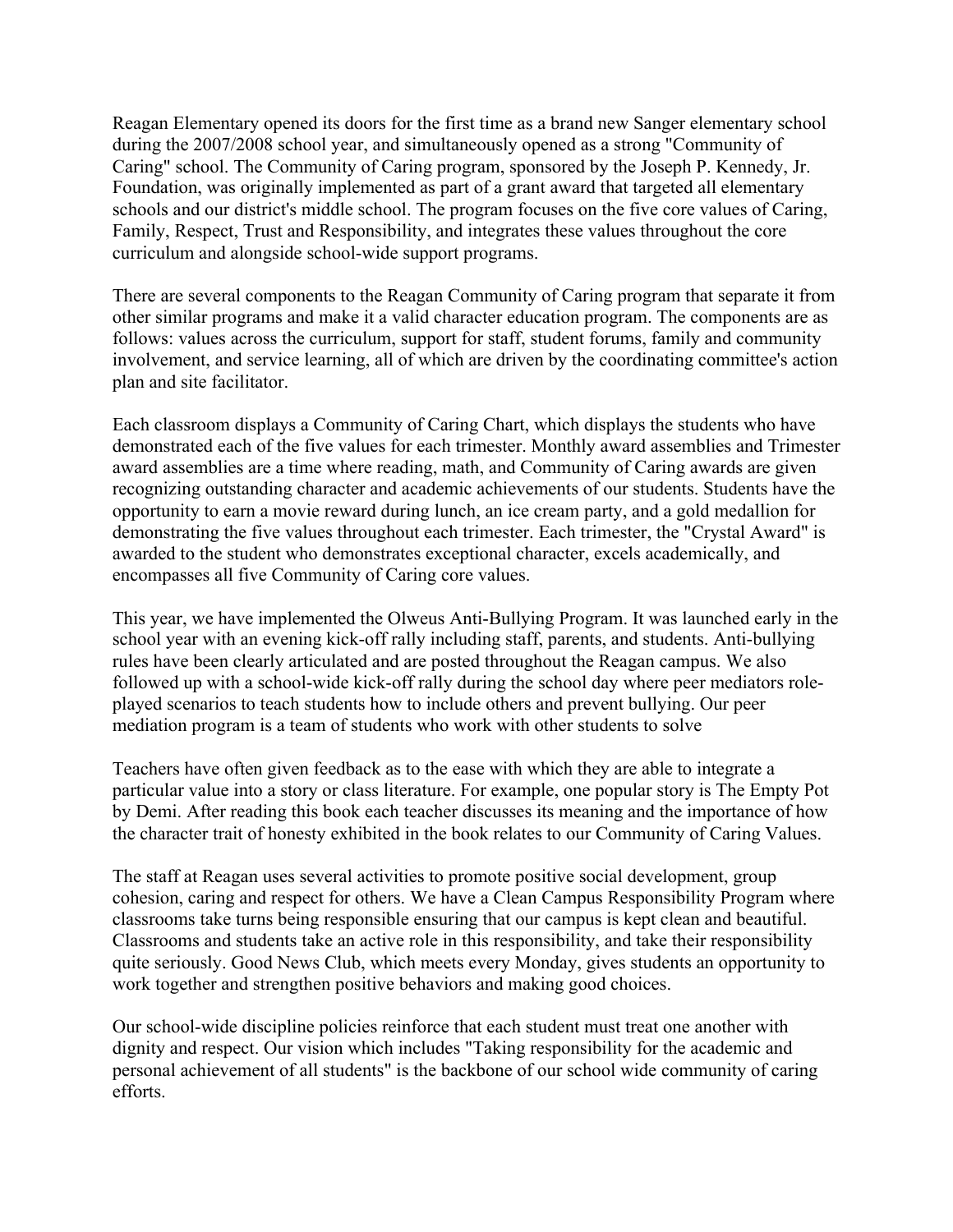Each month our school joins with the school district in focusing on a theme that contributes to the needs of our Sanger Community. We jump-started our school year with our Back-to-School Backpack and School Supplies Collection. During our Happy Feet collection month we gathered socks and shoes for needy students. In November, our caring Reagan community held a very successful food drive in which we provided four needy families the supplies for a Thanksgiving meal: two huge boxes of food with a frozen turkey for each family. We had such a positive response from the community, we were able to sponsor an additional family in need from another school in our district with a high percentage of poverty.

In our annual December tradition, we adopted three needy families for our Caring Hands Christmas Tree in which "hands" with "wishes" of family members were displayed. Reagan students, parents, and staff chose "hands" and bought Christmas gifts for 33 needy family members. A total of 66 gifts were given to make the holidays brighter for those families.

Top

**Red Bank Elementary School (706 students; K-6) Clovis Unified School District, Clovis, CA 559-327-7800 Principal: Alison Johns** 

The philosophy that all students may become productive, contributing members of society is one that is adhered to by the Red Bank team through Clovis Unified School District's Character Counts program and implementation of an interactive leadership system. This concept and expectation is continually and consistently promoted at Red Bank through verbal and written communication, awards presentations, teachers, staff and administrative role models and an extensive co-curricular program. The goals for Red Bank Elementary School in Character Education are to promote character and educate students in order to help mold them into caring, contributing members of society that hold the well being of their community as a high priority. Core ethical values are defined in terms of behaviors that can be observed through the Six Pillars of Character (Character Counts!): Trustworthiness, Respect, Responsibility, Fairness, Caring and Citizenship. These character traits can be observed in the classrooms through student interactions with their teachers and their peers.

Additionally, character development activities include multi-cultural promotion and awareness through Red Bank's PAWS (Promoting Awareness Within our School) Committees, both a parent and school group are active within our school. PAWS activities include such things as monthly meetings, student lunch meetings and a school wide multi-cultural food faire.

Embedded in the Red Bank Elementary School curriculum is a focus on the significance of reasoned oral and ethical choices which promote fairness, equity, caring and respect for others. This is evident in daily lessons and curriculum in each classroom. Students learn to evaluate situations and make positive and constructive decisions as they examine events. A greater understanding and tolerance of student diversity is manifested throughout the school language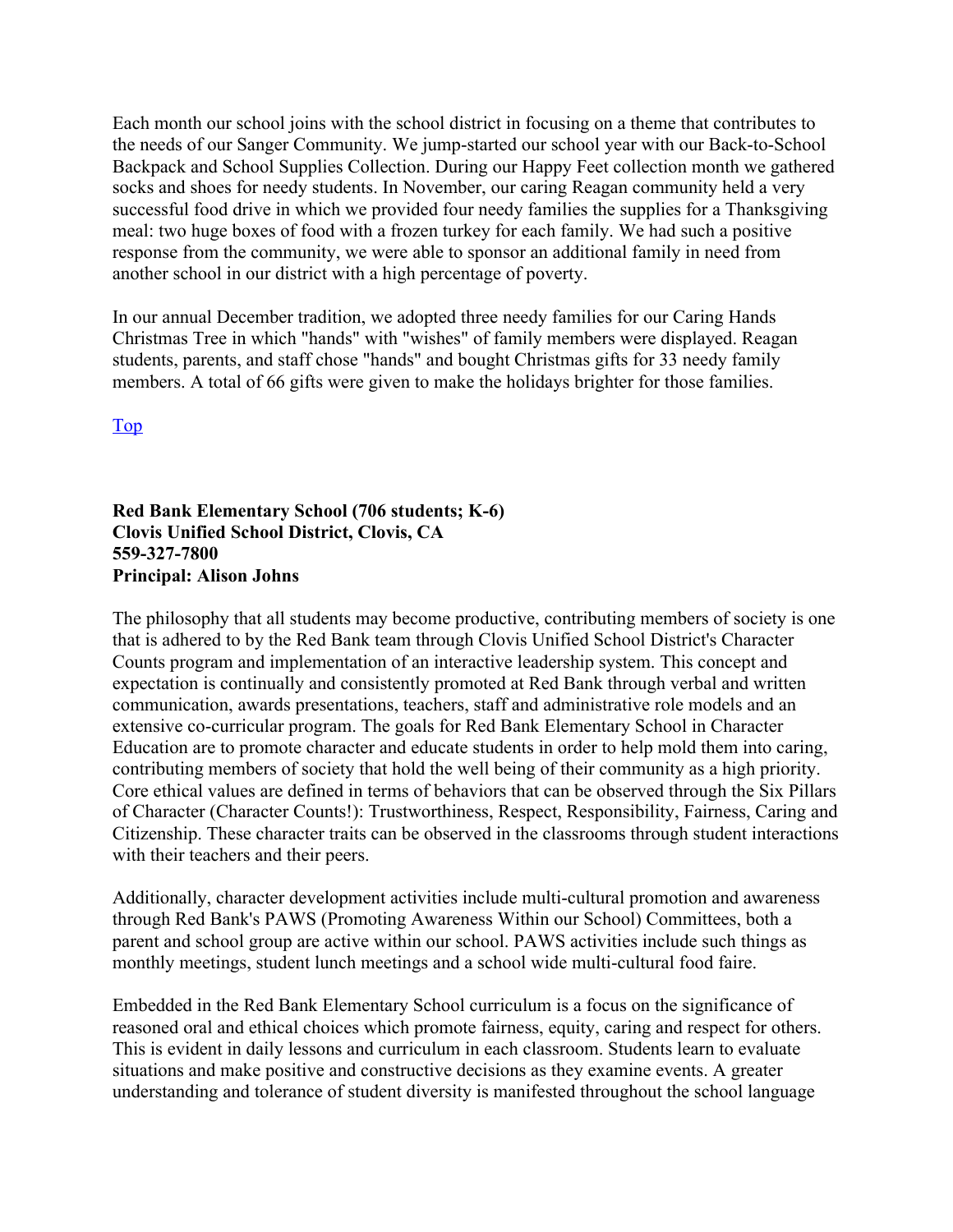arts, writing, and social science curriculum. The integration of character education with district and California State Standards is a fun combination at Red Bank.

A clean, safe, secure learning environment is provided for all students at Red Bank. This is ensured through monthly safety drills, clean campus inspections and consistent enforcement of Zero Tolerance discipline. Students are reminded of behavior expectations and positive character traits at all school assemblies and rallies as well as within their classroom setting. Classroom teachers and staff members are a daily model of the Character Counts Pillars of Character through their own actions and expectations of fairness, caring and respect for others.

Positive social development and group cohesion is fostered through partnerships across grade levels in support of the school mission: Red Bank Elementary is committed to teach reading comprehension, to meet the needs of every student. Reading buddies meet weekly providing students with the opportunity to work on social as well as core academic skills.

Red Bank Elementary School provides students the opportunities for moral action and character development through total curriculum integration of character education. Red Bank Elementary promotes pro-social competencies and behaviors by providing students opportunities to be involved in community service efforts with such activities as: Adopting soldiers in Iraq and writing them letters as well as filling shoe boxes with items such as razors, beef jerky, soap, gum, candy, shaving cream and other items from home. These shoeboxes are then shipped to service men and women in Iraq.

Annually, Red Bank staff and students participate in the Fresno Bee sponsored Kid's Day. Staff members start selling papers at 6:45 in the morning and sell at corners around the Red Bank community until the school day starts. Our third grade classes organize a community service project that raises funds for the Burn Foundation.

Another community service project organized by a sixth grade class is Pennies for Scholarship. This community service project collects pennies during the school year to provide a Clovis High School student, who is a former Red Bank student, with a scholarship. A school-wide community service project benefits the Leukemia & Lymphoma Society – Pennies for Patients. Each classroom had a box to collect coins in. The collection last approximately one month. Red Bank teachers, staff, administration, students and community help to raise funds and support the American Cancer Society Clovis Relay For Life. The Relay raises money for the American Cancer Society for community awareness, research and patient outreach.

A final example of community service/out reach efforts is the partnership Red Bank holds with the Clovis High Leadership Classes. Leadership students attend Red Bank rallies to promote Clovis High School spirit by teaching Red Bank students the Clovis High spell-out and distributing Clovis High spirit items such as: sport bottles, T-shirts, pom-poms, stadium seat cushions and plastic cups. Red Bank Student Council and PAWS students attend a Clovis High rally and a Mosaic Assembly during the year in order to build community between the schools.

Since last receiving this award in April 2008, Red Bank Elementary School has continued to implemented a Character Development Program; however, the strength in the overall school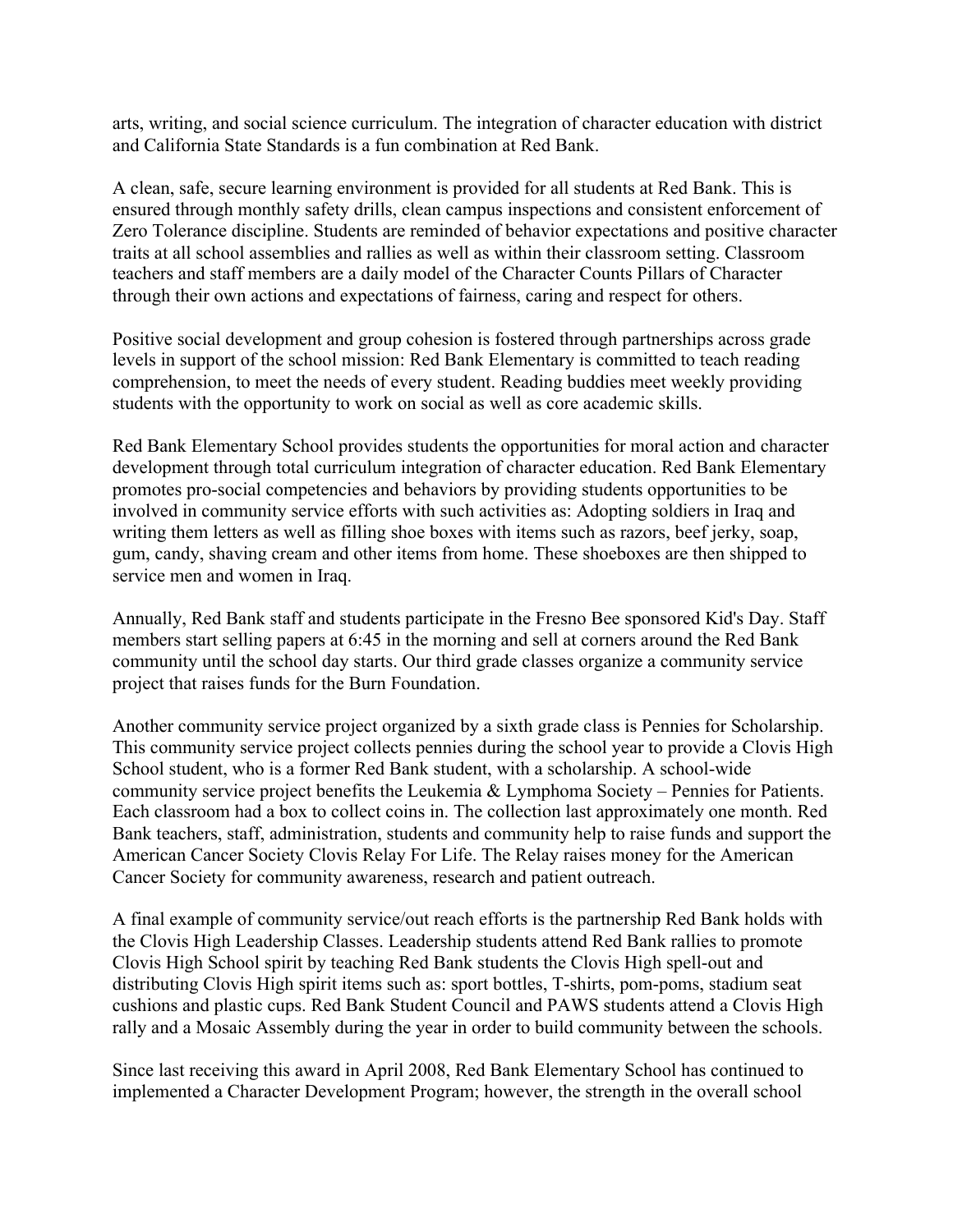value and character education is total curriculum integration. The entire mission and goals of the school is to create an embodiment of the principle that it is the responsibility of the school to establish an educational direction that focuses on the development of positive character and values. The approach to character development at Red Bank Elementary School involves the ambiance created by the total of all programs, activities, and interactions with students.

Top

#### **Sanger Academy Charter School (K-8; 542 students) Sanger Unified School District, Sanger, CA. 559-875-5562 Principal: Ken Garcia**

Sanger Academy Charter School's (SACS) charter is based on the philosophy of educating the whole child by promoting core values of honesty, integrity, trust, and the pursuit of academic excellence. As establishing a Community of Caring is important to Sanger Unified School District and members of the community, the SACS staff has worked to integrate character education into their academic curriculum as well as athletic and co-curricular activities.

Visitors can observe the SACS staff actively integrating character values into our daily practices. Community of Caring and Project Wisdom are programs utilized to specifically and intentionally define values and behaviors and outline observable behaviors for students. Also, the weekly newsletter, school website, and posters and banners located around the campus display our Olweus anti-bullying rules. Several projects highlight the positive character and community mindedness of SACS' students. Some examples completed recently were: a donation of clothing to a local doctor who distributes them to those in need, a canned food drive to benefit families in the local community, for which we partnered with the Sanger Rotary; and "Pennies for Patients" to raise money for cancer patients. Most recently, the SACS student council has decided to organize the "Hearts for Haiti" Valentine dance, with the proceeds being donated to relief organizations that support the earthquake victims.

In addition, SACS' students visit and perform at the local convalescent hospital and support the Central California Blood Center through local activities. Fresno County Office of Education operates a site for the students with severe handicaps on the campus of SACS and our students play an integral role in the mainstreaming and social interaction of these peers. Students at SACS are respectful, committed, and civic minded. These traits are not only coveted, but also awarded at SACS.

Classrooms and students participate in service learning projects as well as fundraisers for charities throughout the year. The Community of Caring core values are integral at SACS and visible throughout the city of Sanger. SACS promotes these values through visual reminders such as postings in classrooms, murals in hallways, and information and photographs on the cafeteria's Community of Caring board.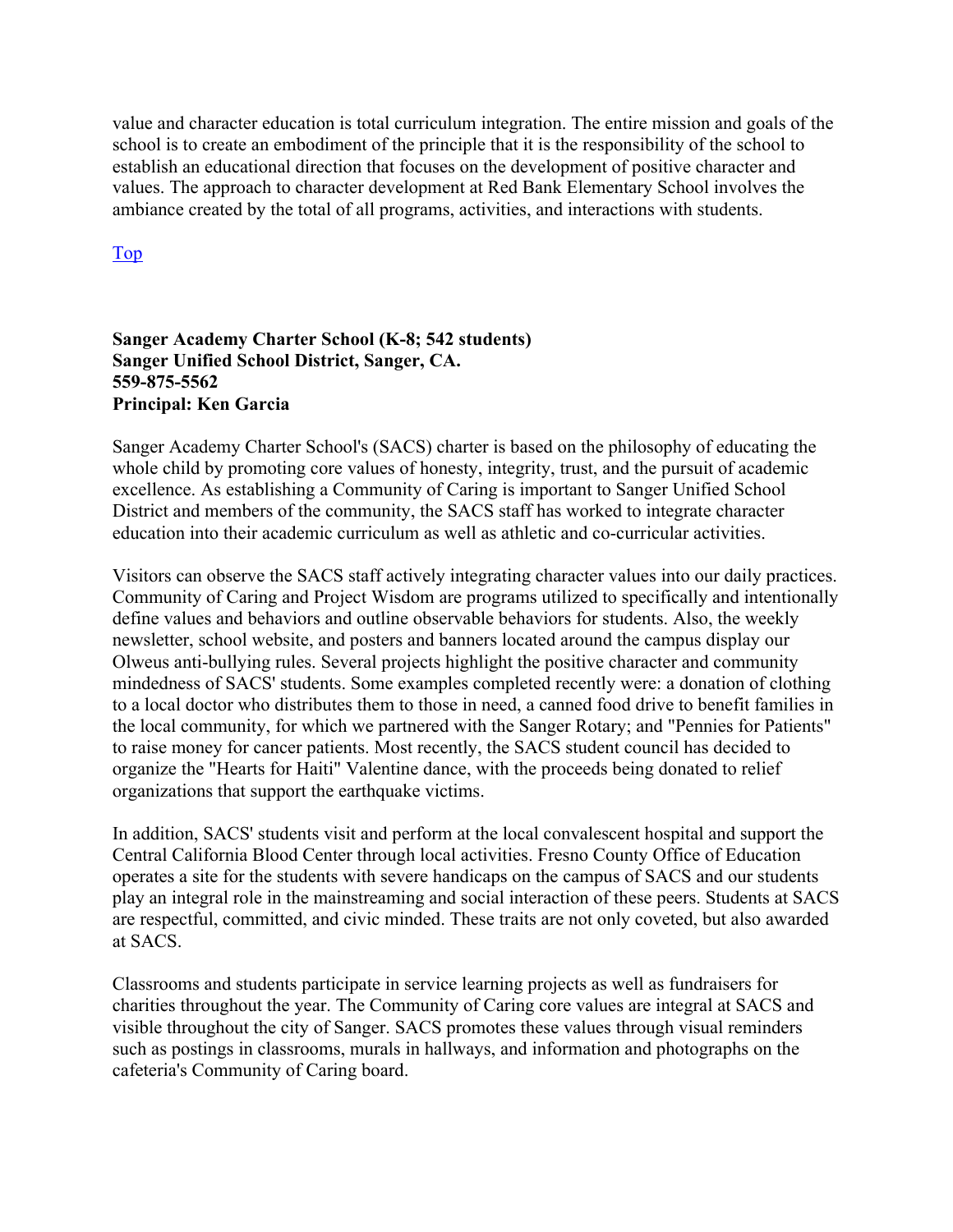Project Wisdom is utilized daily at SACS, and consists of the principal using a scripted morning announcement to teach key values through the words of significant historical figures. Each morning the principal reads a historical account of a significant figure that exemplifies a chosen character trait. These readings are used to stimulate thought and foster communication about the kind of citizens SACS' students are expected to be.

When walking onto SACS campus, the feeling is one of professionalism, structure, and a feeling of safety. Classes are orderly and focused on academic state standards. Teachers are professionally dressed, friendly, and welcoming. Students are uniformly dressed, polite, and happy. Parents are welcomed and feel comfortable on campus. SACS is clean and well maintained. Murals representing Community of Caring values and SACS logos are visible throughout the campus. Students proudly wear SACS logos on clothing and backpacks. There is a sense of pride among students and staff. Awards are prominently displayed in the office, and banners hang from aloft in the cafeteria proclaiming SACS' rich history of achievement.

Our Olweus "no bullying policy" is in place ensuring an atmosphere of respect for self and others. Parents were invited to a "kick-off" night, where the Olweus Bullying Prevention Program was explained to parents and the need for parental support of the program was addressed. All SACS staff has participated in staff development and meetings to plan procedures and topics for Olweus class meetings that are held every other week in all classrooms. The principal works with teachers and students on presentations of literature, personal anecdotes, and good decision making to eliminate bullying and ensure that students feel comfortable in the learning environment. Respect and empathy are highly coveted personal qualities at SACS.

Physical Education (PE) is a part of daily life as well as a subject taught at SACS. Our campus is ahead of the health guidelines, having eliminated sugary snacks and soda from vending machines. "Los Tenis" is a physical education program developed by the SACS physical education teacher as a fun way to promote a healthy lifestyle and show that physical fitness is a way of life. Through the club, students come to school 40 minutes early for jump rope, walking, and friendship.

Professionalism is an expectation at SACS. Teachers are expected to approach their position with respect and students are expected to participate fully in their education. The grounds at SACS are always clean and is inviting to students, community members, and staff. Graffiti is not tolerated and removal is a top priority. The principal and staff members, leading by example, promptly remove trash and litter. All members of the SACS family embrace a sense of ownership and responsibility.

Each trimester, SACS hosts awards with the SAC Bear (top student) Award, Math Award, Reading Award, and Writing Award for each classroom. In addition, students receive Honor Roll Awards and Principal's Honor Roll Awards for report card results. Principal's Honor Roll Award students are further recognized with a formal breakfast celebration with their parents and SACS staff. ACE (Academy Character and Excellence) is a coveted award which is given only twice a year to students who exemplify the character and hard work that is promoted school wide. SACS is committed to fostering a sense of belonging and tradition among students.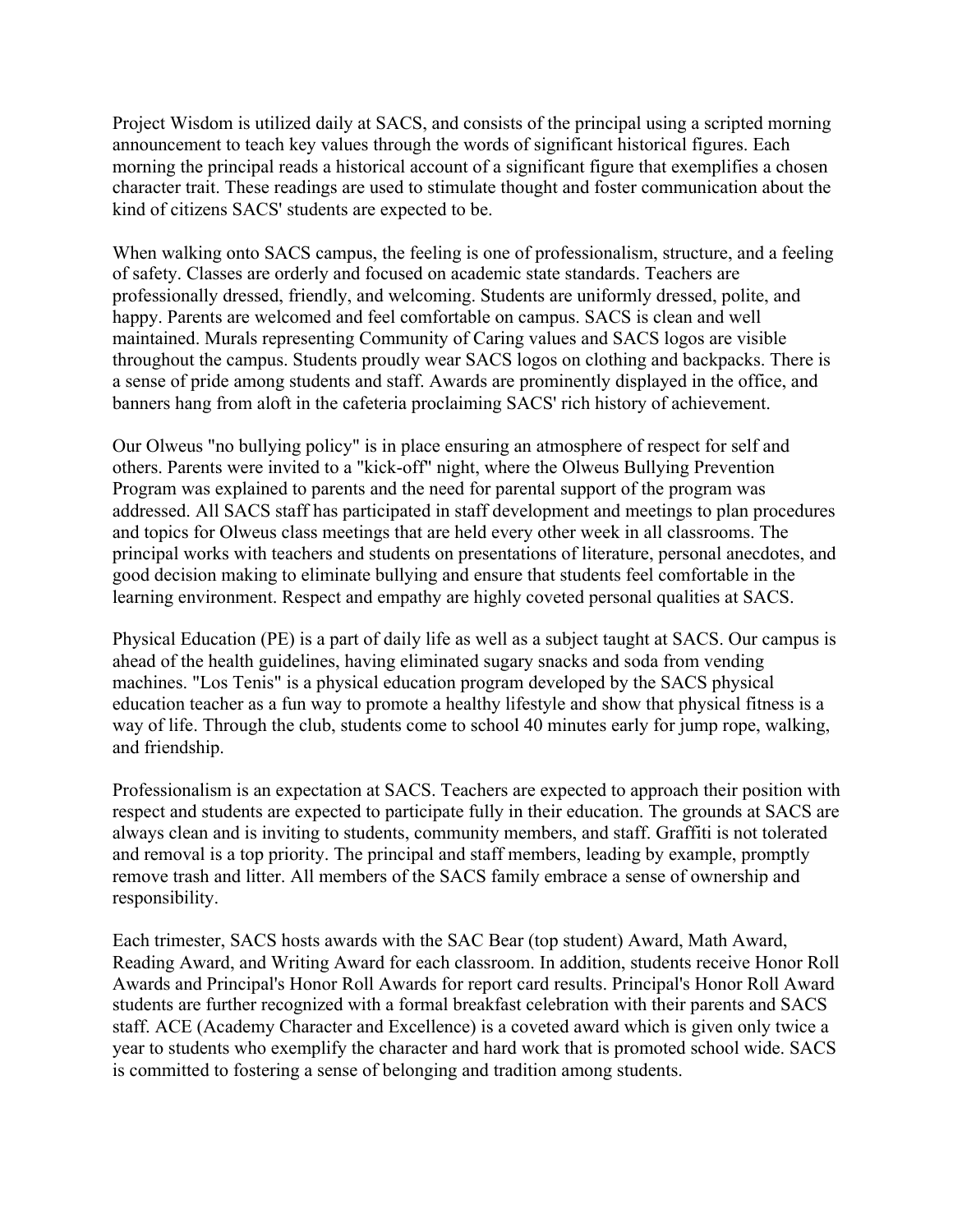The Peer Mediation Program is another student organization where students are trained in conflict management and mediation. Peer Mediators receive training in the specific skills needed to solve problems and learn how to work with fellow students who are engaged in a dispute. Teachers coordinate both programs as an adjunct duty.

Diversity is fostered and celebrated at SACS. During Music and Art instruction students learn the cultural implications of Art and Music through projects such as "El Dia de los Muertos." In preparation for "El Dia de los Muertos," art students create lifelike paper mache´ calacas dolls with death masks to display in the cafeteria, the art studio, and on campus. They eat pan dulce, special sweet bread made to commemorate the day, and learn about the Mexican culture. SACS' artists display work throughout the community, and our musicians perform in various venues.

Numerous participatory activities supporting the academic program are offered. Students learn teamwork, respect, and perseverance. All students at SACS are expected to participate in at least one activity either during the school day, or before or after school. This level of participation and representation is due to the support of both teachers and parents who devote their time to cocurricular programs, as well as to the students who do the work to be successful. Annually, SACS teachers compete in Mud Volleyball to support the March of Dimes charity, and SACS hosts blood drives with the Central California Blood Bank. Last year, SACS staff participated in the local "Race for the Cure" breast cancer walk. As further evidence of the commitment to the community and service, SACS' principal is a member of the Sanger Rotary Club. Sanger Rotary works in conjunction with SACS to enhance student learning, and recently made a significant donation of dictionaries to SACS students. Local UPS employees have adopted SACS as a partner school and provided supervision and resources for the Red Ribbon Festival, and are currently working with SACS administration on acquiring funds to improve school facilities.

In addition, SACS offers numerous co-curricular activities to inspire students in the practical application of what they learn: History Day, Science Fair, PTA Reflections, Science Olympiad, the JASON Project, Math-a-Thon, Los Tenis, Peach Blossom, Honor Band, Chess Club, Art Club, Spelling Bee, Talent Show, Young Author's Faire and Student Government are available for student participation. PTA Reflections participation is very high, with 305 participants in 2009 competing in Art, Music Composition, Photography, Video, and Literature. Ongoing cocurricular programs also supporting classroom instruction include Jog-a-Thon and Reading Incentives.

Top

#### **Sierra View Elementary School (338 students; K-6) Golden Valley Unified School District, Madera, CA 559-645-1122 Principal: Scott Tefft**

At Sierra View the culture of Character and enthusiasm permeates all we do and supports the school wide vision of "Making the World a Better Place One Child at a Time." In line with the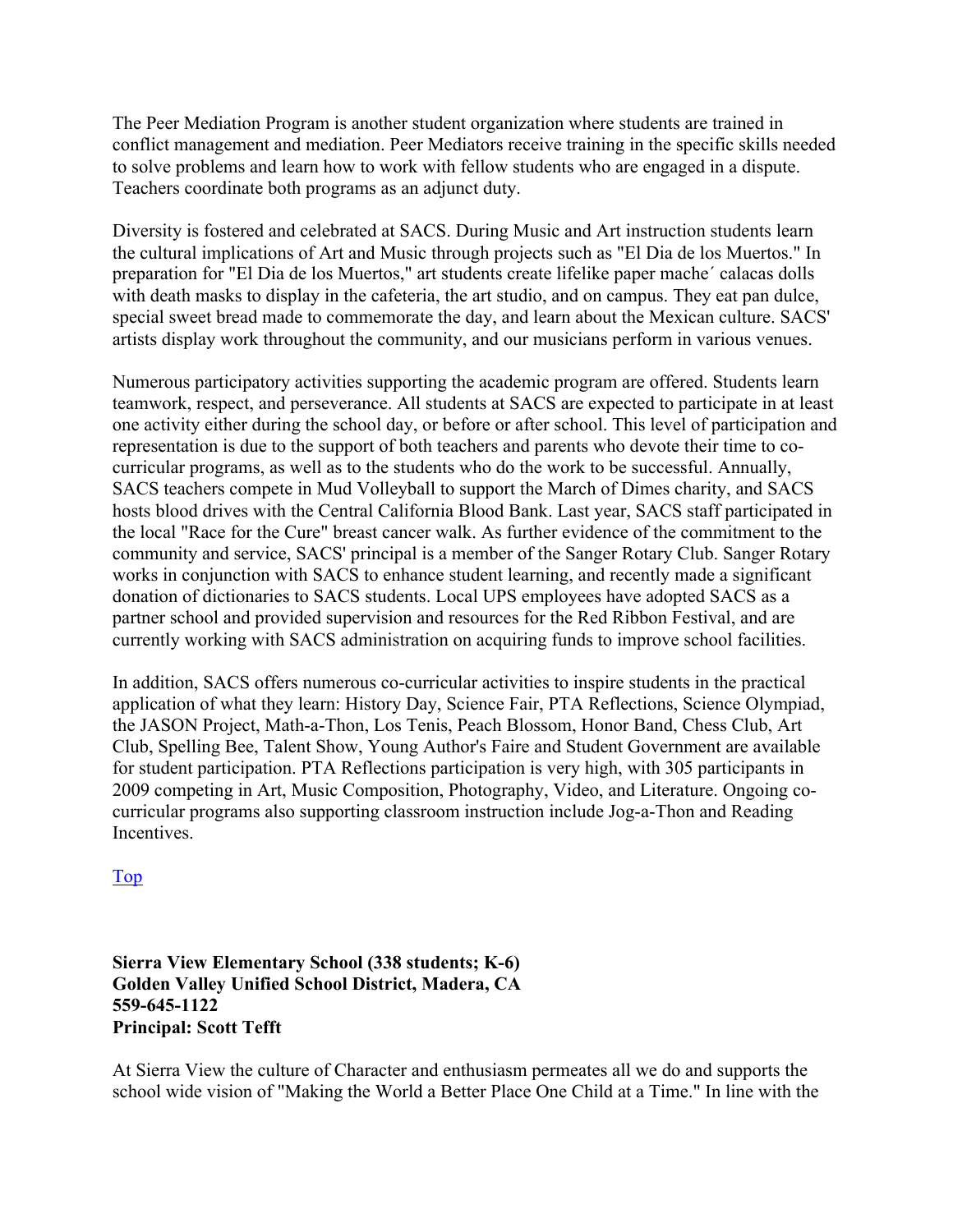district-adopted CHARACTER COUNTS program, the staff and students of Sierra View Elementary School are dedicated to recognizing and promoting the character traits of Trustworthiness, Respect, Responsibility, Fairness, Caring, and Citizenship.

Kindergarten students are treated to a Character Counts Awards assembly each Wednesday where students having displayed Sierra View core values are enthusiastically recognized before their family and peers! During the assembly a Character Counts kindness drawing is completed and one child from each class earns a special pencil. Kindergarten also makes a "Character Counts in Kindergarten" book each year. Kindergarten students discuss each core value in depth and write about what they do that is fair, trustworthy, responsible, etc. These are shared with parents at Open House. Ultimately, all of our Kindergarten students have a clear understanding of what it means to be responsible, respectful, etc., when they move on to first grade!

Sierra View also has weekly Character Counts electives each Friday. The electives include instruction in Ceramics/Pottery, Music, Science, Art, Leather Working, Puppetry, and Fossils. Students earn this privilege by exemplifying all the pillars of Character by turning in all homework on time, getting to school each day on time, and by receiving no behavior referrals or office referrals during the week.

Under the guidance of a dedicated, caring staff, Sierra View students experience daily that goals are achievable through proper preparation and good character. Sierra View's Goals for this program include increasing student academic achievement, decreasing the number of referrals and suspensions, improving attendance, and decreasing the number of students at risk for retention. These goals are monitored closely to ascertain whether or not these school-wide goals are being met in the area of character education and show us that we have made progress and are achieving our goals. These goals were established by way of a collaborative effort including teachers, students, parents, and the principal. They were defined based on areas of need that existed at Sierra View. To date the data, including state API results, attendance numbers, and numbers of referrals and suspensions suggest that the program is very successful. Informal data including student and parent feedback shows us that the program is highly successful.

Respect for everyone is emphasized daily starting with morning announcements where students are encouraged to "make the world a better place with their positive choices" and "do what's right not because it's convenient or popular but because it's the right thing to do." Each morning the site principal utilizes readings from Character Building Day by Day, Making Every Day Count, and Project Wisdom. Every classroom has a poster stating Ridicule Free Zone. Teachers greet children at the door each morning, consistently use positive/proactive reinforcement, and the principal learns all students' names which send the message that all kids are valued and appreciated. Each week teachers utilize the 2nd Step Anti-Bullying Curriculum to proactively define bullying, define loving behavioral expectations, and communicate that bullying will not be tolerated. Sierra View is indeed a ridicule free zone! Student discipline is handled consistently throughout the school and minimal disruptions are visible on the school campus.

Sierra View's Student Council has helped coordinate community events on site such as Toys for Tots, collection of significant amounts of money for emergency situations, Coats for Kids, and food drives. Character Bucks which can be spent in the Character Counts Store each Friday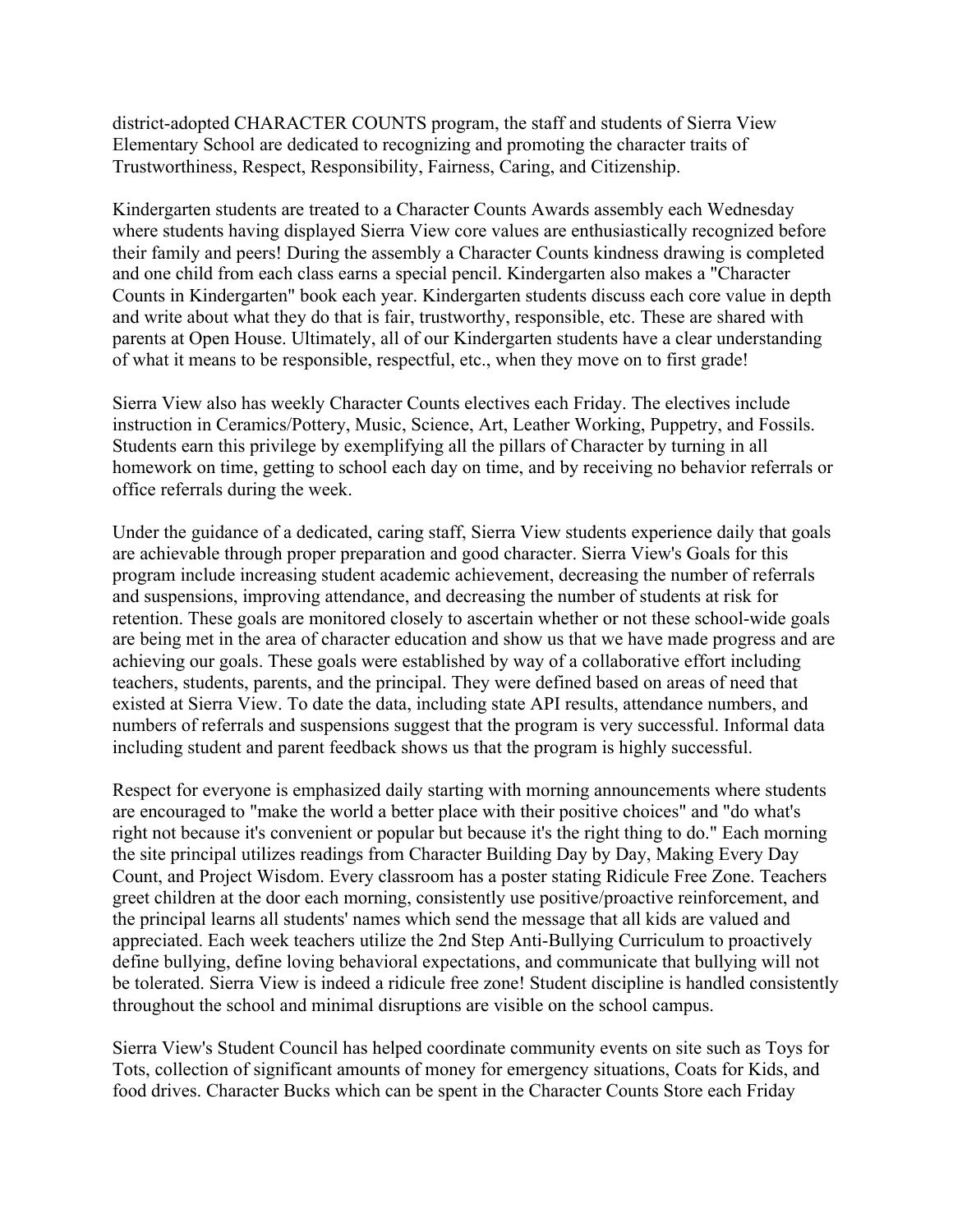morning, Character Tickets which are handed out daily, Random Acts of Character drawings which are held weekly for students caught in the act of positive Character, Weekly and Trimester Character Awards, Character Counts Rallies, and Character Counts electives are all proactive efforts to embed Character Counts core values into our Sierra View culture.

Everywhere you go on campus, you see how our Sierra View family works together to promote its nurturing culture. Our library welcomes everyone to embrace the diversity of our community, inviting all to come and explore its offerings. The technology lab is decorated to reflect how "Technology brings the world to our fingertips." Community members, Kiwanis, and the SVPC have planted numerous trees, have purchased and installed play structures, have laid sod, planted grass, donated flowers and benches all in an effort to beautify our campus so our wonderful community can enjoy it's park-like setting. All of these touches create a community that reflects the benefits of working together to support learning for all children in an effort to Make the World a Better Place Once Child at a Time.

Concerted efforts are made to give all Sierra View students a sense of belonging, school pride, and self-worth. Student diversity is celebrated and is an asset. Classroom curricula, in addition to the Character Counts curriculum, encompass disability awareness and multicultural diversity as showcased by our Countries Around the World event, Martin Luther King Week activities, and how we treat each other on a daily basis. Additionally, Sierra View's Psychologist has Student Assistance training and is available to assist students with special problems.

The classroom is the ideal setting for students to learn the intrinsic curriculum necessary to become positive members of society. Some examples of lessons that incorporate core values include:

- 1. Student Council elections and speeches to familiarize students with the democratic process
- 2. Moral decisions and character evaluation are strong components of the literary selections and writing assignments. Analysis of novels and short stories often include character studies and the assessment of ethical choices that impact the theme of the literature. Students are encouraged to relate the lessons being studied to their own life experiences. Examples include Holes, Hatchet, Tuck Everlasting, The Outsiders, Where the Red Fern Grows.

Since receiving the prestigious Bonner Virtues and Character Recognition Award in 2008, Sierra View has made some key minor changes and has some exciting updates. Immediately following Sierra View receiving this award, our school was honored with the California Distinguished School Award. Sierra View had to live, learn, grow, and improve a great deal in order to become eligible for and then earn this award. A key component of Sierra View's success in recent years both behaviorally and academically is its comprehensive Character Education Program. We are also excited to mention our Character Education Program won the 2008 CSBA Golden Bell Award. Character Education is something we are passionate about at Sierra View and these awards are affirming and encouraging.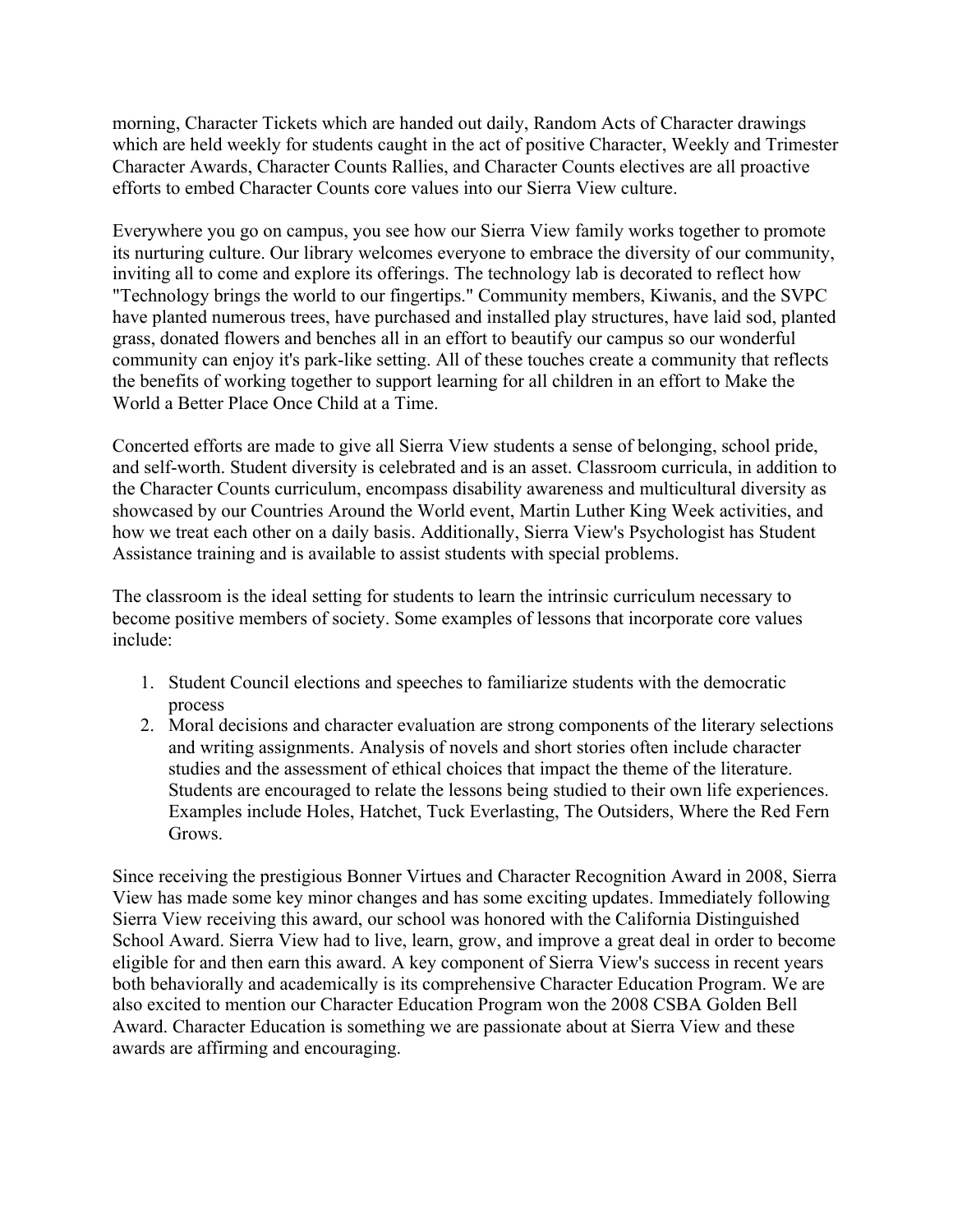One key change we have made to our Character Education Program is adding the teaching of the 2nd Step Anti-Bullying Curriculum. This is another proactive effort to perpetuate our Ridicule Free Zone culture at Sierra View. Each week teachers use the 2nd Step Anti-Bullying Curriculum to teach kids what bullying is, how to deal with it, and to send a clear message that bullying is not an option at Sierra View.

Top

**Sundale Elementary School Sundale School District, Tulare CA 559-688-7451 Principal: Cindy Gist** 

Sundale is a single school district located in the southern portion of the San Joaquin Valley. The school is located five miles from the city of Tulare and serves a rural population of K-8th grade students. The total attendance area covers approximately 24 square miles. The community is largely a farming and dairy community.

As part of the CHARACTER COUNTS! Framework, the Six Pillars of Character have defined Sundale School's character education goals to center around: Trustworthiness, Respect, Responsibility, Fairness, Caring and Citizenship. These character education goals include:

- Parent Education/Awareness
- Whole Staff Training/Development
- Curriculum Integration
- Student Leadership/Recognition
- School Environment

While it is important to conduct awards assemblies, hang good character posters and welcome guests to your campus as part of your character education goals, the process is not complete or effective unless monitoring and measurement take place. Sundale takes pride in the ability to propose a plan to further good character, and then be honest enough to put the efforts to the test. Current measurement of such efforts is provided by the participation in the Federal Partnership in Character Education Program through the Tulare County Office of Education. As a result, an implementation plan is in place that monitors attendance of trainings, field-testing of student curriculum products, collection of student samples, parent feedback, student recognitions, discipline rates, and API scores. Measurement includes pre and post surveys, focus group interviews, and school-based behavior and academic records. Focus areas for the remainder of the year include conducting a students' leadership camp where select student leaders on campus receive direct CHARACTER COUNTS! Training and learn how to apply the Six Pillars of Character as leaders at Sundale School.

As part of the current character education implementation plan the following activities are evident on campus and are aligned with goals described above: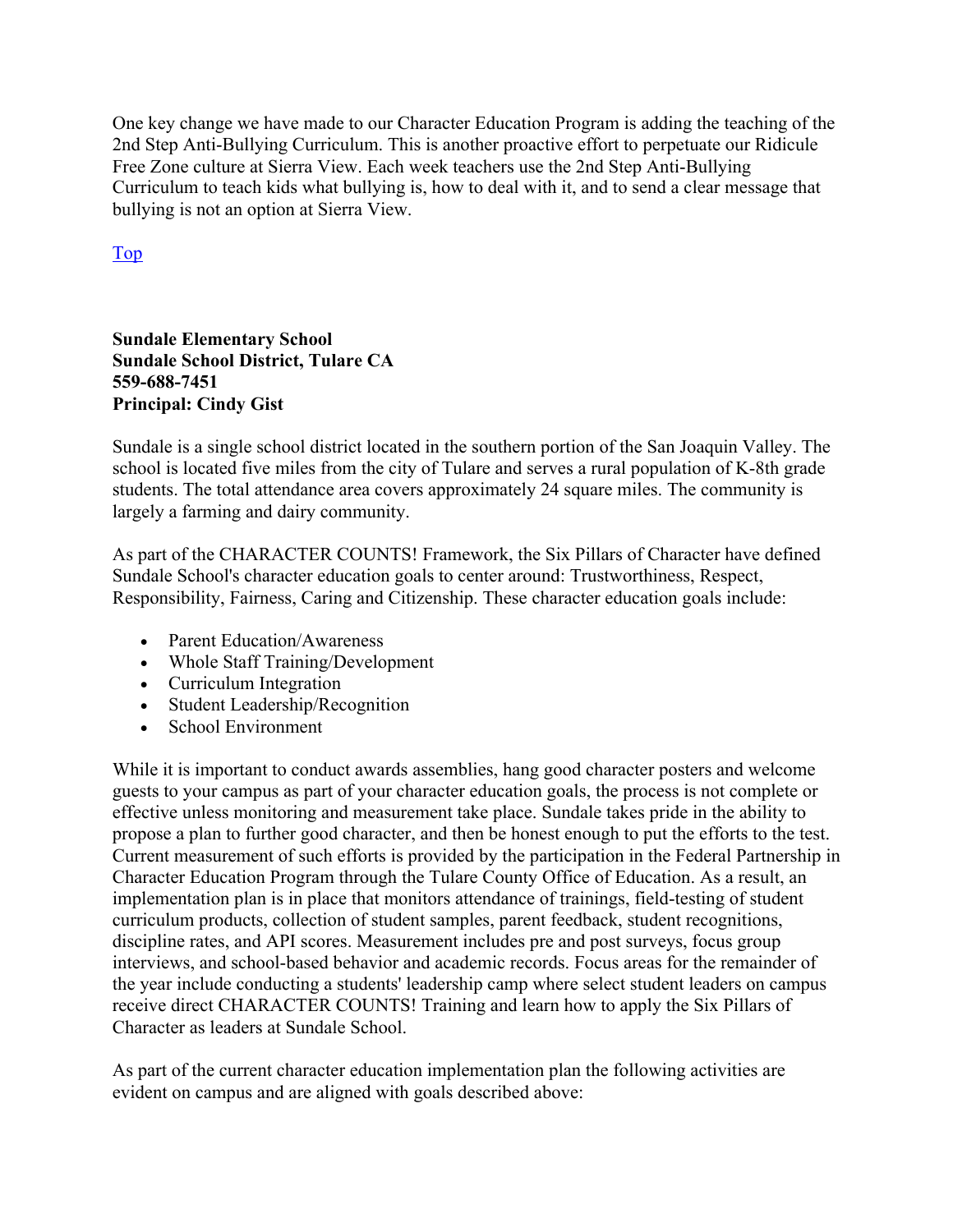- Parent Education/Awareness (Teach/Enforce): Our PTA calendar offers parent awareness trainings for CHARACTER COUNTS! and the Six Pillars of Character. Other character education related topics scheduled include; wellness and nutrition, healthy choices, and child development information. All sessions provide free babysitting and lunch.
- Whole Staff Training/Development (Teach): Sundale participates in trainings both on and off campus. On campus sessions included the curriculum alignment workshop, certificated whole staff awareness training, classified awareness training. In-depth off campus training sessions included the three day "Train the Trainer" seminar, The Principal's Institute, and Pursuing Victory with Honor.
- Curriculum Integration (Enforce): Curriculum integration is evidenced through various resources at Sundale School. The CHARACTER COUNTS! Committee presents a lesson each month which aligns with the pillar focus for all staff to utilize. These lessons have been collected and are now included in the library resource materials. As CHARACTER COUNTS! resources are aligned with the California Content Standards via the Tulare County Office of Education, teachers on campus field test the products with their students and provide feedback for final production.
- Student Leadership/Recognition (Advocate): Monthly student recognitions are now aligned with our Pillar of the Month focus. In addition, Kudos, a recognition for daily good deeds from students or staff, are appreciated during morning announcements. Another form of affirmation occurs as teachers observe students throughout the month. Teachers write a Shining Star moment about one of their students and submit the good character effort to the Principal. The Principal then in turn contacts the parents with good news about their Shining Star Student. These students become role models for their peers and leaders on the Mustang campus.
- School Environment (Enforce): A commitment to moral integrity and academic excellence requires a sound environment to learn and grow. Sundale School provides this environment through a thorough discipline plan that utilizes the Six Pillar common language.

Ensuring a secure, safe and caring learning environment involves all staff, students and parents of the Sundale School community. Modeling the pillar of citizenship is evident when you see that the classrooms are clean, orderly and provide a safe learning environment reflective of student work and current curriculum. The school grounds are kept clean and well maintained for student play, recreation, and athletic activities. Our school community takes pride in our wellmaintained buildings and landscaping. The students, staff, and parents are committed to keeping our campus clean and safe through respecting the facilities, cooperating with others and doing their part to improve the livelihood at Sundale School.

Contributions to the school: Parents, school board members, staff and students work long hours to make their campus a better learning environment. From family work days on the weekends with the school board hosting the dinner, to the farm show food booth fundraiser for both the 8th grade trip and the fine arts department, these activities work to help make Sundale what it is. In addition our Dad's Club hosts an annual car show. The money raised is used to put on the Annual Daddy/Daughter Dance and to provide extra activities at the Harvest Carnival. Sundale's PTA also plays a vital role in providing for our students. The annual Walk-A-Thon is their only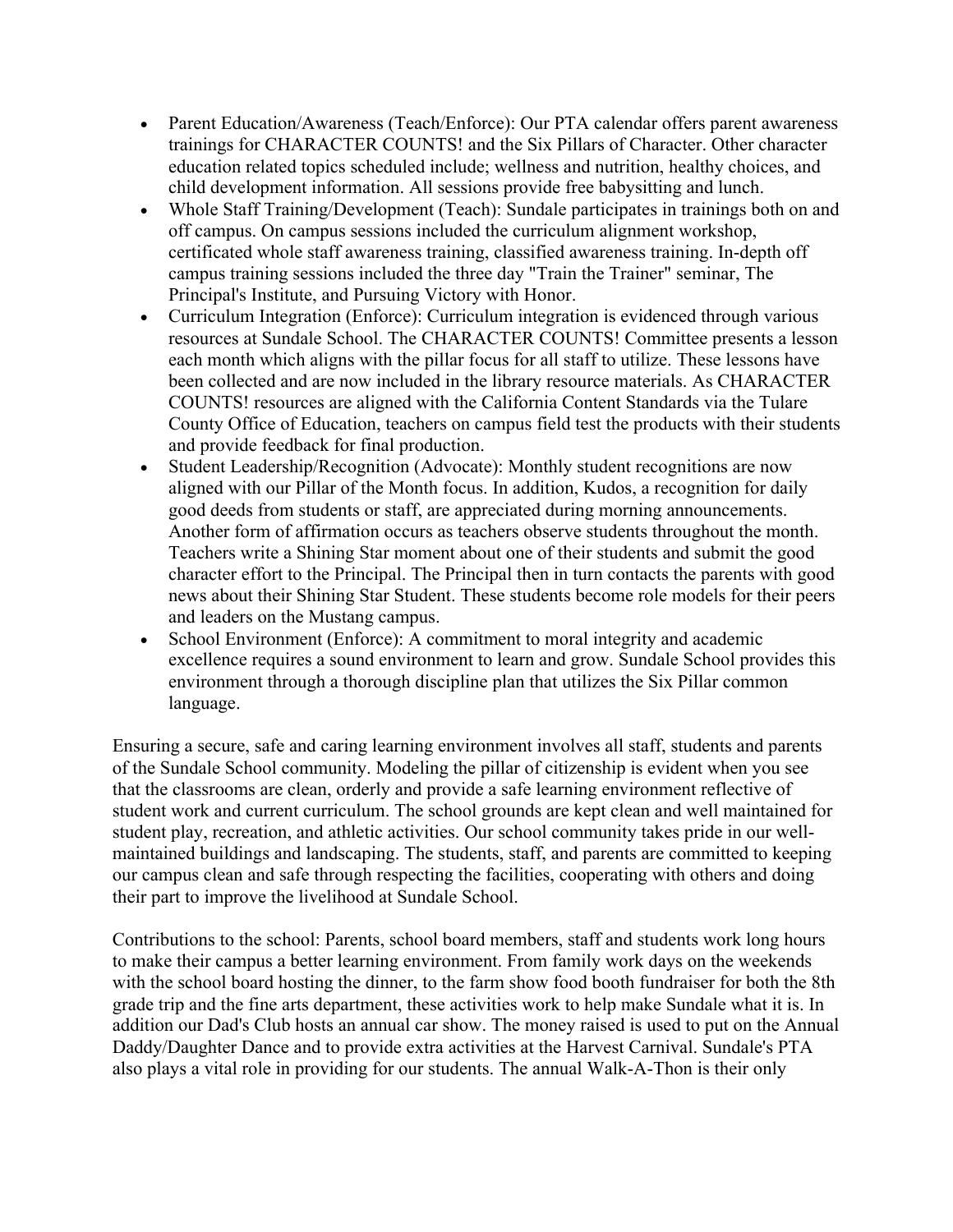fundraiser that contributes to grade level field trips, enrichment activities, projects which keep the campus environment looking nice.

Contributions to the community: In supporting Sundale School's mission that students should participate in community service, all seventh grade students must enroll in a one-trimester Service Learning Class. This class supports the local Light House Rescue Mission through donating toiletries to the moms and children and by making blankets for them during the winter. Additionally this Christmas these students visited our local Convalescent Home, Twin Oaks, and sang Christmas carols. A school wide effort providing opportunity for moral action was the adoption of families during the holiday season.

Contributions outside the community: Sundale students also collect pull tabs for the Ronald McDonald House and fundraise for Children's Hospital of Central California by selling "Kids Day" newspapers and Valentine Balloons on our school campus. Our most recent effort is dedicated to the devastation in Haiti. We have joined "Shoes for Haiti". A collection of gently worn shoes are collected on campus and then delivered to a shipping site in Hanford, California.

Top

#### **John S. Wash Elementary School (410 students; K-6) Sanger Unified School District, Fresno, CA. 559-251-7543 Principal: Wesley R. Sever**

John S. Wash Elementary became a "Community of Caring" school during the 2003-04 school year. Activities are adjusted or added, as needed through discussion with stakeholders and staff. Staff and parents are informed of Community of Caring activities through discussions at PTA monthly meetings, weekly school newsletters, assemblies, and weekly staff meetings.

Many of the activities sponsored by Community of Caring at John Wash target the families of our students. We have conducted family nights such as Meet the Principal night at our local pizza parlor and at Blackbeards to celebrate family and friendship. Families are also included at Grandparents Day, Movie Nights, Donuts with Dad, Muffins with Mom, and a Family Talent Show Night with dinner. Family Math Night, Internet Safety, and Gang Awareness are an example of our Parent Education Nights held four times per year. A Drama Club Production and a staff, student and parent softball game are held on an annual basis. These events promote family, fun and educational events such as our Drug Awareness Night where we had a detective speak to parents about drugs and the dangers they hold. Children were also invited to attend with their parents.

"Caught With Character" tickets are given to those children who exemplify and promote one of the core values. These tickets are put into a weekly drawing for various Community of Caring prizes, i.e. pens, CD holders, folders, water bottles, books, backpack character values tags, tshirts, frisbees, etc. We are fortunate, even though we have increased our enrollment to 410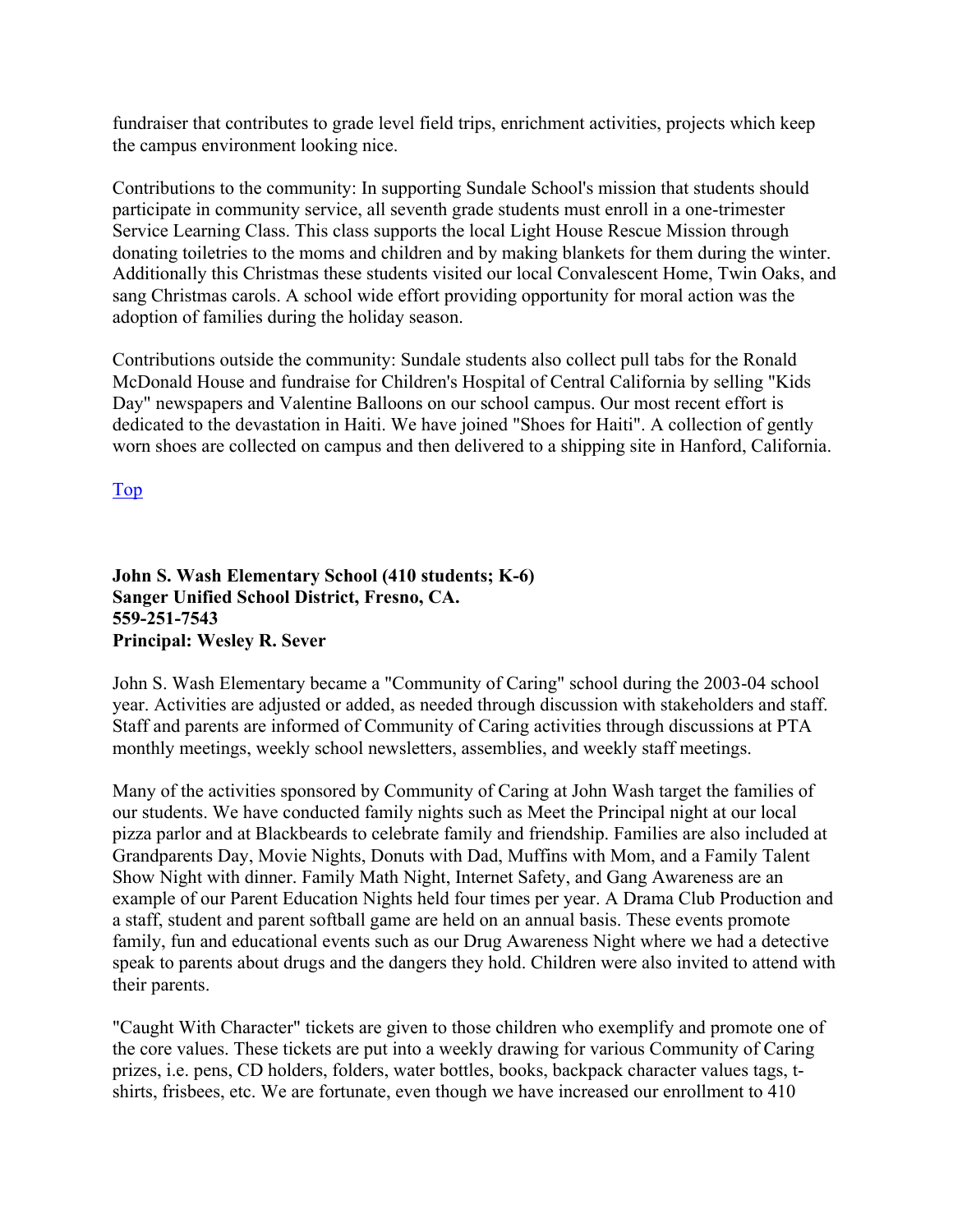students, to have an all school opening every morning on our blacktop. At these openings, the students are reminded of all 5 of our Community of Caring values. We also come together at this time as a family when the principal asks, "Who's a Tiger?" and the students respond, "I'm a Tiger!" or when the principal states, "Community of Caring is..." and the students respond, "Respect, Responsibility, Caring, Trust and Family." We have adopted the Project Wisdom program where a character value story is read every Monday. Monthly award assemblies are a time when reading, writing, and math awards are given. Each teacher gives a Student of the Month award where a student is recognized for embodying the selected value of the month in an outstanding fashion.

Each teacher firmly believes that John Wash students are not "my" students. Instead, we strongly believe that we are responsible for all of "our" students. John Wash is indeed a family of caring. Our fourth, fifth, and sixth graders participate in a Peer Mediation program. Groups of four students roam the playground during recesses wearing yellow vests with value badges to try to solve any problems that students may have. In order to aid in solving problems, they often utilize the five core values with students.

Our upper grade students buddy up with younger students to help them read. This also fosters responsibility in the older peers and creates a caring playground situation where older students play with the younger students with little or no problems. This Big Buddy/Little Buddy system creates a sense of family within our school.

Community of Caring encourages service learning as an important component of character education. For the past six years, our students have adopted a Make a Wish child and have exceeded their expected goals. This year we adopted one of our own students through the Make a Wish Foundation. We were able to send the student and his family to Disney World.

We have been honored to receive the Bonner Character Education Award twice in the past. We are excited to have some new ideas and changes this year. First, we include Ron Clark's Essential 55 on all of our newsletters. Project Wisdom continues to be a major part of our character education program. These messages put forth a few words of wisdom from which we can all benefit. This year our fifth grade class is performing another Shakespeare play for our Family Night Dinner demonstrating the value of caring. We also are continuing with our Family Talent Show. We reflected on volunteers and decided that moms were a large part of our school, but dads were not. So our WatchDOG program was implemented. DOG stands for Dads of Great Students. These dads come to our school opening and are introduced to our school family by their own children. They then visit each classroom and are on the playground at recess interacting with not only their own children, but also all students. Pictures of dads and their kids are on our WatchDOG bulletin board in the cafeteria.

#### Top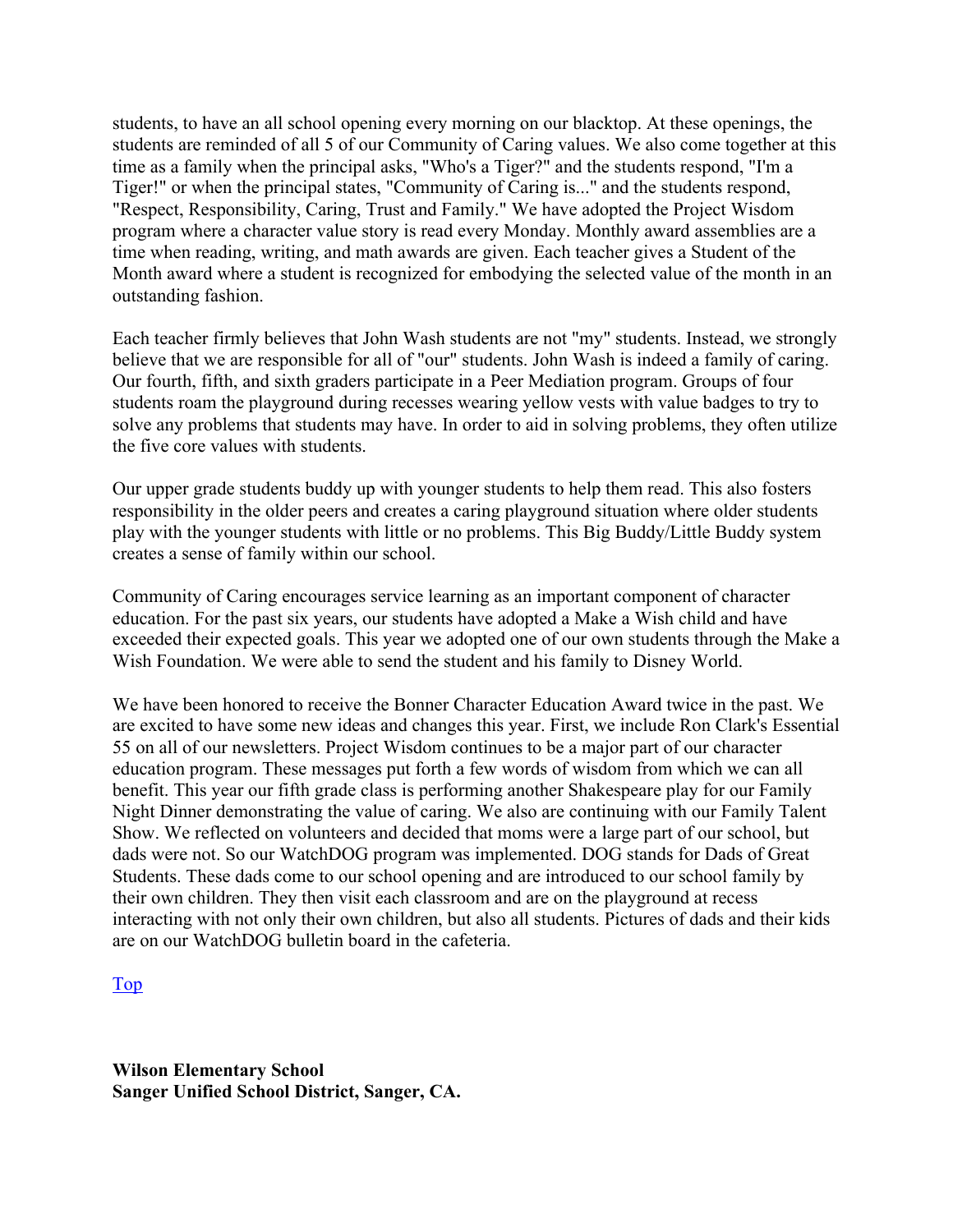#### **559-875-4501 Principal: David Paliughi**

At Wilson Elementary, 100% of our students receive free lunch and breakfast due to the economic challenges that beset our community. The issues that face families have increased at an alarming rate to include single parenting households, substance abuse, homelessness, gangs, violence, and child abuse. The greater the economic challenges plague the community we serve, the greater the opportunity our students and families will experience sociological issues. It is this reasoning regarding the times as well as our driven pursuit to leave none of our children behind that Wilson Elementary has chosen to not only continue the promotion of core ethical values as the basis of moral character but to enhance our programs such that students we serve not only exhibit gains in core academic areas but that they leave our school as ambassadors of good character.

The specific character goal for Wilson students is to create a sense of family/community and in turn a broader sense of responsibility to one's family/community. The staff at Wilson takes this goal and puts it into action in terms of instruction on a daily basis as serious as the instruction of the state standards in mathematics and language arts. Wilson Elementary uses Sanger Unified School District's (SUSD) adopted character education program, Community of Caring (CC). The CC program has a rich history and was founded and chaired by Eunice Kennedy Shriver. The core values addressed by the program are caring, responsibility, trust, respect, and family. These values are taught using not only formal lessons but also interwoven into lessons that cover state standards such as social studies and/or English language arts. Furthermore, these values are woven into the weekly community meetings that are held in every classroom  $K - 5$ th. The Wilson staff believes that our character goal of fostering a sense of family/community within our students coupled with responsibility to both is critical to the success of the students we serve.

Each value from the CC program is targeted on a monthly basis. The monthly character traits are visible throughout our school as well as on any home – school communications. Furthermore, our principal along with our elected ASB students address the monthly value on the morning announcements known to our student body as Bulldog Radio. Students are reinforced to not only learn the focus value but to live it in a variety of techniques. First, students who exhibit the value of the month anywhere on the campus are offered a Bulldog Buck, which enables them to purchase items in our student store. These bucks are sought after regardless of grade. A response cost system is also in place so that if students are observed to exhibit behavior that is discordant with any of the values we have covered, they could not only have traditional disciplinary consequences such as detention or parent conferences, they could also pay a fine in the way of bulldog bucks. Students are also reinforced daily in the form of the opportunity to achieve Bulldog Blue on our systematic progressive behavioral card system that is in place throughout the school. Students who are observed within their classrooms demonstrating a value or students who are caught with character can be asked to pull a card, traditionally a negative consequence however at Wilson, when asked to pull your card to Bulldog Blue students receive special classroom privileges, parents are notified their child achieved Bulldog Blue for the day and every student that pulled a blue card during the week is entered in a weekly drawing that is announced by the principal and/or ASB officers every Friday morning.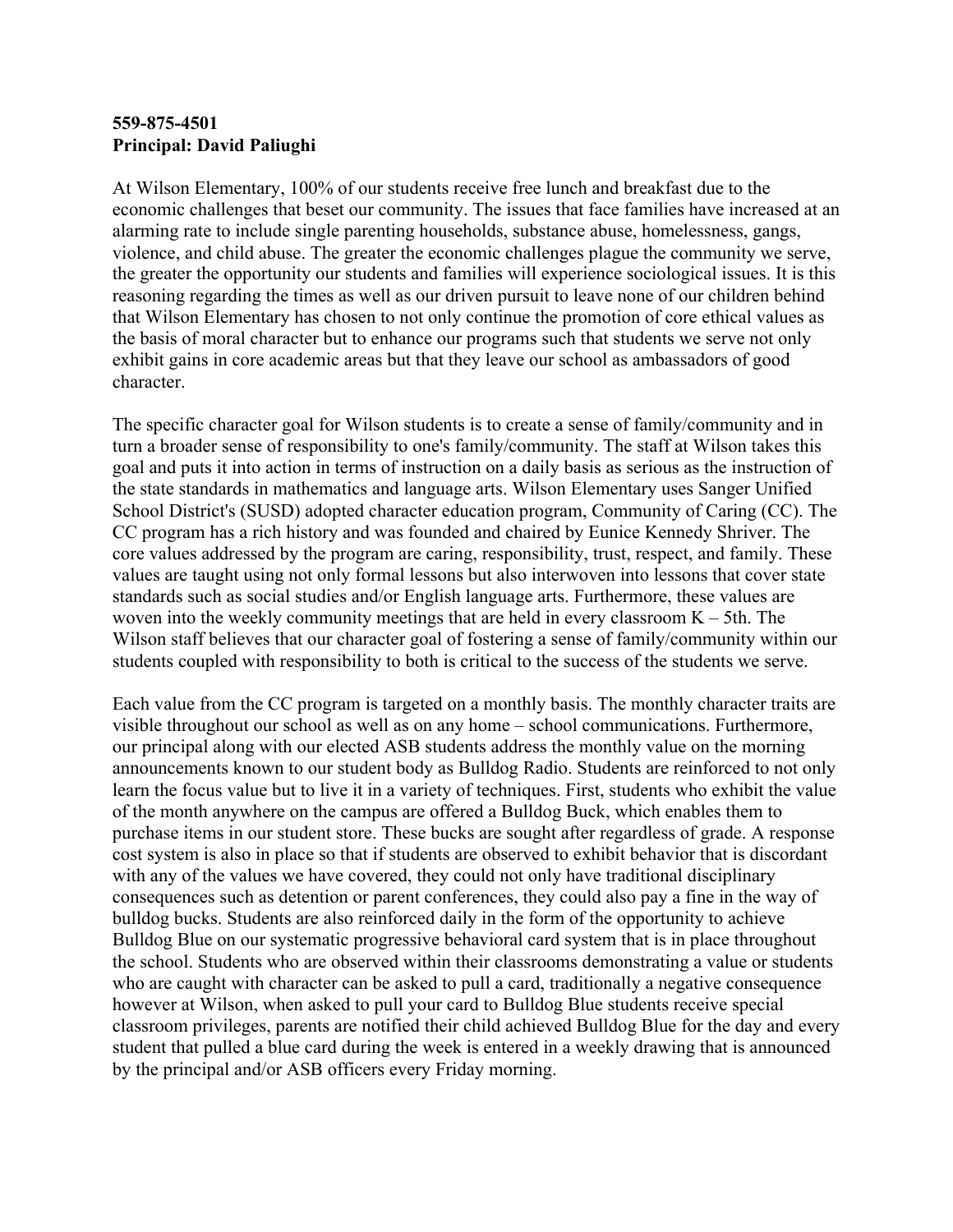To provide students with a safe, secure and bully-free environment the entire staff along with parents decided implement the Olweus anti-bullying program. The current year began with every adult along with many parents participating in trainings that strengthened the school's response to bullying behavior. Teachers agreed, and it was decided that each teacher in grades Kindergarten through fifth grade would spend 30 minutes per week holding a community meeting within their classes. Within these community meetings, teachers would not only cover issues related to our core values, they would provide students instruction on social skills using Second Step, they would unfold and create a foundation within their classrooms for eradicating bullying using the Olweus program, and teachers would also use real life examples either through their adopted social skills curriculum or tie in current events in which an individual or group represented one of the to be learned values.

Prior to the implementation of the community meetings an anti-bullying kickoff assembly was held in September in which parents were explained the results of the previous years data and the plans to add the Olweus program. Our student body, which consists of an elected representative from each classroom, also visited each classroom and further explained the Wilson progressive discipline policy which included for the first time a positive card that students could be asked to pull if they were demonstrating one of our core values, namely that of Bulldog Blue.

Teachers not only instruct our students on the value of keeping a clean campus, the teachers are often the ones during a recess or prep period walking the campus and picking up trash. Many of our teachers have adopted some of our neediest families and include them in events outside of the school such as church. A partnership was developed with the neighborhood Boys & Girls Club with the idea to increase the values espoused in the CC program. Lastly, all coaches, after school staff, student body coordinator, and or any adult that works in a mentor program at Wilson spends time addressing the core values within the respective extra curricular activity that they provide leadership to.

In order to contribute to not only Wilson but also the community at large the Wilson staff has created a unique student government. Students have the opportunity to run for traditional positions such as President, Vice President, Treasurer, Secretary, and Athletics Commissioner, as well as non-traditional positions such as Grounds Commissioner, Student Store Manager, and Community of Caring officer. Furthermore, in order to provide everyone a voice, a classroom representative is elected from each room. Student body meetings are run by the students with the support of the student body coordinator and the Wilson school psychologist. Within these meetings the students seek ways to further the implementation of our core values. The students have decided to recognize adults who exhibit core values and celebrate these adults with a recognition plaque. Most recently, our student body has elected to participate in a fundraising activity for Haiti. The students decided that the recent crisis in Haiti not only deserved our attention but rather our support. Students have taken to the Bulldog radio on a daily basis encouraging each other to bring in Pennies for Haiti. This year our student body has also begun a campaign to make the Wilson campus Green. Students from many grade levels have begun meeting with various local recycling companies as well as discussing ways that students and staff can reduce waste as well as recycle what we use during the academic day.